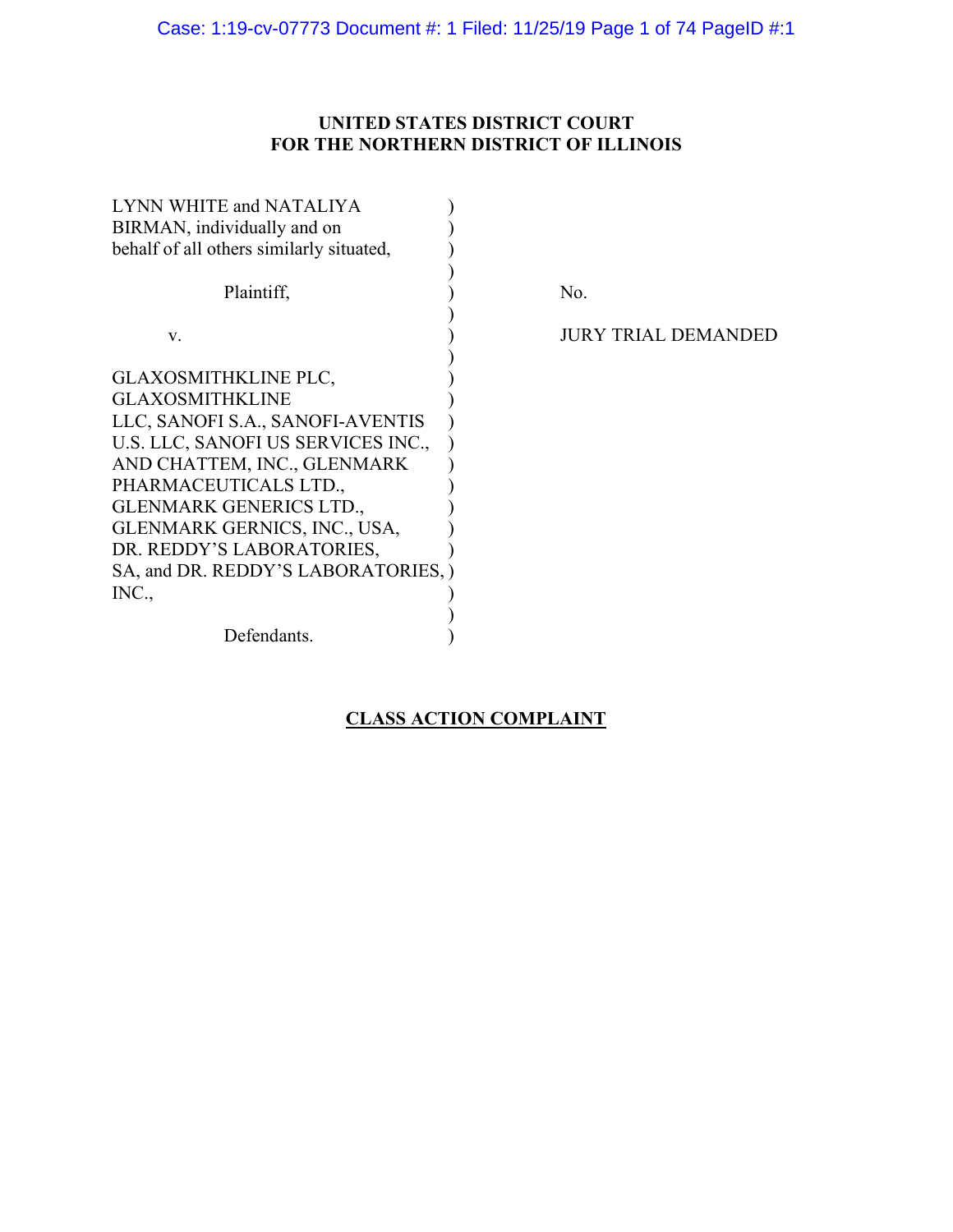| <b>Table of Contents</b>                                                                                 |  |  |  |  |
|----------------------------------------------------------------------------------------------------------|--|--|--|--|
|                                                                                                          |  |  |  |  |
|                                                                                                          |  |  |  |  |
| A.                                                                                                       |  |  |  |  |
| 1.                                                                                                       |  |  |  |  |
| 2.                                                                                                       |  |  |  |  |
| <b>B.</b>                                                                                                |  |  |  |  |
| 1.                                                                                                       |  |  |  |  |
| 2.                                                                                                       |  |  |  |  |
| 3.                                                                                                       |  |  |  |  |
| 4.                                                                                                       |  |  |  |  |
|                                                                                                          |  |  |  |  |
|                                                                                                          |  |  |  |  |
| A.                                                                                                       |  |  |  |  |
| Scientific Research from as Early as 1990 Documented Ranitidine's Dangerous Properties<br><b>B.</b><br>9 |  |  |  |  |
| C.                                                                                                       |  |  |  |  |
| D.                                                                                                       |  |  |  |  |
| Voluntary Product Recalls by Certain Defendants Yet Assurances About Zanac's Safety<br>E.<br>17          |  |  |  |  |
| F.                                                                                                       |  |  |  |  |
| G.                                                                                                       |  |  |  |  |
|                                                                                                          |  |  |  |  |
| COUNT I: VIOLATION OF STATE CONSUMER PROTECTION ACTS AGAINST THE                                         |  |  |  |  |
| COUNT II: VIOLATION OF STATE CONSUMER PROTECTION ACTS AGAINST THE                                        |  |  |  |  |
| COUNT III: VIOLATION OF STATE CONSUMER PROTECTION ACTS AGAINST THE                                       |  |  |  |  |
| COUNT IV: VIOLATION OF STATE CONSUMER PROTECTION ACTS AGAINST THE                                        |  |  |  |  |
| COUNT V: BREACH OF IMPLIED WARRANTIES AGAINST THE GLAXOSMITHKLINE                                        |  |  |  |  |
| COUNT VI: BREACH OF IMPLIED WARRANTIES AGAINST THE SANOFI                                                |  |  |  |  |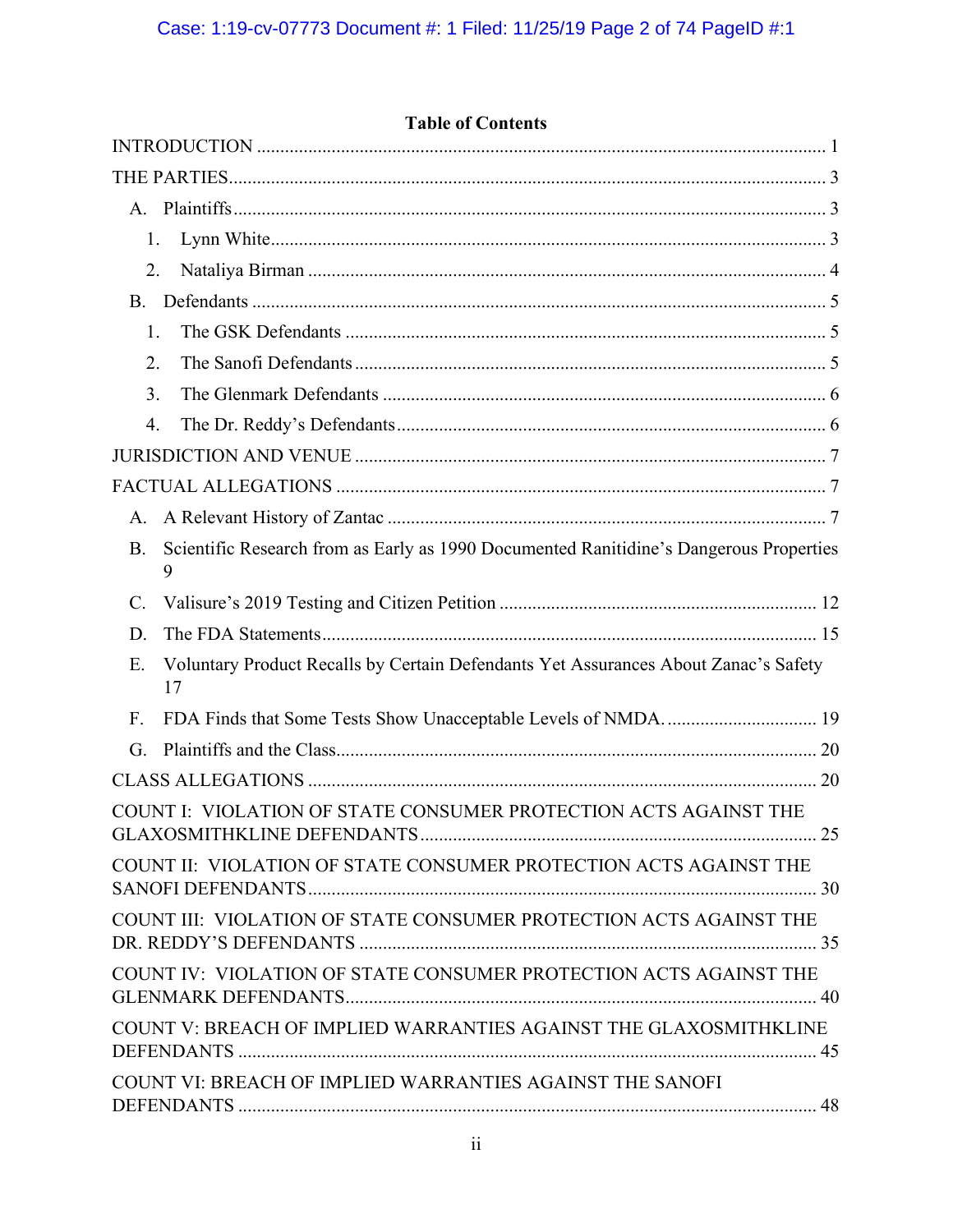| COUNT VII: BREACH OF IMPLIED WARRANTIES AGAINST THE DR. REDDY'S   |  |
|-------------------------------------------------------------------|--|
| COUNT VIII: BREACH OF IMPLIED WARRANTIES AGAINST THE GLENMARK     |  |
| COUNT IX: NEGLIGENCE AND GROSS NEGLIGENCE AGAINST THE             |  |
| COUNT X: NEGLIGENCE AND GROSS NEGLIGENCE AGAINST THE SANOFI       |  |
| COUNT XI: NEGLIGENCE AND GROSS NEGLIGENCE AGAINST THE DR. REDDY'S |  |
| COUNT XII: NEGLIGENCE AND GROSS NEGLIGENCE AGAINST THE GLENMARK   |  |
| COUNT XIII: FRAUDULENT CONCEALMENT AGAINST THE GLAXOSMITHLINE     |  |
| COUNT XIV: FRAUDULENT CONCEALMENT AGAINST THE SANOFI DEFENDANTS   |  |
| COUNT XV: FRAUDULENT CONCEALMENT AGAINST THE DR. REDDY'S          |  |
| COUNT XVI: FRAUDULENT CONCEALMENT AGAINST THE GLENMARK            |  |
|                                                                   |  |
|                                                                   |  |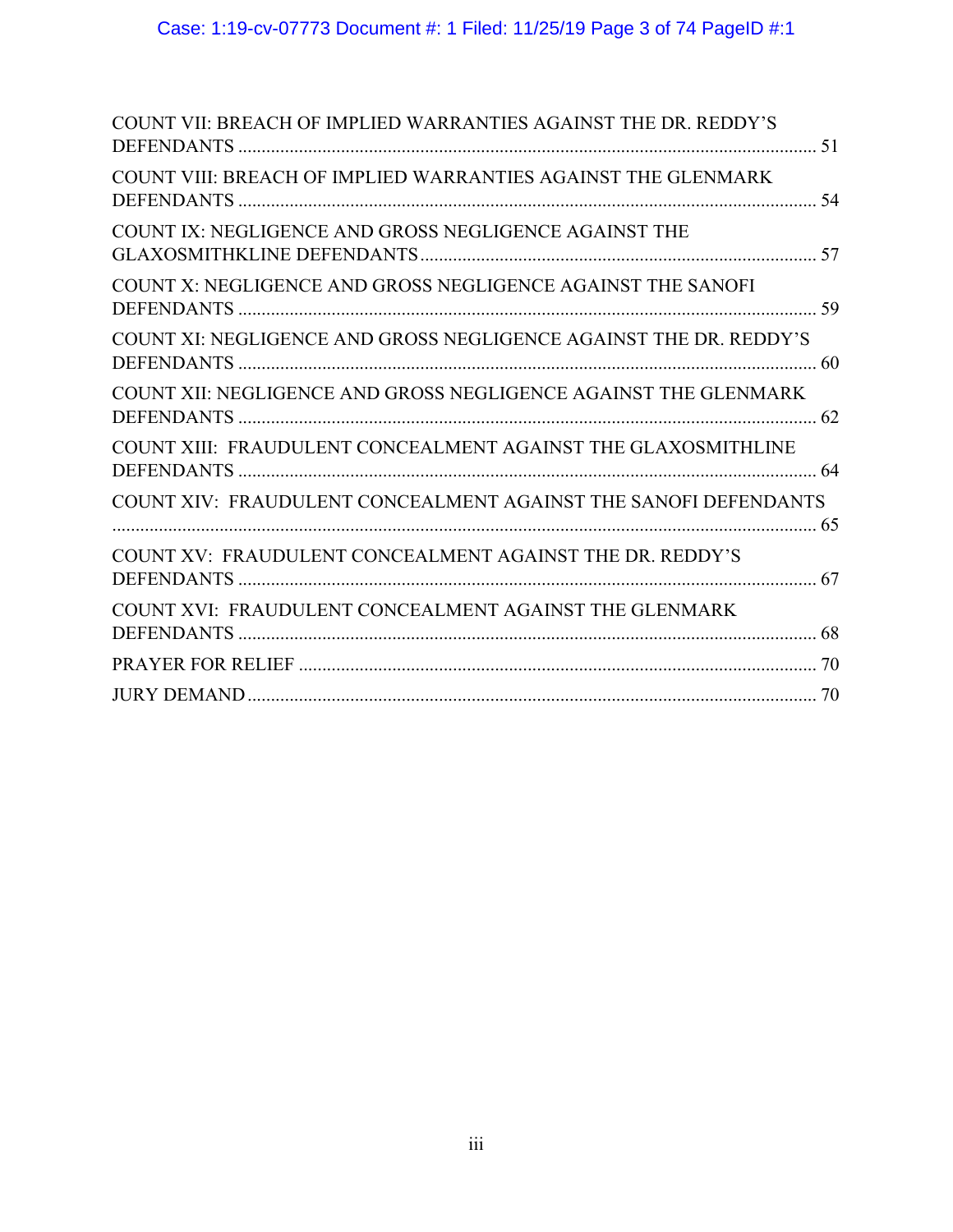### Case: 1:19-cv-07773 Document #: 1 Filed: 11/25/19 Page 4 of 74 PageID #:1

Plaintiff Lynn White and Nataliya Birman, on behalf of themselves and all others similarly situated, by and through counsel and pursuant to the Federal Rules of Civil Procedure, brings this Class Action Complaint against Defendants GlaxoSmithKline plc, GlaxoSmithKline, LLC, Sanofi S.A., Sanofi-Aventis U.S. LLC, Sanofi US Services Inc., Chattem, Inc., Glenmark Pharmaceuticals Ltd., Glenmark Generics Ltd., Glenmark Generics, Inc. USA, Dr. Reddy's Laboratories, SA, and Dr. Reddy's Laboratories, Inc. ("Defendants"), and allege the following based on personal knowledge, the investigation of counsel, and information and belief:

#### **INTRODUCTION**

<span id="page-3-0"></span>1. Zantac has been a darling of the pharmaceutical industry since it was first approved by the Food and Drug Administration ("FDA") for prescription use in 1983. Zantac is the brand name of a drug called ranitidine, which is used to treat gastrointestinal disorders, such as acid indigestion, heartburn, GERD, and sour stomach, by decreasing the amount of acid produced by the stomach.

2. By 1988, Zantac became one of the world's best selling drugs, and one of the first drugs ever to surpass \$1 billion in sales. Through 2018, Zantac remained of the world's most popular and financially successful drugs, and global sales of nonprescription Zantac reportedly totaled approximately \$142 million. Zantac's dominance and staying-power has been attributed to the aggressive and inventive marketing strategy of its developer, GlaxoSmithKline plc, and to the belief by its users, such as Plaintiffs Lynn White and Nataliya Birman, that ranitidine, including Zantac, was completely safe.

3. But, as it turns out, ranitidine is not safe. It produces high quantities of Nnitrosodimethylamine (NDMA) in the body, a chemical that according to the World Health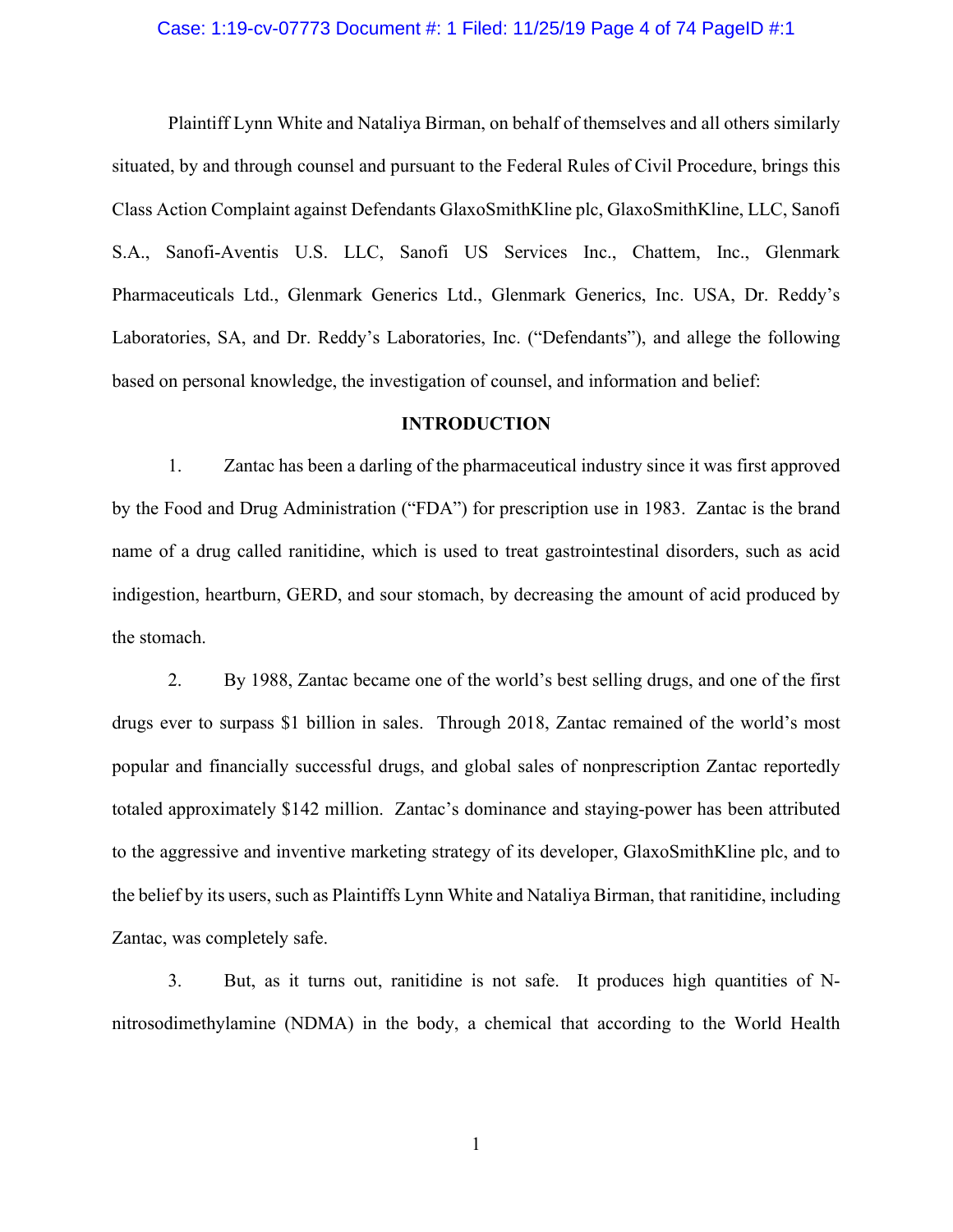#### Case: 1:19-cv-07773 Document #: 1 Filed: 11/25/19 Page 5 of 74 PageID #:1

Organization is "clearly carcinogenic."[1](#page-4-0) On September 13, 2019, the FDA issued a statement announcing the presence of NDMA in ranitidine, including Zantac. The FDA and some of the Defendants have referred to the presence of NDMA in Zantac as an "impurity," suggesting a contamination in the manufacturing process, but this is wildly inaccurate. Instead, NDMA is created when ranitidine, including Zantac, is taken for its intended use; that is, when it is ingested and combined with stomach acids and contents.

4. Several manufacturers of Zantac, including its developer, GlaxoSmithKline plc, and Sanofi-Aventis U.S. LLC, which distributes over-the-counter Zantac in the United States, have recently issued recalls and halted sales, and certain pharmacies and stores have pulled Zantac from their shelves. Yet GlaxoSmithKline plc and Sanofi-Aventis U.S. LLC continue to stand behind the safety of the of Zantac, despite evidence that Zantac has been linked to NDMA.

5. Since 1987, or for over 32½ years, Lynn White has taken 150 mg of Zantac at least once, but oftentimes twice, a day to reduce the acid in her stomach and alleviate related complications, trusting and believing that it was safe. She has spent well over \$14,000 purchasing Zantac during this time period. She has recently learned about Zantac's dangerous properties and stopped taking it, but now lives in constant fear of developing cancer.

6. Through most of 2019, Nataliya Birman has taken 150 mg of generic ranitidine once a day to alleviate stomach pain and upset, trusting and believing that it was safe. After learning about ranitidine's dangerous properties and having stopped taking the drug, she now lives in constant fear of developing cancer.

<span id="page-4-0"></span><sup>1</sup> R.G. Liteplo, et al., *Concise International Chemical Assessment Document 38:* N*-Nitrosodimethylamine*, WORLD HEALTH ORGANIZATION (2002), *available at*  <https://www.who.int/ipcs/publications/cicad/en/cicad38.pdf> (last visited 11/12/19).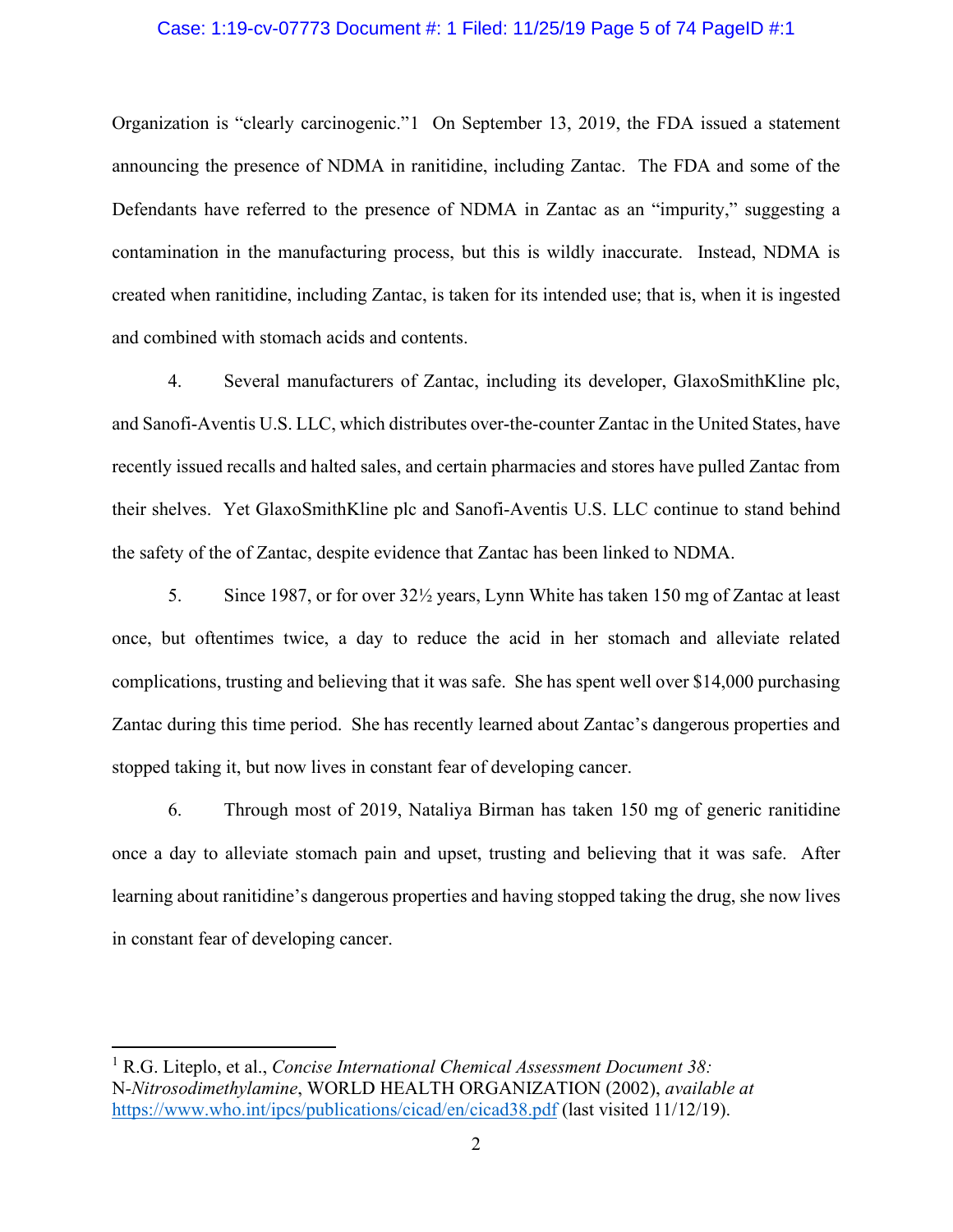#### **THE PARTIES**

#### <span id="page-5-1"></span><span id="page-5-0"></span>**A. Plaintiffs**

## **1. Lynn White**

<span id="page-5-2"></span>7. Plaintiff Lynn White is and was a citizen of the State of New Jersey and the United States at all times relevant to this action.

8. From April of 1987 through November of 2019, Ms. White took Zantac at least once a day, but often two times a day, to help reduce the acid in her stomach that caused acid reflux and sour mouth. She was first prescribed Zantac 150 mg two times a day by her physician in 1987. She purchased and took prescription Zantac from 1987 through the end of 2016 or early 2017, at which time she began taking an over-the-counter Zantac at the same dosage, 150 mg once or twice daily.

9. For over 32 years, Ms. White purchased and took prescription Zantac manufactured and sold by the GlaxoSmithKline Defendants, and then at the end of 2016 or early 2017, over-thecounter Zantac manufactured and sold by the Sanofi Defendants.

10. Around September of 2019, contrary to what she had believed these past 32 years, Ms. White learned for the first time that Zantac was not safe because it contains "impurities" linked with a cancer-causing agent and has the potential to cause cancer.

11. Because she believed and relied on Defendants' representations and purchased Zantac all the while trusting that it was safe, Ms. White is now at an increased risk for developing various types of cancer, including but not limited to colorectal, kidney, stomach, bladder, nasopharynx, and esophageal cancer.

12. Ms. White never would have purchased and taken Zantac had she known that the Defendants misrepresented its true nature, she has been taking a "cancer pill" for decades, that it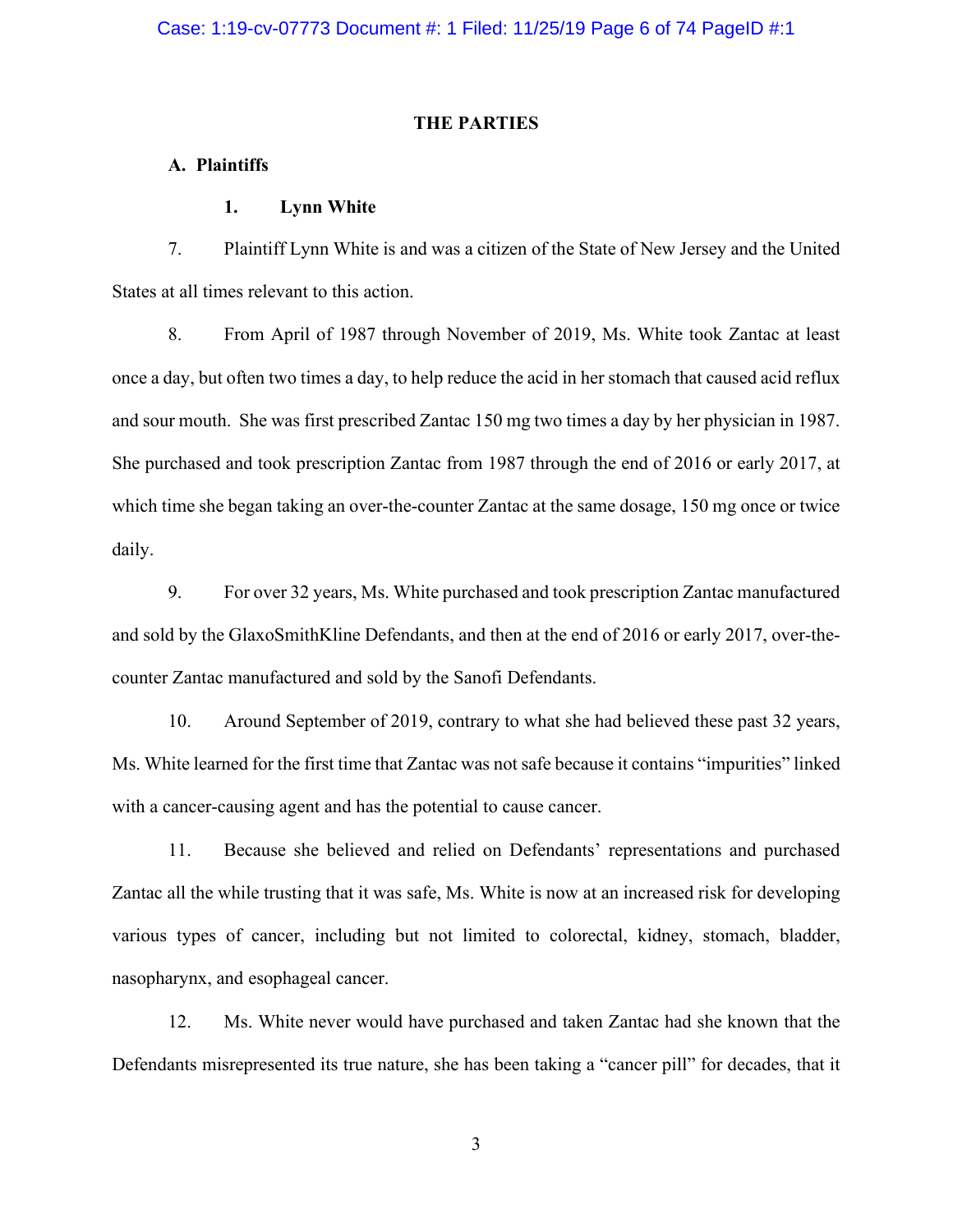#### Case: 1:19-cv-07773 Document #: 1 Filed: 11/25/19 Page 7 of 74 PageID #:1

would subject her to a significantly increased risk of developing various types of cancer, and that she would be subjected to a constant and nagging fear and dread that she will develop cancer.

## **2. Nataliya Birman**

<span id="page-6-0"></span>13. Plaintiff Nataliya Birman is and was a citizen of the State of Illinois and the United States at all times relevant to this action.

14. From January of 2019 until April of 2019, she purchased and took over-the-counter Zantac that she purchased at Target which was manufactured by the Dr. Reddy's Defendants. In April of 2019, Ms. Birman's doctor prescribed ranitidine, and from April of 2019 until July of 2019, Ms. Birman purchased and used prescription ranitidine manufactured and sold by the Glenmark Defendants, believing it to be safe. Then in August of 2019 until September of 2019, she continued to use over-the-counter generic ranitidine manufactured by the Dr. Reddy's Defendants.

15. In September of 2019, she learned about ranitidine's dangerous properties, and that it has been linked with a cancer-causing agent and has the potential to cause cancer

16. Because she believed and relied on Defendants' representations and purchased ranitidine all the while trusting that it was safe, Ms. Birman is now at an increased risk for developing various types of cancer, including but not limited to colorectal, kidney, stomach, bladder, nasopharynx, and esophageal cancer.

17. Ms. Birman never would have purchased and taken ranitidine had she known that the Defendants misrepresented its true nature, that she has been taking a "cancer pill" this year, that it would subject her to a significantly increased risk of developing various types of cancer, and that she would be subjected to a constant and nagging fear and dread that she will develop cancer.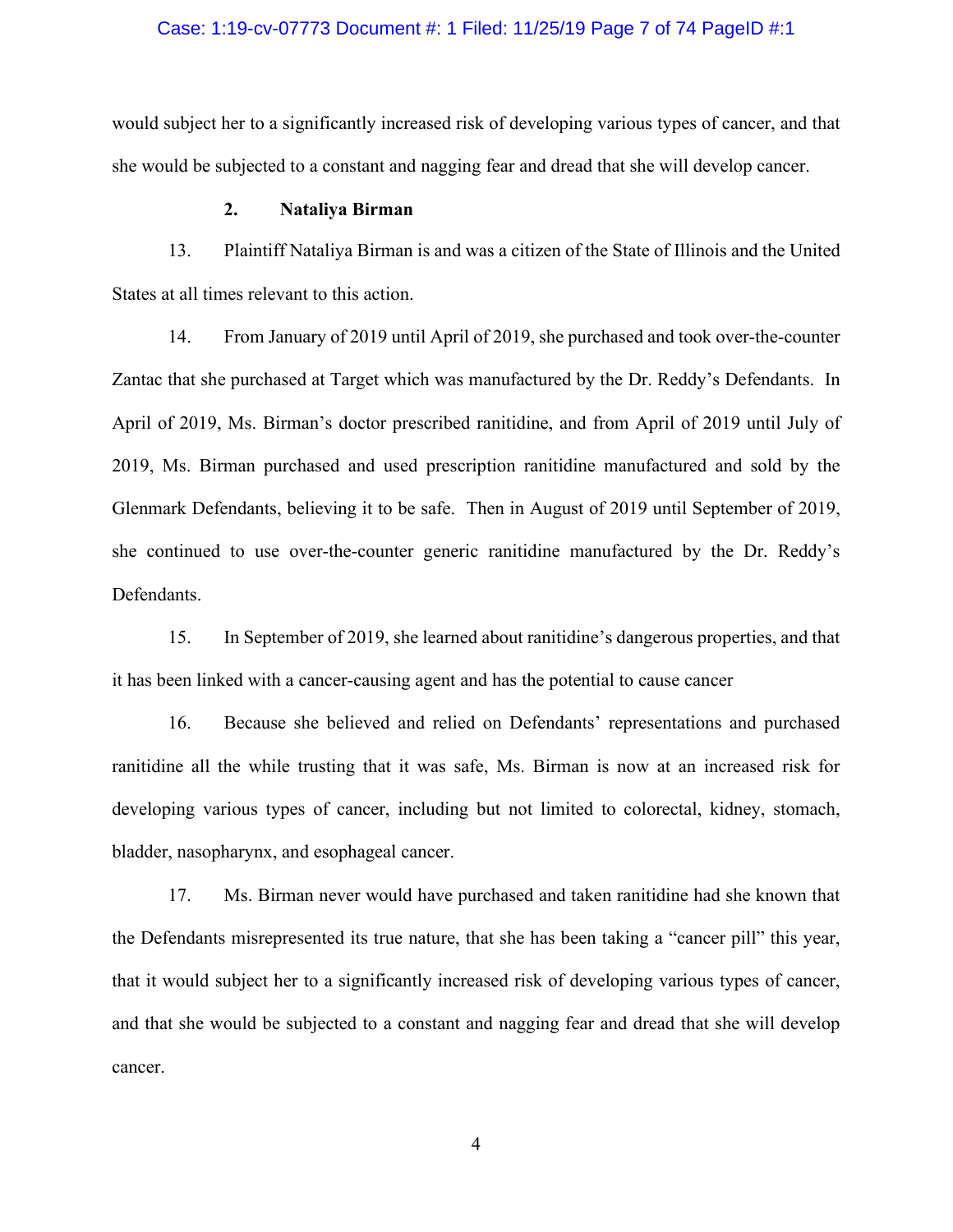#### <span id="page-7-0"></span>**B. Defendants**

## **1. The GSK Defendants**

<span id="page-7-1"></span>18. DefendantGlaxoSmithKline plc, is an English corporation with its global headquarters and principal place of business at 980 Great West Road, Brentford, Middlesex, England. Defendant GlaxoSmithKline plc is the successor-in-interest to the companies that initially developed, patented, and commercialized the molecule known as ranitidine in the 1970s. In 1983, Glaxo Holdings, Ltd., now part of GlaxoSmithKline PLC, was awarded approval by the FDA to sell Zantac in the United States.

19. Defendant GlaxoSmithKline LLC is a Delaware limited liability corporation with its principal place of business at 5 Crescent Drive, Philadelphia, Pennsylvania, 19112. Since 1983, GlaxoSmithKline LLC, either directly, or through a subsidiary, has marketed and sold prescription Zantac in the United States (collectively "GSK" or "GSK Defendants").

## **2. The Sanofi Defendants**

<span id="page-7-2"></span>20. Defendant Sanofi S.A. is French corporation with its headquarters and principal place of business at 54, Rue La Boétie, Paris.

21. Defendant Sanofi U.S. LLC, f/k/a Sanofi-Aventis U.S. LLC, is a Delaware corporation with a principal place of business at 55 Corporate Drive, Bridgewater, New Jersey, 08807. Sanofi U.S. LLC is a wholly owned subsidiary of Sanofi S.A.

22. Defendant Sanofi US Services Inc. is a Delaware corporation with a principal place of business at 55 Corporate Drive, Bridgewater, New Jersey, 08807. Sanofi U.S. Services Inc. is a wholly owned subsidiary of Sanofi S.A.

23. Defendant Chattem, Inc., is a Tennessee corporation with a principal place of business at 1715 West 38<sup>th</sup> Street, Chattanooga, Tennessee, 37409. Chattem, Inc. is a wholly owned subsidiary of Sanofi S.A.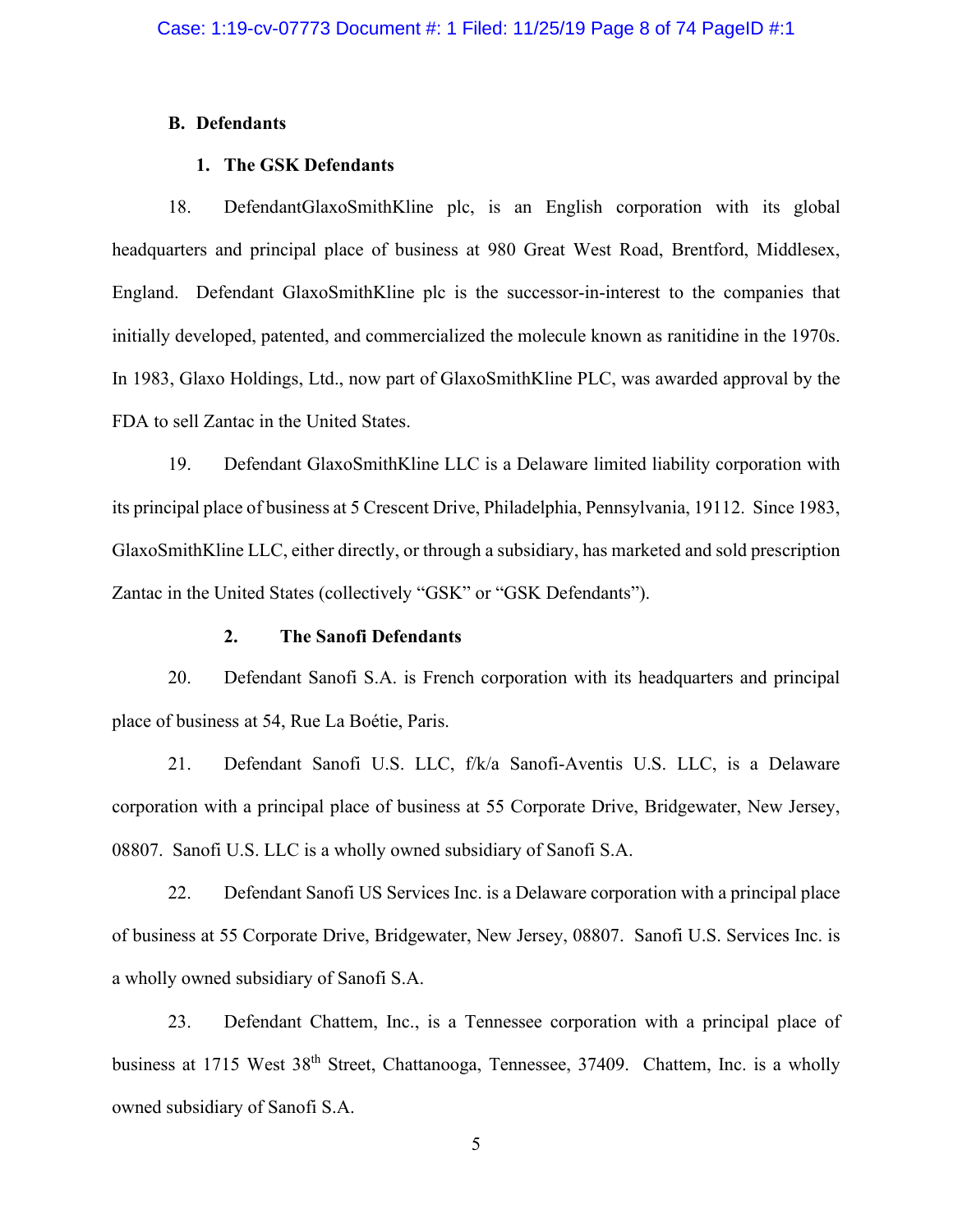#### Case: 1:19-cv-07773 Document #: 1 Filed: 11/25/19 Page 9 of 74 PageID #:1

24. Defendants Sanofi S.A., Sanofi-Aventis U.S. LLC, Sanofi US Services Inc., and Chattem, Inc. (collectively "Sanofi" or "Sanofi Defendants") controlled the rights in the United States to manufacture and distribute over-the-counter Zantac from about January 2017 to the present.

### **3. The Glenmark Defendants**

<span id="page-8-0"></span>25. Glenmark Pharmaceuticals Ltd. is an Indian corporation with its headquarters and a principal place of business at Glenmark House, HDO-Corporate building, Wing -A, B D Sawant Marg, Chakala, Off Western Express Highway, Mumbai 400099, Maharashtra, India.

26. Glenmark Generics Ltd. is an Indian corporation with its headquarters and a principal place of business at Glenmark House, HDO-Corporate building, Wing -A, B D Sawant Marg, Chakala, Off Western Express Highway, Mumbai 400099, Maharashtra, India. Glenmark Generics Ltd. is a wholly owned subsidiary of Glenmark Pharmaceuticals Ltd.

27. Glenmark Generics, Inc. USA is a Delaware corporation with a principal place of business at 750 Corporate Drive, Mahaw, New Jersey 07430. Glenmark Generics, Inc. USA is a wholly owned subsidiary of Glenmark Pharmaceuticals Ltd and the North American Division of Glenmark Generics Ltd.

28. Defendants Glenmark Pharmaceuticals Ltd., Glenmark Generics Ltd., and Glenmark Generics, Inc. USA (collectively "Glenmark" or "Glenmark Defendants") manufactured and sold prescription ranitidine in the United States after November, 2008.

#### **4. The Dr. Reddy's Defendants**

<span id="page-8-1"></span>29. Dr. Reddy's Laboratories SA is an Indian corporation with its and headquarters and a principal place of business at 7-1, 27, Ameerpet Rd. Leelangar, Ameerpet, Hyderabad, Telangana 500016, India.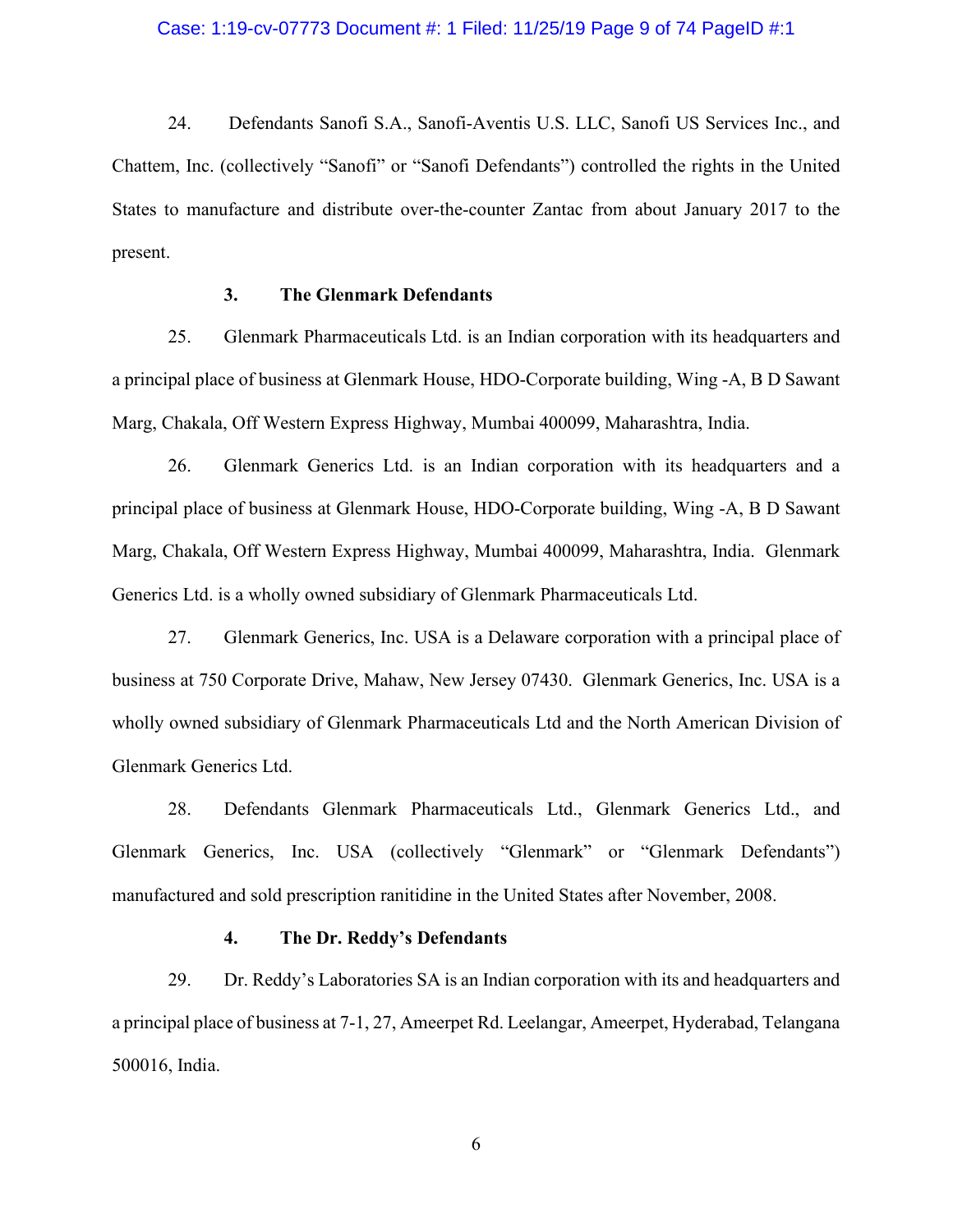#### Case: 1:19-cv-07773 Document #: 1 Filed: 11/25/19 Page 10 of 74 PageID #:1

30. Dr. Reddy's Laboratories, Inc. is a New Jersey corporation with its principal place of business at 107 College Rd. E, Princeton, New Jersey 08540. Dr. Reddy's Laboratories, Inc. is a wholly owned subsidiary of Dr. Reddy's Laboratories, SA.

31. Dr. Reddy's Laboratories SA and Dr. Reddy's Laboratories, Inc. (collectively "Dr. Reddy's Defendants") manufactured and sold ranitidine in the United States in stores such as Target.

#### **JURISDICTION AND VENUE**

<span id="page-9-0"></span>32. This Court has subject matter jurisdiction over this action pursuant to 28 U.S.C. § 1332, as amended by the Class Action Fairness Act, 28 U.S.C. § 1332(d)(2), because (a) there are at least 100 class members; (b) the matter in controversy exceeds \$5 million, exclusive of interest and costs; (c) at least one Plaintiff and is a citizen of a different state than at least one Defendant; and (d) members of the class, including Plaintiff, are citizens of a state and at least one of the Defendants is a citizen or subject of a foreign state.

33. The Court has personal jurisdiction over the Defendants because they have sufficient minimum contacts in Illinois to render the exercise of jurisdiction by this Court proper and fair.

34. Venue is proper in this District pursuant to 28 U.S.C. § 1391(b)(2) and (c)(2) because a substantial part of the acts giving rise to Plaintiff's claims occurred in this District and because Defendants are subject to personal jurisdiction within this District.

#### **FACTUAL ALLEGATIONS**

#### **A. A Relevant History of Zantac**

<span id="page-9-2"></span><span id="page-9-1"></span>35. In 1983, Glaxo Holdings Ltd., now part of GlaxoSmithKline PLC, received FDA approval for Zantac. Zantac is the brand name of a drug called ranitidine, which is used to treat gastrointestinal disorders, such as acid indigestion, heartburn, GERD, and sour stomach, by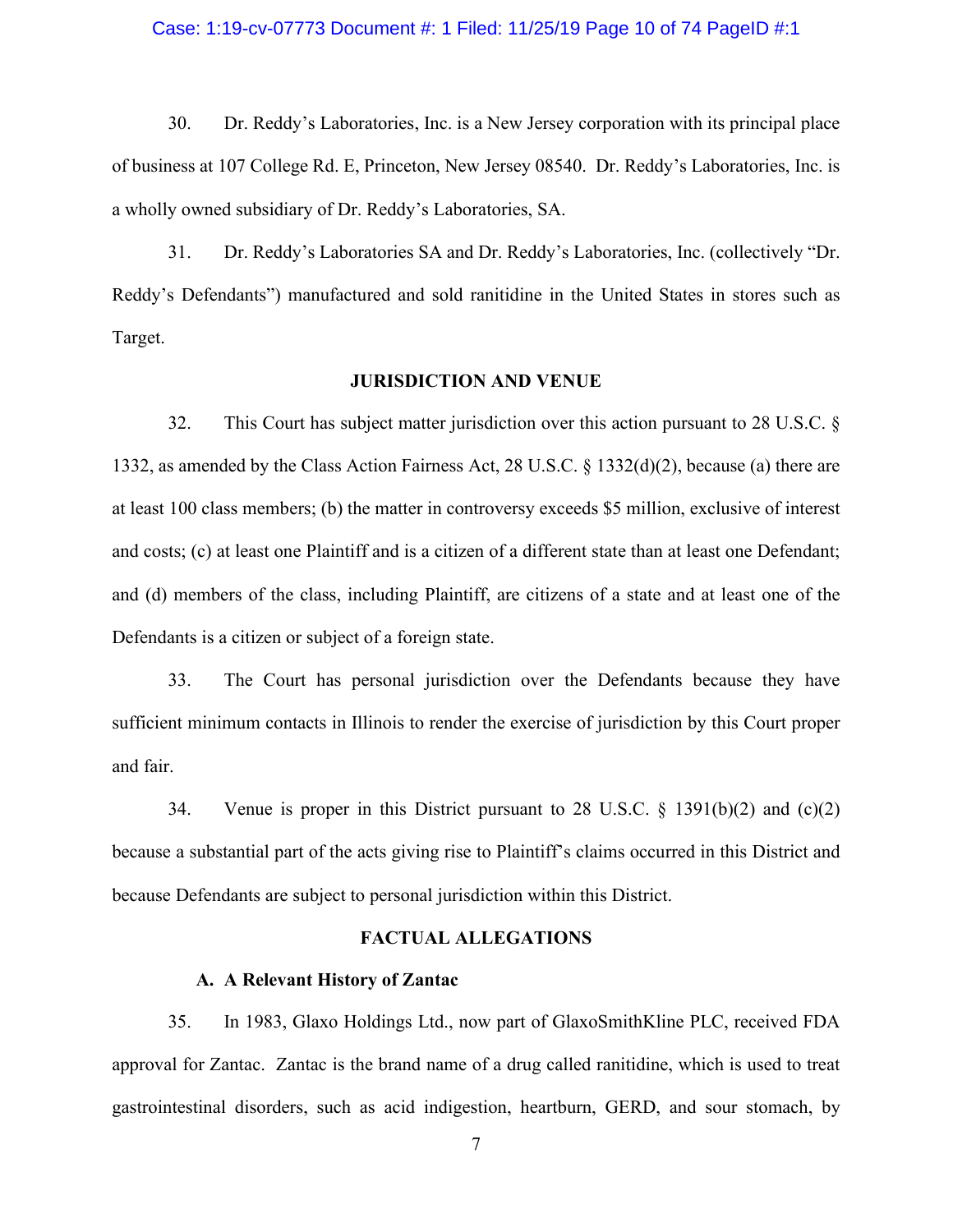#### Case: 1:19-cv-07773 Document #: 1 Filed: 11/25/19 Page 11 of 74 PageID #:1

decreasing the amount of acid produced by the stomach.<sup>[2](#page-10-0)</sup> Ranitidine is a histamine type 2-receptor antagonist.<sup>[3](#page-10-1)</sup> When it launched Zantac, GSK embarked on an aggressive and novel marketing strategy<sup>[4](#page-10-2)</sup> which only five years later, made Zantac one of the world's best selling drugs and one of the first drugs to top \$1 billion on sales.

36. Since its launch in 1983, the GSK Defendants sold prescription Zantac in the United States.

37. In 1996, Zantac was first approved by the FDA for over-the-counter sales, and it was sold by Warner-Lambert (during part of that time in a joint venture with GSK), until Warner-Lambert was acquired by Pfizer, Inc. in June 2000.

38. Then in 1997, GSK's United States patent for ranitidine expired and generic version of ranitidine became available through other manufacturers. One of those manufacturers who entered the market to sell prescription ranitidine in the United States was Glenmark Generics, Inc. USA. In or around November, 2008, Glenmark Generics, Inc. USA received FDA approval to manufacture, market and sell generic ranitidine.<sup>[5](#page-10-3)</sup>

39. As for over-the-counter brand name Zantac, from mid-2000 until 2006, Pfizer marketed and sold it until Boehringer Ingelheim Pharmaceuticals, Inc. acquired the rights to it in

<span id="page-10-2"></span><span id="page-10-1"></span><sup>4</sup> Wright, R, How Zantac Became the Best-Selling Drug in History, 16(4) J. HEALTHCARE MARKETING 24 (Winter 1996), Abstract found at

<https://www.ncbi.nlm.nih.gov/pubmed/10169076> (last visited 11/12/19).

<span id="page-10-0"></span><sup>2</sup> The Prescriber's Digital Reference, found at [https://www.pdr.net/drug-summary/Zantac-150](https://www.pdr.net/drug-summary/Zantac-150-and-300-Tablets-ranitidine-hydrochloride-241.3325) [and-300-Tablets-ranitidine-hydrochloride-241.3325](https://www.pdr.net/drug-summary/Zantac-150-and-300-Tablets-ranitidine-hydrochloride-241.3325) (last visited 11/12/19). *See also*  <https://www.zantacotc.com/zantac-maximum-strength.html#learn-more> (last visited 11/18/19). <sup>3</sup> The Prescriber's Digital Reference, *supra.* 

<span id="page-10-3"></span><sup>&</sup>lt;sup>5</sup> Ghangurde, Anju, "Glenmark receives FDA ok for ranitidine," (Nov. 24, 2009), found at [https://medtech.pharmaintelligence.informa.com/SC032085/Glenmark-receives-FDA-ok-for](https://medtech.pharmaintelligence.informa.com/SC032085/Glenmark-receives-FDA-ok-for-ranitidine)[ranitidine](https://medtech.pharmaintelligence.informa.com/SC032085/Glenmark-receives-FDA-ok-for-ranitidine) (last visited 11/21/19).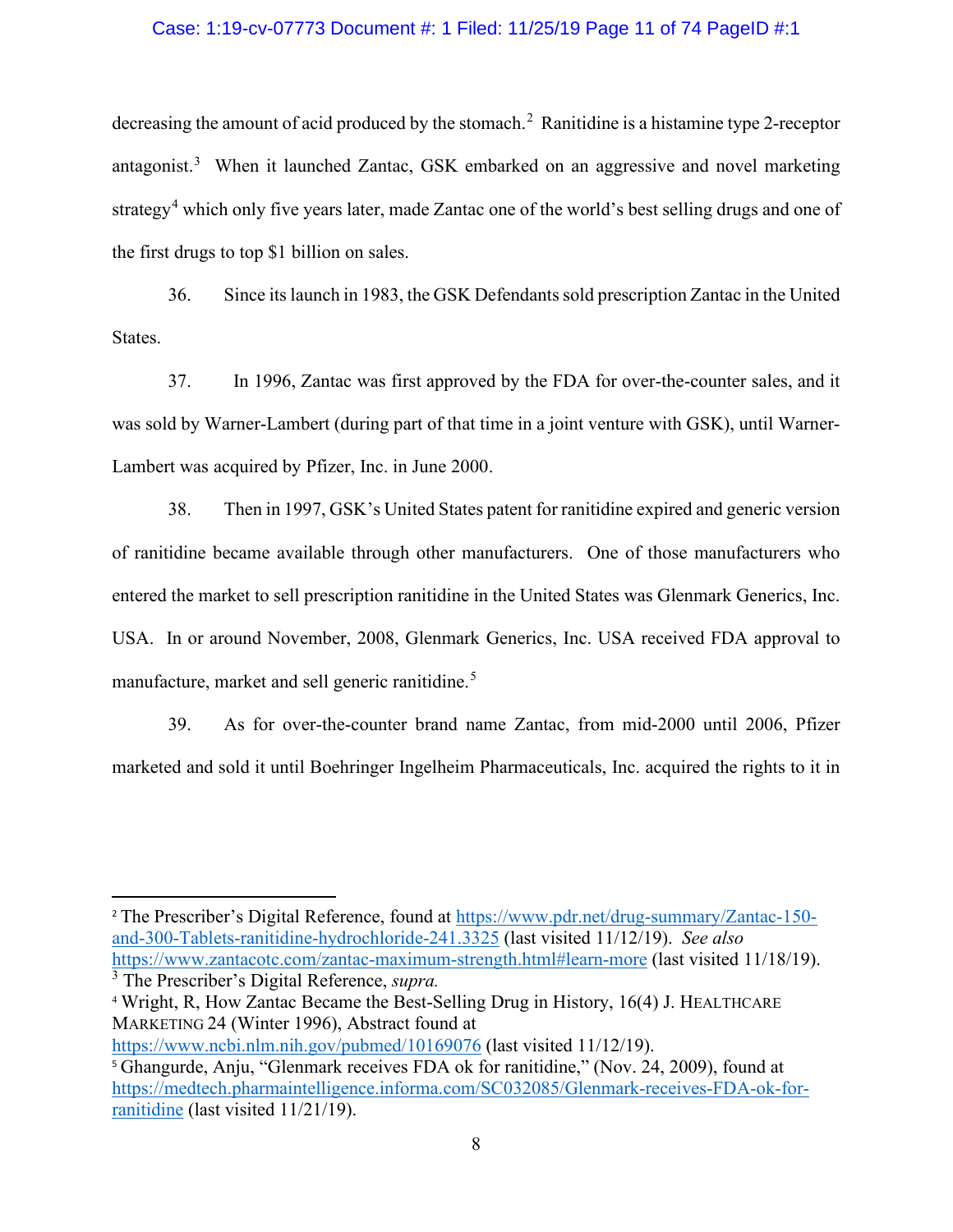#### Case: 1:19-cv-07773 Document #: 1 Filed: 11/25/19 Page 12 of 74 PageID #:1

late 2006. Boehringer manufactured and sold over-the-counter Zantac in the United States from that time until January, 2017, when the Sanofi Defendants acquired the rights to it.

40. Since January, 2017, the Sanofi Defendants have manufactured and sold over-thecounter Zantac in the United States.

41. Through 2018, Zantac was one of the world's most popular and financially successful drugs, and global sales of nonprescription Zantac reportedly totaled approximately \$142 million, up almost 14% year over year.<sup>[6](#page-11-1)</sup> Many have attributed its success to the widely-held perception of its safety.<sup>[7](#page-11-2)</sup>

42. In fact, ranitidine is listed on the World Health Organization's List of Essential Medicines, which are a selection of drugs the organization has determined are "the most efficacious, safe and cost-effective medicines for priority conditions."[8](#page-11-3)

# <span id="page-11-0"></span>**B. Scientific Research from as Early as 1990 Documented Ranitidine's Dangerous Properties**

43. During the time Defendants were respectively manufacturing, marketing, and selling ranitidine, including Zantac, Defendants knew or should have known about ranitidine's dangerous properties based on published, scientific research.

44. Ms. White and Ms. Birman, being laypersons, had no knowledge of or access to this scientific literature or information.

<span id="page-11-1"></span><sup>6</sup> "Over-the-counter Zantac recalled in U.S. and Canada," (Oct. 18, 2019), found at <https://www.supermarketnews.com/health-wellness/over-counter-zantac-recalled-us-and-canada> (last visited 11/13/19).

<span id="page-11-2"></span><sup>7</sup> Valisure Citizen Petition on Ranitidine ("Citizen Petition") (Sept. 9, 2019), p.1, found at <https://www.valisure.com/about-us/> (last visited 11/14/19).

<span id="page-11-3"></span><sup>&</sup>lt;sup>8</sup> World Health Organization Model List of Essential Medicines, 21<sup>st</sup> List (2019), [https://apps.who.int/iris/bitstream/handle/10665/325771/WHO-MVP-EMP-IAU-2019.06](https://apps.who.int/iris/bitstream/handle/10665/325771/WHO-MVP-EMP-IAU-2019.06-eng.pdf) [eng.pdf](https://apps.who.int/iris/bitstream/handle/10665/325771/WHO-MVP-EMP-IAU-2019.06-eng.pdf) (last visited 11/18/19).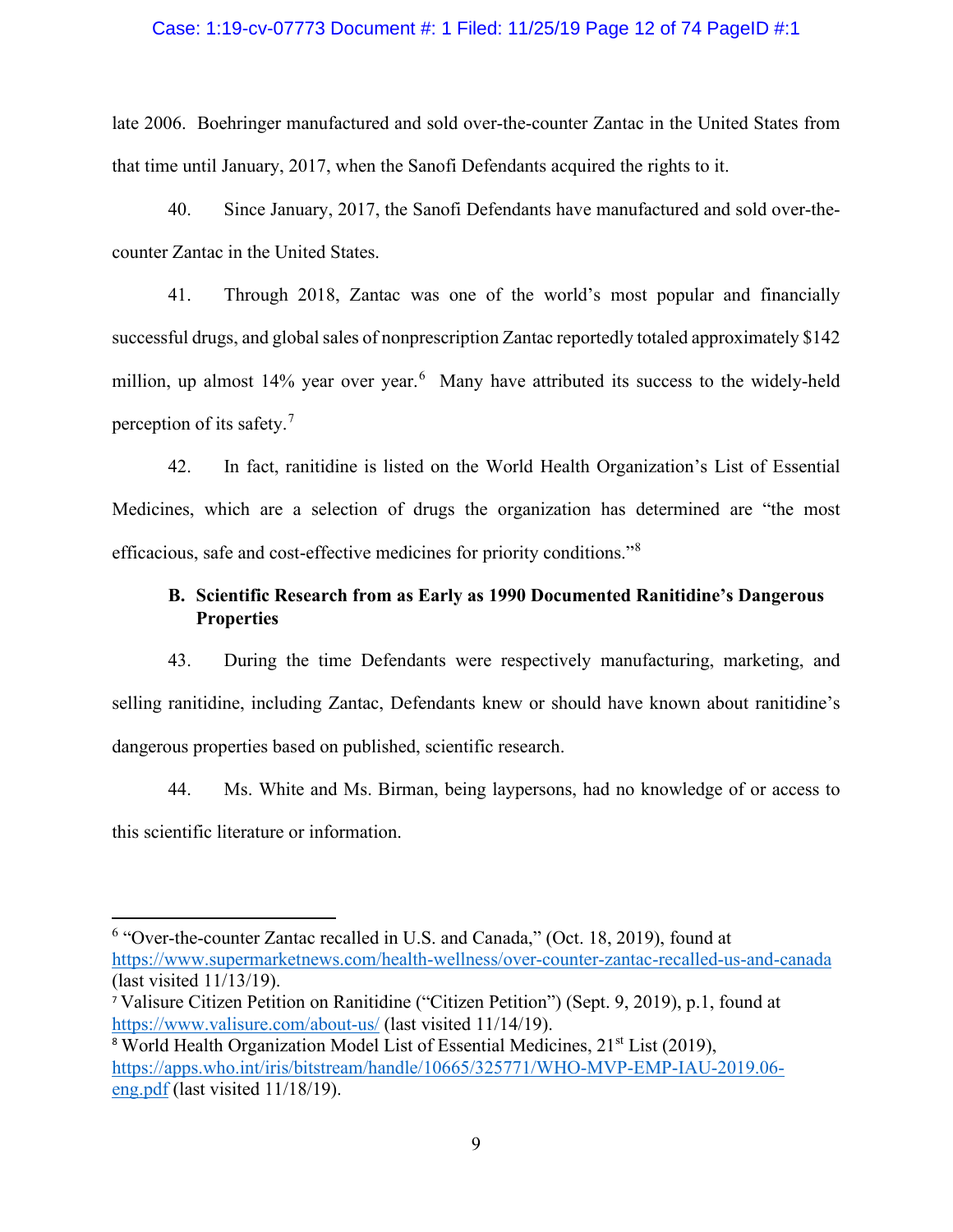### Case: 1:19-cv-07773 Document #: 1 Filed: 11/25/19 Page 13 of 74 PageID #:1

45. At no time during Defendants' respective manufacturing, marketing, and selling of prescription and over-the-counter ranitidine, including Zantac, did any Defendant include a warning about NDMA or cancer to the label and/or packaging.

46. As early as 1990, Japanese researchers found that NDMA concentrations in gastric juice doubled in gastric ulcer patients taking ranitidine compared to those who were not taking it.<sup>[9](#page-12-0)</sup>

47. Defendants manufacturing and selling ranitidine at that time and thereafter knew or should have known of the connection between ranitidine, gastric juices and increases in NDMA concentrations, or, at a minimum, should have themselves investigated and researched the connection.

48. A 2004 study discovered a connection between Zantac and bladder cancer. The study examined men with self-reported peptic ulcers and found that those who were taking either Zantac (ranitidine) or Tagamet (cimetidine) had a heightened risk of bladder cancer.<sup>10</sup> "Recent use of ulcer treatment medication (Tagamet and Zantac) was [ ] related to the risk of bladder cancer... $"$ <sup>[11](#page-12-2)</sup>

<span id="page-12-0"></span><sup>9</sup> Matsuda, J., Hinuma, K., Tanida, N., Tamura, K., Ohno, T., Kano, M. & Shimoyama, T., "Nnotrosamines in gastric juice of patients with gastric ulcer before and during treatment with histamine H2-receptor antagonists," GASTROENTEROL JAPAN, (April 25, 1990), abstract found at <https://www.ncbi.nlm.nih.gov/pubmed/1971799> (last vistied 11/13/19); *see also* Zeng,Teng & Mitch, William A., "Oral intake of ranitidine increases urinary excretion of Nnitrosodimethylamine," CARCINOGENESIS*,* Vol 37, Issue 6 (June 2016), found at <https://academic.oup.com/carcin/article/37/6/625/1744630> (summarizing the results of the Matsuda Study at 626 & n.16 (last visited 11/13/19).

<span id="page-12-1"></span><sup>10</sup> Michaud, Dominique S., Mysliwiec, Pauline A., Aldoori, Walid, Willett, Walter C., & Giovannucci, Edward, "Peptic Ulcer Disease and the Risk of Bladder Cancer in a Prospective Study of Male Health Professionals," CANCER EPIDEMIOLOGY, BIOMARKERS & PREVENTION (Feb. 2004), found at<https://cebp.aacrjournals.org/content/13/2/250.long#ref-9> (last visited 11/13/18).

<span id="page-12-2"></span><sup>11</sup> *Id.*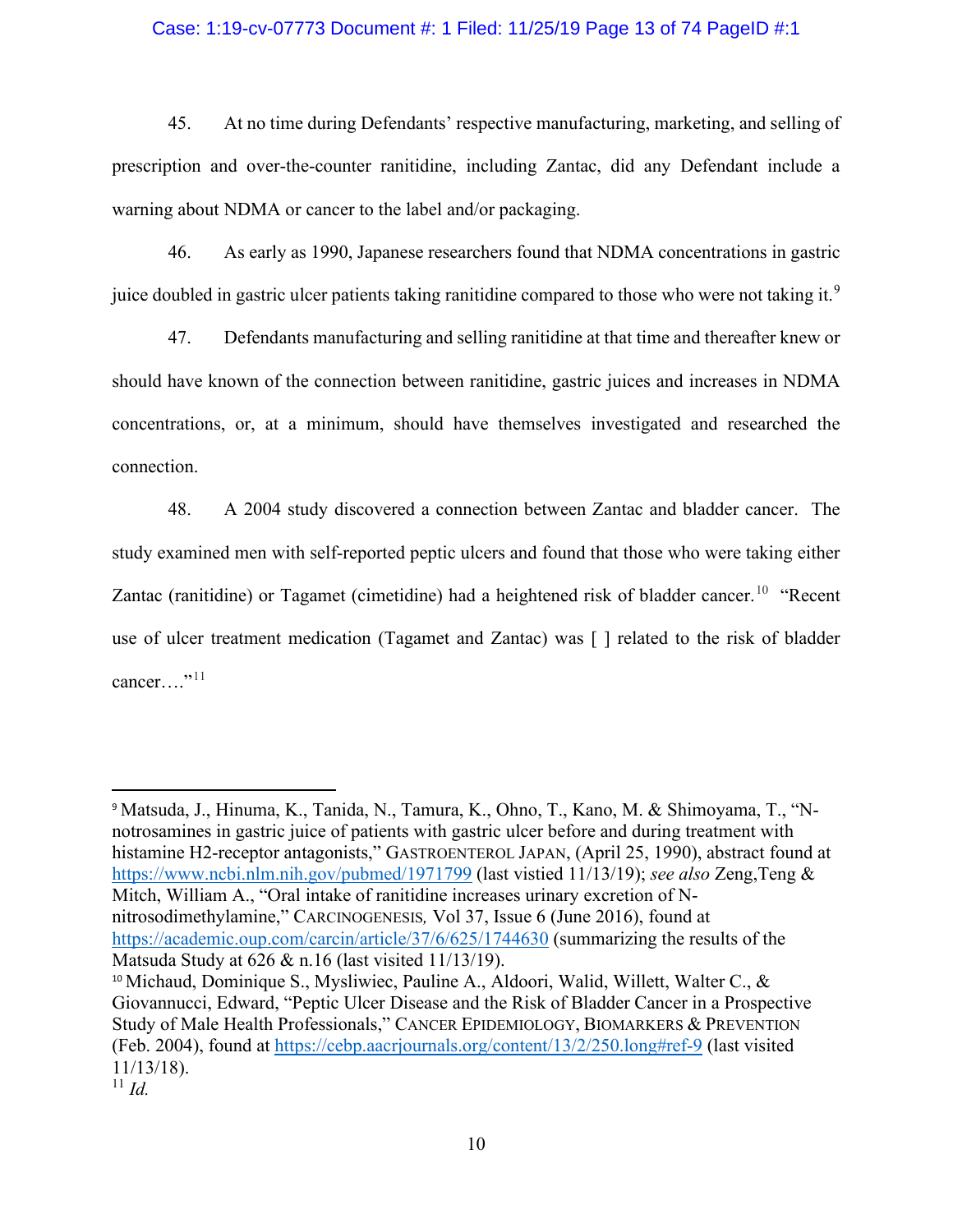### Case: 1:19-cv-07773 Document #: 1 Filed: 11/25/19 Page 14 of 74 PageID #:1

49. Although the study did not distinguish between the two medications, Defendants manufacturing and selling Zantac at the time this study was published and thereafter knew or should have known of its potentially cancer-causing properties or, at least, should have themselves investigated and researched the issue.

50. A 2016 Stanford University study found that oral intake of Zantac resulted in NDMA in urine.<sup>12</sup> The study gave 10 healthy volunteers 150 milligrams of Zantac and found that subsequent NDMA levels in their urine exceeded 47,000 nanograms (ng). The FDA's permissible daily intake limit of NDMA is 96 ng. The study found that the urinary excretion of NDMA was "far higher than estimated daily dietary intakes," but noted that because most of the NDMA would have been metabolized before reaching the urine, **"[a]ctual systemic NDMA exposure [in the body** is likely much higher than that eliminated in the urine.<sup>"[13](#page-13-1)</sup> It concluded "that ranitidine" either served as a direct precursor for the [internal] formation of NDMA or produced NDMA precursors [in the body]."<sup>[14](#page-13-2)</sup>

51. The Stanford study recommended further research: "due to the widespread use of ranitidine, the increase in urinary NDMA excretion suggests the need for a more comprehensive risk assessment relevant to chronic ranitidine use...."<sup>15</sup> It highlighted a void in scientific research never before conducted regarding Zantac: "To the best of our knowledge, no previous study has demonstrated conversion of ranitidine to NDMA at stomach-relevant pH. Only scant, and inconclusive data exists for the impact of ranitidine intake on N-nitrosamine levels in human

<span id="page-13-0"></span> $12$  Zeng, Teng & Mitch, William A., "Oral intake of ranitidine increases urinary excretion of Nnitrosodimethylamine," CARCINOGENESIS*,* Vol 37, Issue 6 (June 2016), found at <https://academic.oup.com/carcin/article/37/6/625/1744630> (last visited 11/13/19).

<span id="page-13-1"></span><sup>&</sup>lt;sup>13</sup> *Id.* at 632 (emphasis added).

<span id="page-13-2"></span><sup>14</sup> *Id.* at 631.

<span id="page-13-3"></span><sup>15</sup> *Id.*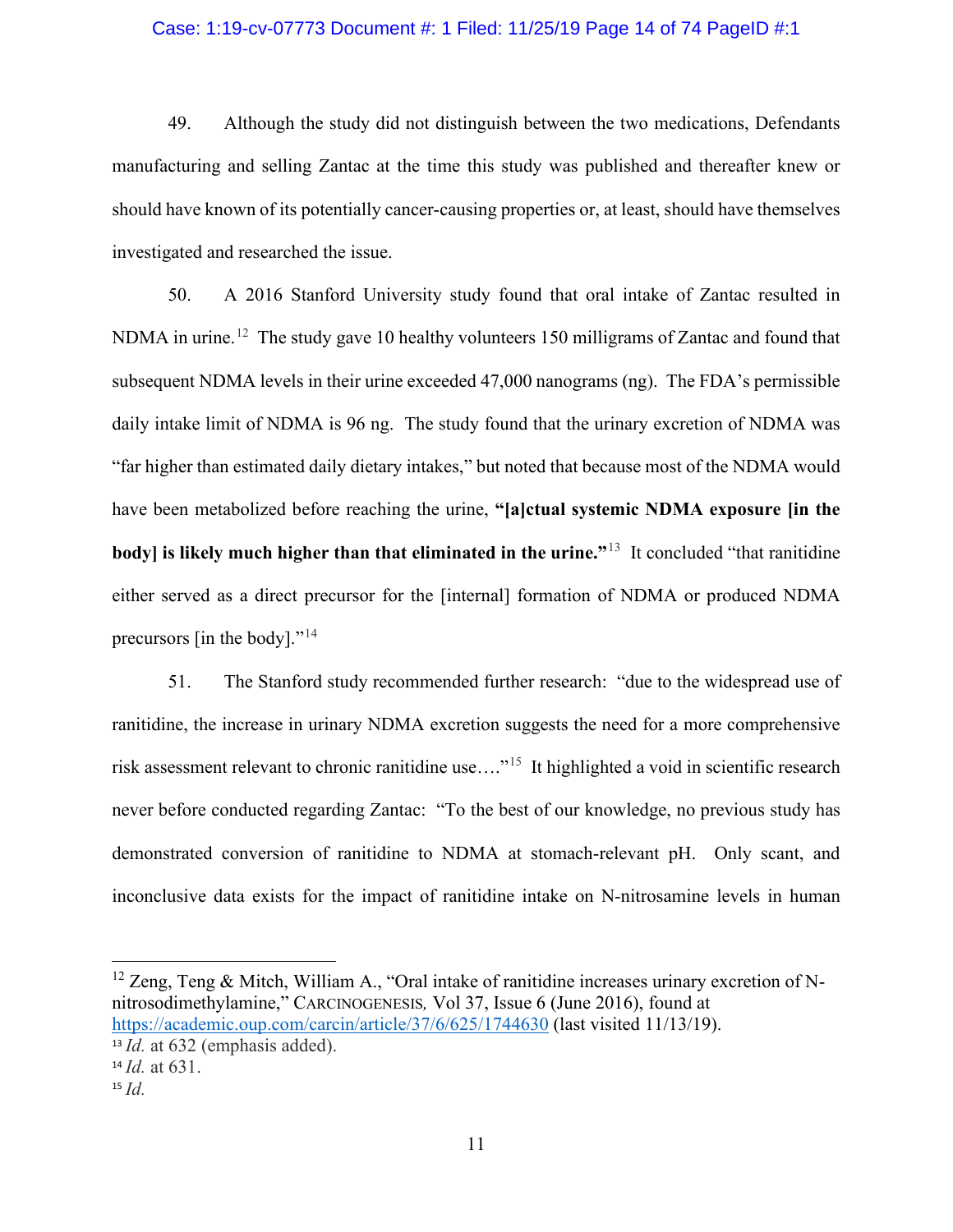## Case: 1:19-cv-07773 Document #: 1 Filed: 11/25/19 Page 15 of 74 PageID #:1

gastric juice."[16](#page-14-1) N-nitrosamines are considered "likely human carcinogens" and have been implicated as inducing stomach, esophagus, and nasopharynx cancers, and as agents for bladder cancer.<sup>17</sup>

52. While Zantac's original manufacturer GSK, published a study of ranitidine's metabolites in urine in [19](#page-14-4)81,  $^{18}$  $^{18}$  $^{18}$  that study did not look for NDMA.  $^{19}$ 

53. Defendants manufacturing and selling Zantac at the time the Stanford study was published and thereafter knew or should have known about the excretion of NDMA after taking ranitidine or, at least, should have themselves investigated and researched the issue as the study suggested.

## **C. Valisure's 2019 Testing and Citizen Petition**

<span id="page-14-0"></span>54. Valisure is an on-line pharmacy which also operates an accredited laboratory which tests each pharmaceutical or supplement it sells. Its mission is to bring transparency and increased quality to the pharmaceutical industry.<sup>20</sup>

55. In June of 2019, Valisure first alerted the FDA "of the link of Zantac and its generics to the carcinogen NDMA" during routine testing.[21](#page-14-6) 

<span id="page-14-6"></span><sup>21</sup> "Valisure detects NDMA in ranitidine, found at

<https://www.valisure.com/blog/uncategorized/detection-of-ndma-in-raniditine/> (last visited 11/14/19).

<span id="page-14-1"></span><sup>&</sup>lt;sup>16</sup> *Id.* at 625-26 (footnotes omitted).

<span id="page-14-2"></span><sup>17</sup> *Id.* at 625.

<span id="page-14-3"></span><sup>18</sup> *See* Carey, P.F., Martin, L.E. & Owen, P.E, "Determination of ranitidine and its metabolites in human urine by reversed-phase ion-pair high-performance liquid chromatography, JOURNAL OF CHROMATOGRAPHY B: BIOMEDICAL SCIENCES AND APPLICATIONS, Vol. 225, Issue 1 (Sept 11, 1981), *cited by* Lewis, Tanya, "What we Know about the Possible Carcinogen Found in Zantac," *Scientific American* (10/28/19), found at [https://www.scientificamerican.com/article/what-we](https://www.scientificamerican.com/article/what-we-know-about-the-possible-carcinogen-found-in-zantac/)[know-about-the-possible-carcinogen-found-in-zantac/](https://www.scientificamerican.com/article/what-we-know-about-the-possible-carcinogen-found-in-zantac/) (last visited 11/13/19).

<span id="page-14-4"></span><sup>19</sup> *See* Lewis, Tanya, "What we Know about the Possible Carcinogen Found in Zantac," *Scientific American, supra*.

<span id="page-14-5"></span><sup>20</sup> *See* <https://www.valisure.com/about-us/> (last visited 11/14/19).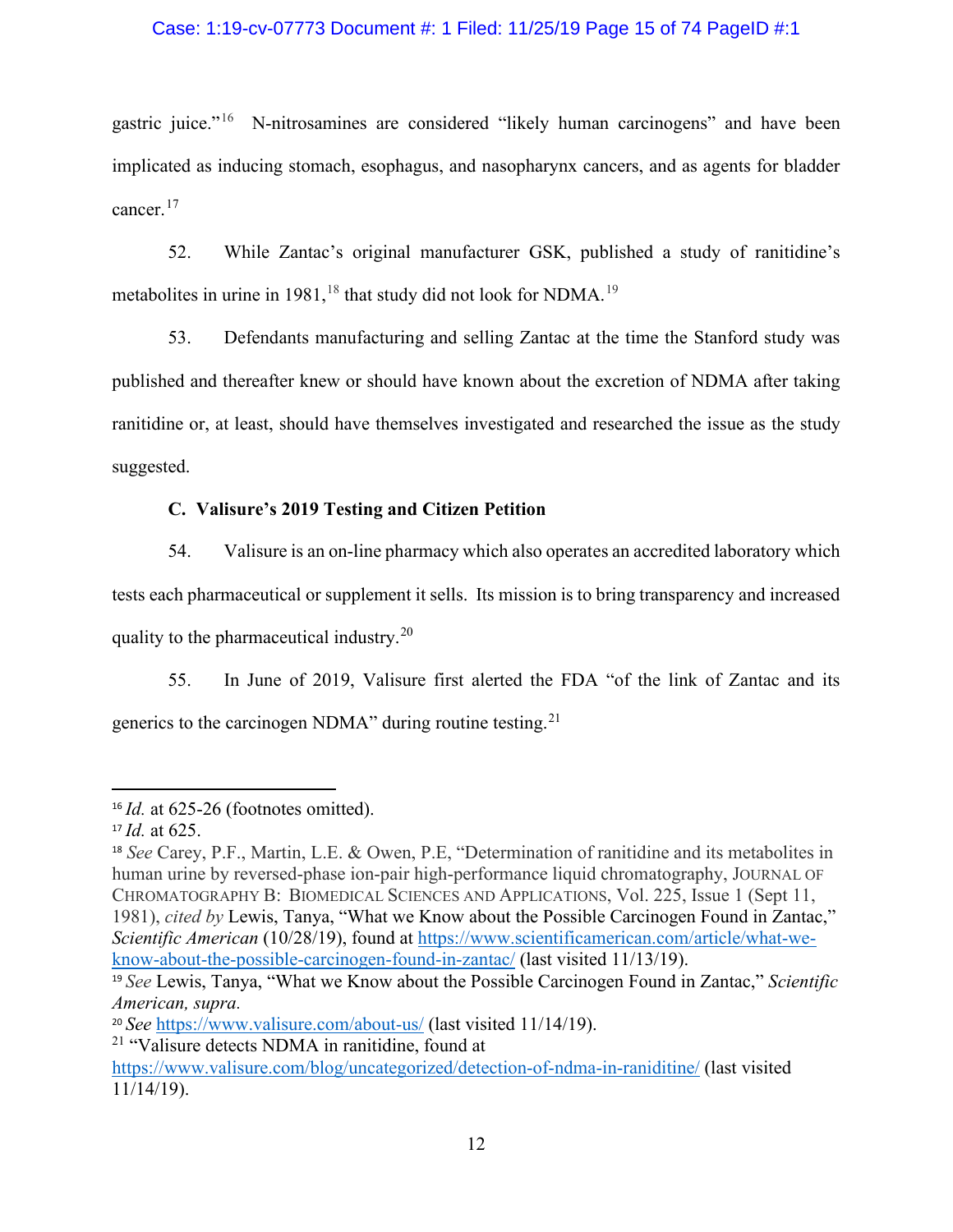## Case: 1:19-cv-07773 Document #: 1 Filed: 11/25/19 Page 16 of 74 PageID #:1

56. On September 9, 2019, Valisure filed a Citizen Petition on Ranitidine with the

FDA, asking the FDA to "recall and suspend sales of ranitidine from the US market" because it "has detected NDMA in excess of 3,000,000 ng per tablet when analyzing ranitidine products, likely due to an inherent instability of the ranitidine molecule."<sup>[22](#page-15-0)</sup>

57. In the medication that Plaintiff Lynn White has taken since 1987, Valisure found 2,511,469 ng of NDMA, $^{23}$  $^{23}$  $^{23}$  which is over 26,000 times the FDA's permissible daily intake of 96 ng:

#### Table 1. Ranitidine samples tested for NDMA.

| All ranitidine samples tested by Valisure's laboratory formed very high levels of NDMA |
|----------------------------------------------------------------------------------------|
| Attachment B contains detailed data from each test.                                    |

| 150 mg Tablets or equivalent | Lot#       | <b>NDMA</b> per tablet<br>(ng) | <b>Attachment B</b><br>Data Reference # |
|------------------------------|------------|--------------------------------|-----------------------------------------|
| Reference Powder*            | 125619     | 2,472,531                      |                                         |
| Zantac, Brand OTC            | 18M498M    | 2,511,469                      |                                         |
| Zantac (mint), Brand OTC     | 18H546     | 2,834,798                      | 3                                       |
| Wal-Zan, Walgreens           | 79L800819A | 2,444,046                      | 4                                       |
| Wal-Zan (mint), Walgreens    | 8ME2640    | 2,635,006                      | 5                                       |
| Ranitidine, CVS              | 9BE2773    | 2,520,311                      | 6                                       |
| Zantac (mint), CVS           | 9AE2864    | 3,267,968                      |                                         |
| Ranitidine, Equate           | 9BE2772    | 2,479,872                      | 8                                       |
| Ranitidine (mint), Equate    | 8ME2642    | 2,805,259                      | 9                                       |
| Ranitidine, Strides          | 77024060A  | 2,951,649                      | 10                                      |

\* Estimated NDMA scaled to equivalent of 150 mg.

58. Valisure also conducted testing under conditions that more closely resembled the human stomach, and nevertheless found high levels of NDMA when combined with nitrates commonly found in certain foods and produced by stomach bacteria:<sup>[24](#page-15-2)</sup>

<span id="page-15-0"></span><sup>22</sup> Valisure Citizen Petition on Ranitidine ("Citizen Petition") (Sept. 9, 2019), p.1, found at <https://www.valisure.com/about-us/> (last visited 11/14/19).

<span id="page-15-1"></span><sup>23</sup> *Id.* at 6, Table 1.

<span id="page-15-2"></span><sup>24</sup> *Id.* at 7, Table 2.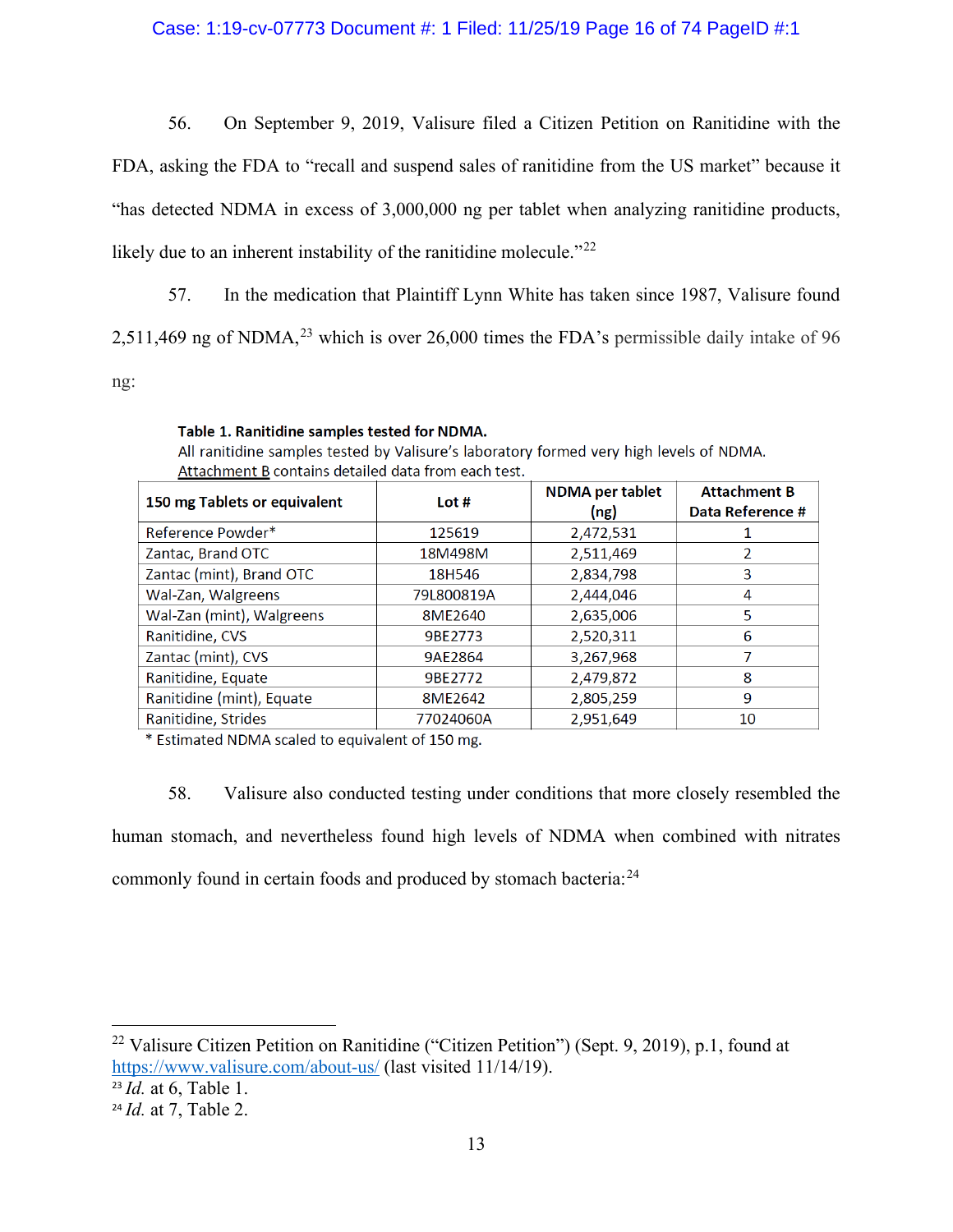## Table 2. Biologically relevant tests for NDMA formation.

Conditions tested in Valisure's laboratory produced high levels of NDMA from ranitidine. NDMA was detected in conditions of simulated gastric fluid with sodium nitrite, which is found in certain foods and produced by bacteria in the stomach.

| <b>Ranitidine Tablet Studies Lot#</b><br>77024060A | NDMA (ng/mL) | <b>NDMA</b> per<br>tablet (ng) | <b>Attachment B</b><br>Data Reference # |
|----------------------------------------------------|--------------|--------------------------------|-----------------------------------------|
|                                                    |              |                                |                                         |
| <b>Tablet without Solvent</b>                      | Not Detected | Not Detected                   | 11                                      |
| <b>Tablet</b>                                      | Not Detected | Not Detected                   | 12                                      |
| Simulated Gastric Fluid ("SGF")                    | Not Detected | Not Detected                   | 13                                      |
| Simulated Intestinal Fluid                         | Not Detected | Not Detected                   | 14                                      |
| SGF with 10 mM Sodium Nitrite                      | Not Detected | Not Detected                   | 15                                      |
| SGF with 25 mM Sodium Nitrite                      | 236          | 23,600                         | 16                                      |
| SGF with 50 mM Sodium Nitrite                      | 3,045        | 304,500                        | 17                                      |

59. Valisure suggested that the ranitidine molecule is unstable such that NDMA "likely comes from no other source than the ranitidine molecule itself."[25](#page-16-0) Valisure concluded, "Combined with other data from Valisure and the scientific works of Stanford University and others, the evidence presented shows this instability and the resulting NDMA occurs in the conditions representative of those in the human body and builds a compelling case for ranitidine being a likely human carcinogen."[26](#page-16-1)

60. Valisure examined several historical research studies<sup>[27](#page-16-2)</sup> stating, "NDMA formation in the stomach **has been a concern for many years** and specifically ranitidine has been implicated as a cause of NDMA formation by multiple research groups including those at Stanford University."<sup>[28](#page-16-3)</sup>

<span id="page-16-0"></span><sup>25</sup> *Id.* at 5.

<span id="page-16-1"></span><sup>26</sup> *Id.* at 2.

<span id="page-16-2"></span><sup>27</sup> *Id.* at 10-12.

<span id="page-16-3"></span><sup>28</sup> *Id.* at 8 (emphasis added).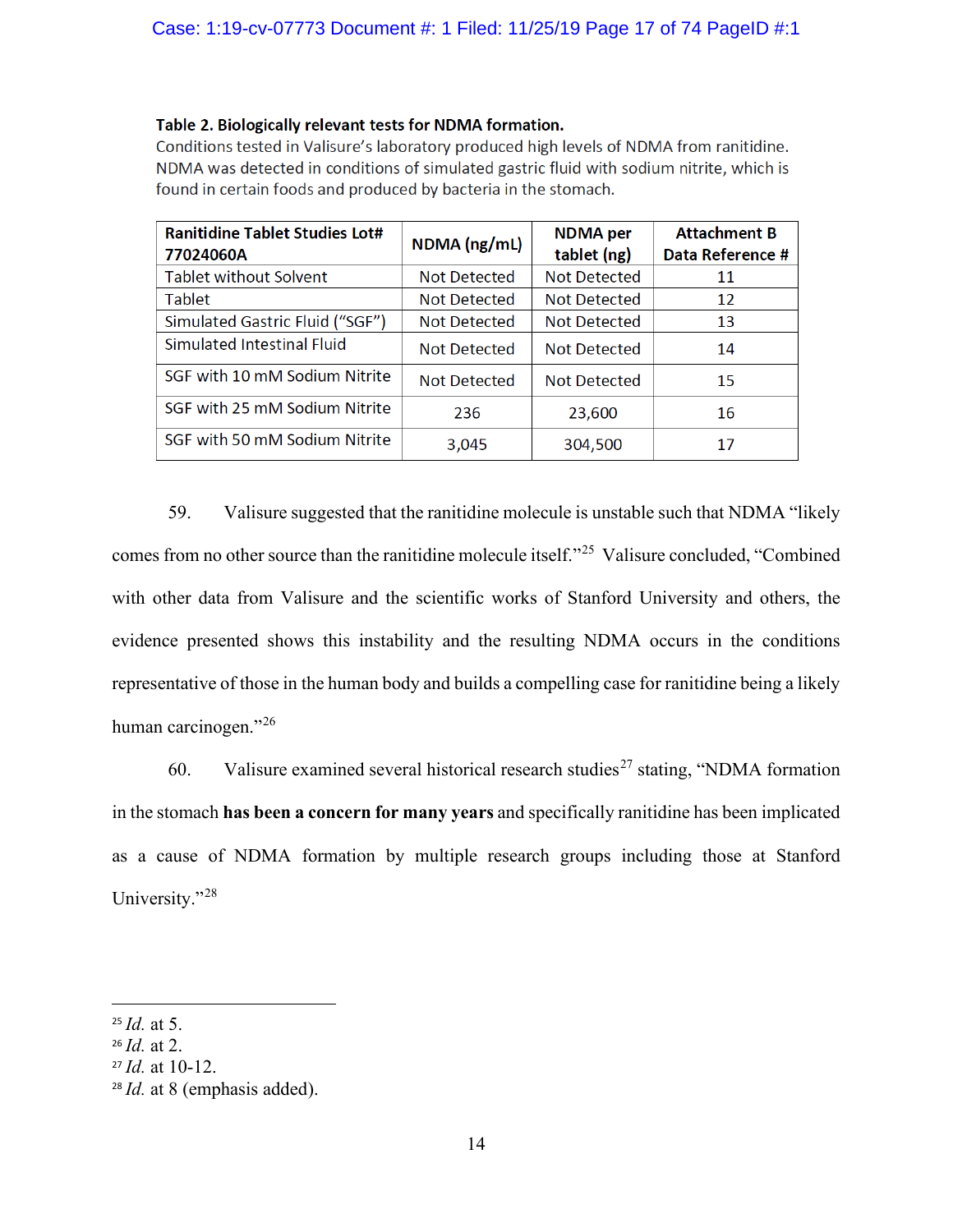## Case: 1:19-cv-07773 Document #: 1 Filed: 11/25/19 Page 18 of 74 PageID #:1

61. Valisure graphically summarized its opinions, and those historical findings of certain studies:<sup>[29](#page-17-1)</sup>



62. Valisure also examined the studies that supported the FDA's approval process for the drug and found "these studies [ ] insufficient to rule out potentially carcinogenic properties and, in fact, reveal weaknesses in testing methodology that likely enabled this specific issue to avoid detection" for the past 38 years. $30$ 

### **D. The FDA Statements**

<span id="page-17-0"></span>63. On September 13, 2019, a week after Valisure submitted its Citizen Petition to the FDA, the FDA issued a statement announcing the presence of NDMA in ranitidine.<sup>[31](#page-17-3)</sup> The FDA's

<span id="page-17-3"></span><sup>31</sup> "9/13/19: Statement – Statement alerting patients and health care professionals of NDMA found in samples of ranitidine," found at [https://www.fda.gov/news-events/press](https://www.fda.gov/news-events/press-announcements/statement-alerting-patients-and-health-care-professionals-ndma-found-samples-ranitidine)[announcements/statement-alerting-patients-and-health-care-professionals-ndma-found-samples](https://www.fda.gov/news-events/press-announcements/statement-alerting-patients-and-health-care-professionals-ndma-found-samples-ranitidine)[ranitidine](https://www.fda.gov/news-events/press-announcements/statement-alerting-patients-and-health-care-professionals-ndma-found-samples-ranitidine) (last visited 11/12/19).

<span id="page-17-1"></span><sup>29</sup> *Id.,* Attachment D.

<span id="page-17-2"></span><sup>30</sup> *Id.* at 4, 13.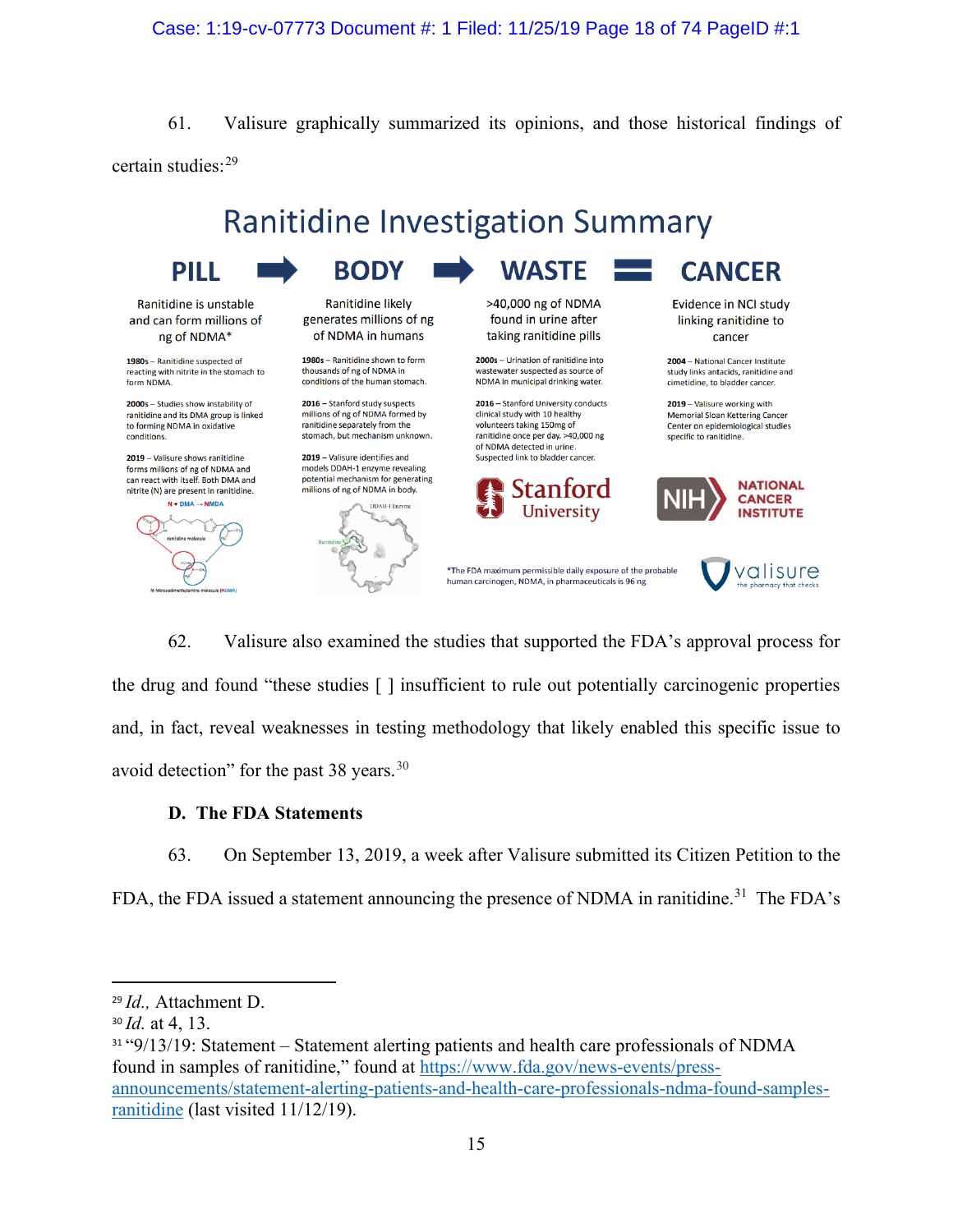### Case: 1:19-cv-07773 Document #: 1 Filed: 11/25/19 Page 19 of 74 PageID #:1

statement is contradictory, at best, and misleading, at worst. It explained that "some" ranitidine medicines, including Zantac, contain an "impurity" called NDMA at "low levels." It asserted that NDMA "is found in water and foods, including meats, dairy products, and vegetables," and reported to be testing whether those "low levels of NDMA in ranitidine pose a risk to patients." Although the FDA admitted that "NDMA may cause harm in large amounts," is stated that findings from preliminary tests show that NDMA "barely exceed amounts you might expect to find in common foods."

64. On October 2, 2019, the FDA issued an update, reporting that it was "continuing to test ranitidine products from multiple manufacturers and [ ] assessing the potential impact on patients who have been taking ranitidine."<sup>32</sup> The FDA launched into a detailed and scientific explanation of testing protocols used by the FDA versus "a third-party laboratory," undoubtedly referring to Valisure, which showed differing results when tests were performed at higher versus lower temperatures.<sup>33</sup>

65. Despite what appears to be the FDA's criticism of Valisure's testing, buried at the bottom of the FDA's update is a sentence which showed that the FDA changed its opinion: "the agency's early, limited testing has found **unacceptable levels of NDMA in samples of ranitidine**."[34](#page-18-2) 

<span id="page-18-0"></span> $32$  "10/2/19: Update - FDA provides an update on testing for ranitidine for NDMA impurities," found at [https://www.fda.gov/drugs/drug-safety-and-availability/fda-updates-and-press](https://www.fda.gov/drugs/drug-safety-and-availability/fda-updates-and-press-announcements-ndma-zantac-ranitidine)[announcements-ndma-zantac-ranitidine](https://www.fda.gov/drugs/drug-safety-and-availability/fda-updates-and-press-announcements-ndma-zantac-ranitidine) (last visited 11/13/19).

<span id="page-18-1"></span><sup>33</sup> Notably, Valisure's Citizen Petition made clear that it developed a test that detected NDMA even when samples were only heated to 37 degrees Celsius, the temperature of the human body, in simulated gastric fluid with varying amounts of nitrites typically found in foods such as processed meats. Valisure nevertheless found a "highly efficient conversion of ranitidine to NDMA." Citizen Petition at 3. The FDA seemingly ignored that Valisure performed low temperature testing.

<span id="page-18-2"></span><sup>34</sup> FDA 10/2/19 Update, *supra,* (emphasis added)*.*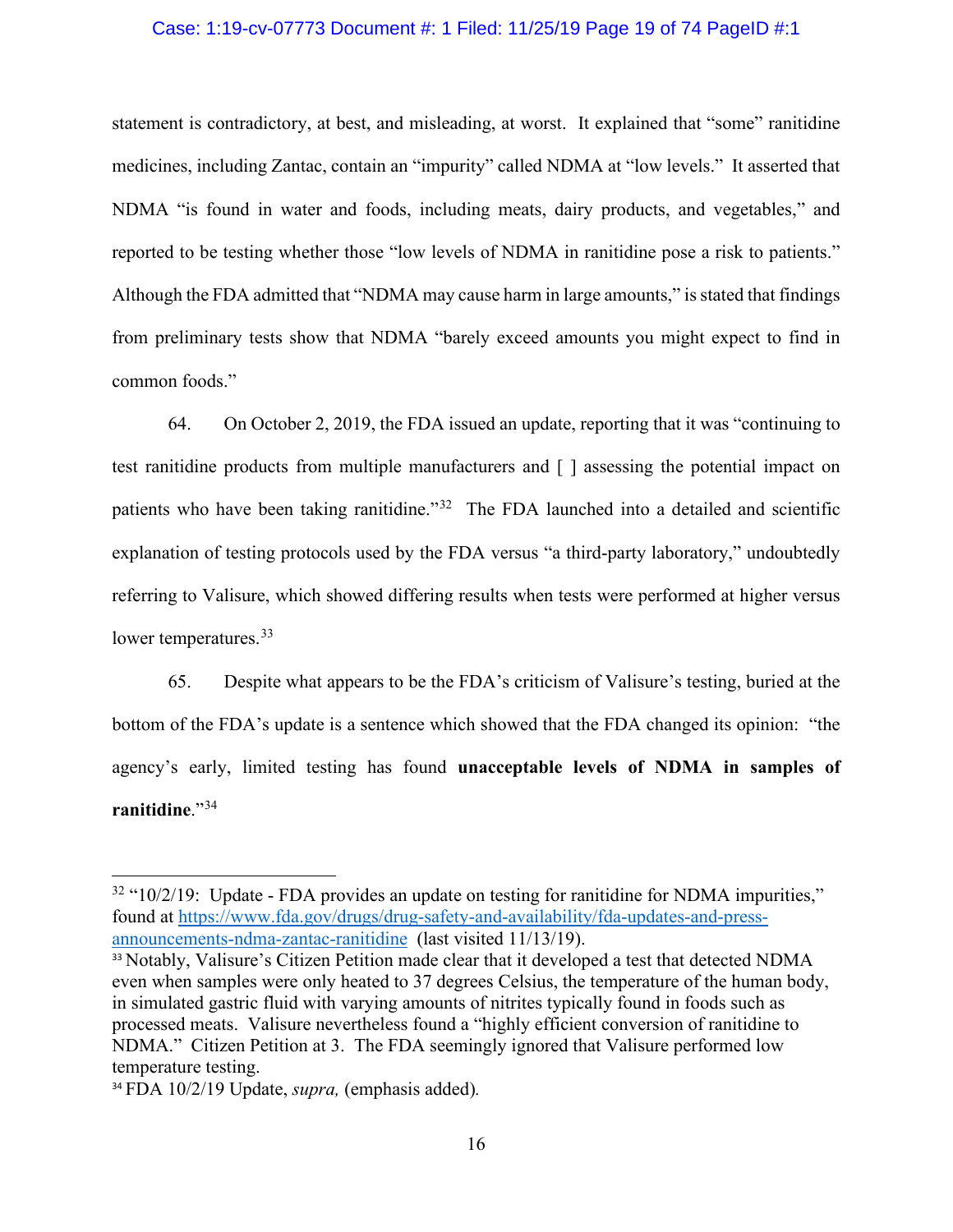# <span id="page-19-0"></span>**E. Voluntary Product Recalls by Certain Defendants Yet Assurances About Zanac's Safety**

66. After Valisure filed its Citizen Petition, and in the wake of conflicting statements from the FDA, various manufacturers voluntarily recalled their respective Zantac and ranitidine products. [35](#page-19-1)

67. Around September 26, 2019, Walgreens stopped selling ranitidine products, including the prescription generic ranitidine manufactured and sold by the Glenmark Defendants.<sup>[36](#page-19-2)</sup>

68. On October 6, 2019, GSK announced that it was recalling prescription Zantac as a precaution. [37](#page-19-3)

69. On October 18, 2019, Sanofi recalled over-the-counter Zantac in the United States and Canada: [38](#page-19-4)

<span id="page-19-1"></span><sup>&</sup>lt;sup>35</sup> See "9/24/19: Press release – FDA announces voluntary recall of Sandoz ranitidine capsules following detection of an impurity;" "9/26/19: Statement – FDA alerts health care professions and patients to voluntary recall of ranitidine medicines," (Walgreens, Walmart, Rite-Aid, and Apotex Corp.); "10/28/19: Update – FDA alerts health care professionals and patients to multiple voluntary recalls of ranitidine," (Perrigo Co., Novitium Pharma LLC, Lannett Co., Inc.); "11/8/19: Update – FDA alerts patients and health care professionals to Aurobindo's recall of prescription and over-the-counter ranitidine;" "11/12/19: Update – FDA alerts patients and health care professions to voluntary recalls of ranitidine," (Amneal, American Health Packaging); all found at [https://www.fda.gov/drugs/drug-safety-and-availability/fda-updates](https://www.fda.gov/drugs/drug-safety-and-availability/fda-updates-and-press-announcements-ndma-zantac-ranitidine)[and-press-announcements-ndma-zantac-ranitidine](https://www.fda.gov/drugs/drug-safety-and-availability/fda-updates-and-press-announcements-ndma-zantac-ranitidine) (last visited 11/13/19).

<span id="page-19-2"></span><sup>36</sup> "9/24/19: Press release – FDA announces voluntary recall of Sandoz ranitidine capsules following detection of an impurity;" "9/26/19: Statement – FDA alerts health care professions and patients to voluntary recall of ranitidine medicines," *supra.*

<span id="page-19-3"></span><sup>37</sup> [https://www.fiercepharma.com/manufacturing/gsk-joins-other-drugmakers-recalling-zantac](https://www.fiercepharma.com/manufacturing/gsk-joins-other-drugmakers-recalling-zantac-products)[products](https://www.fiercepharma.com/manufacturing/gsk-joins-other-drugmakers-recalling-zantac-products) (last visited 11/14/19).

<span id="page-19-4"></span><sup>&</sup>lt;sup>38</sup> "Sanofi to conduct precautionary voluntary recall of Zantac OTC in U.S. and Canada," found at [http://www.news.sanofi.us/2019-10-18-Sanofi-to-conduct-precautionary-voluntary-recall-of-](http://www.news.sanofi.us/2019-10-18-Sanofi-to-conduct-precautionary-voluntary-recall-of-Zantac-OTC-in-U-S-and-Canada)[Zantac-OTC-in-U-S-and-Canada](http://www.news.sanofi.us/2019-10-18-Sanofi-to-conduct-precautionary-voluntary-recall-of-Zantac-OTC-in-U-S-and-Canada) (last visited 11/13/19).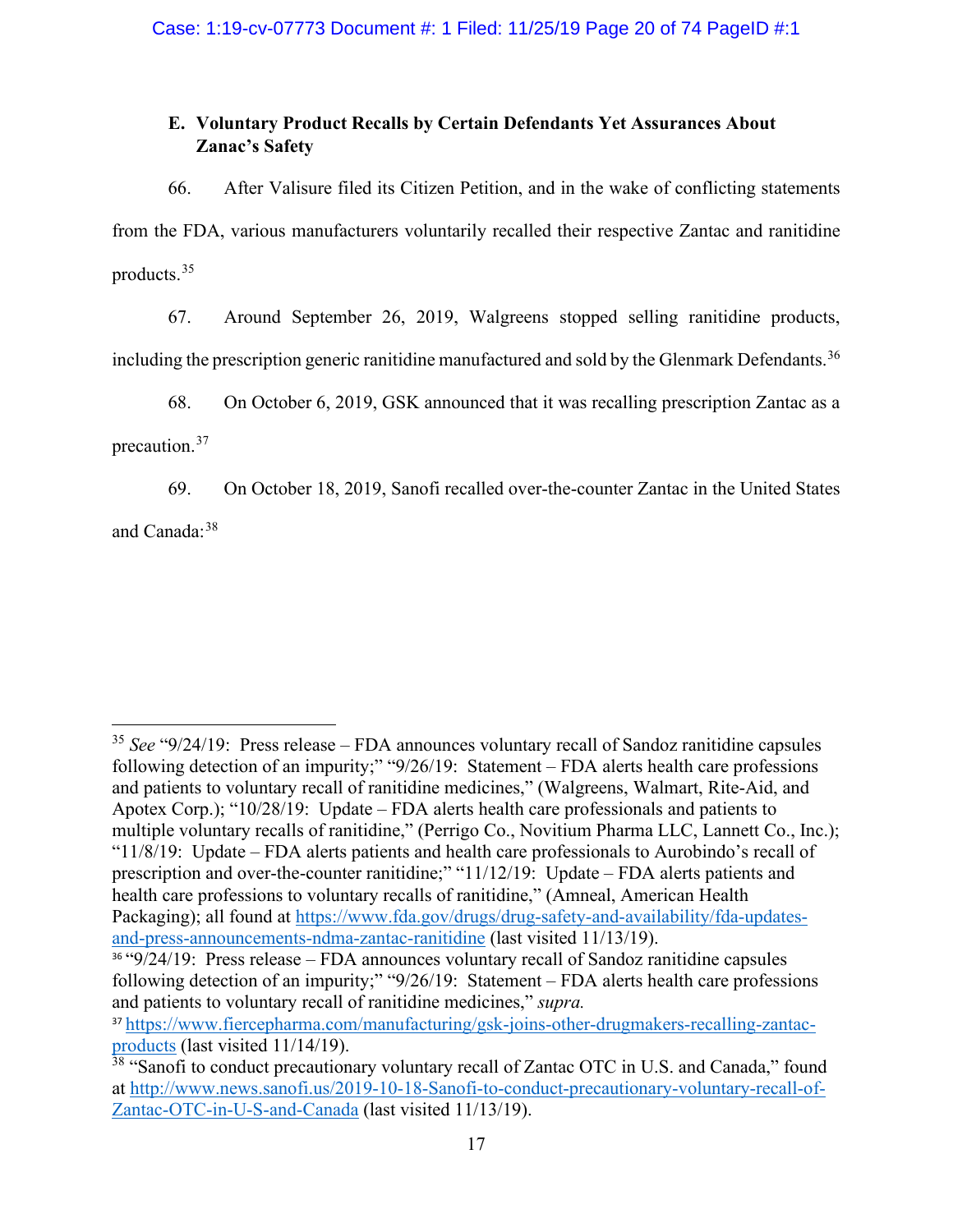

70. Sanofi also deemed the recall as "precautionary," done because of "possible contamination" with an "impurity" called NDMA. It quoted the FDA's September 13, 2019, Statement -- despite the FDA having found "unacceptable" levels of NDMA in its more recent October 2, 2019 Statement -- and referred to the presence of "NDMA at low levels."[39](#page-20-0)

71. Sanofi claimed that its own testing has resulted in "inconsistencies in preliminary test results of the active ingredient."[40](#page-20-1) Such "inconsistencies" could be interpreted to mean that Sanofi, itself, found NDMA with its recent testing; otherwise, it would have categorically denied the presence of NDMA.

72. Sanofi also criticized Valisure's testing: "Valisure only showed detectable NDMA after exposing ranitidine to extreme artificial conditions—when they heated ranitidine to 266 degrees Fahrenheit [130 degrees Celsius]…or when they added artificial nitrite far beyond what is

<span id="page-20-0"></span><sup>39</sup> *Id.*

<span id="page-20-1"></span> $40$  *Id.*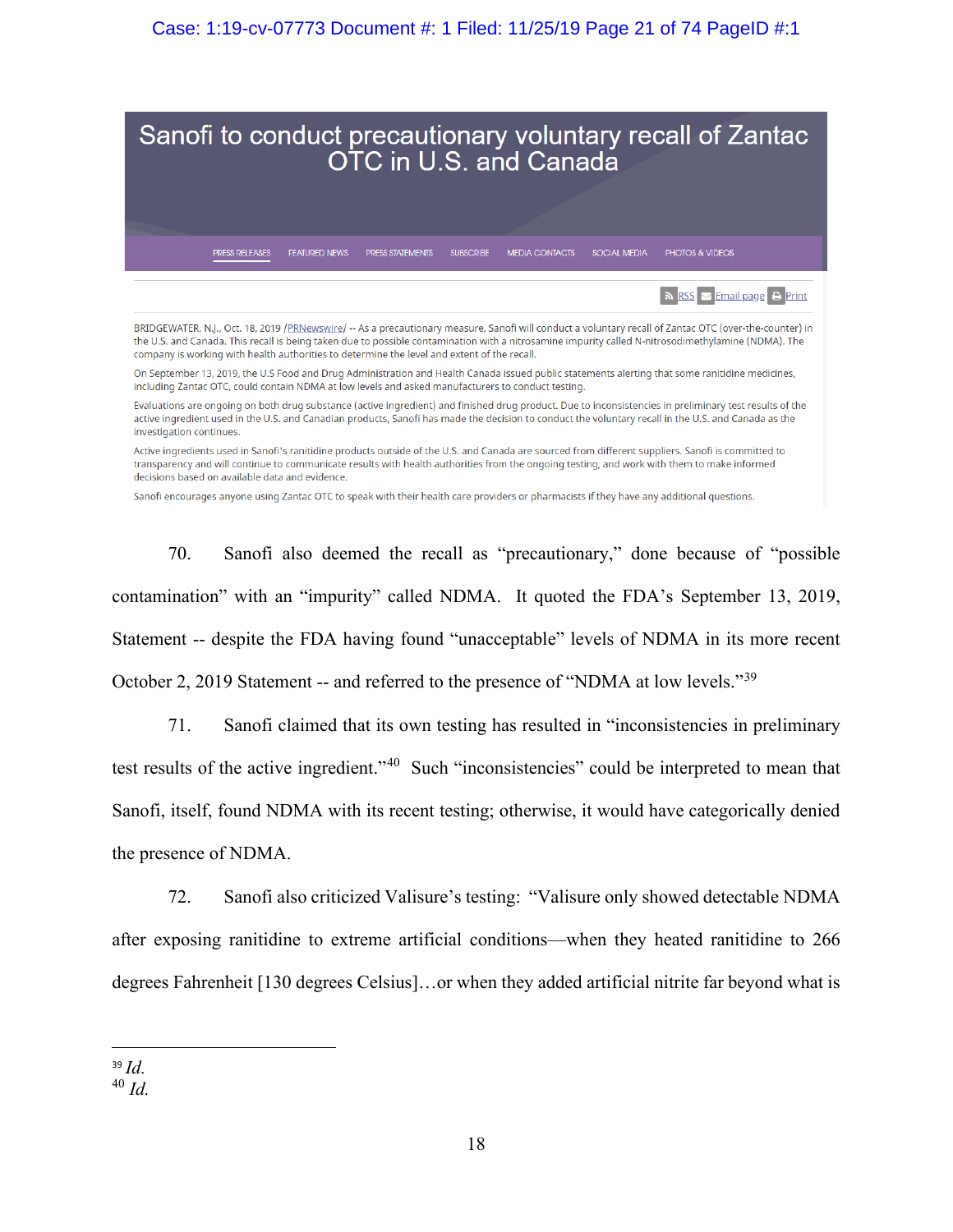## Case: 1:19-cv-07773 Document #: 1 Filed: 11/25/19 Page 22 of 74 PageID #:1

ordinarily seen in humans."<sup>[41](#page-21-1)</sup> Sanofi wholly discounted Valisure's testing, stating that the high levels of NDMA Valisure found were formed "only after exposing ranitidine to extreme artificial conditions." <sup>[42](#page-21-2)</sup>

## **F. FDA Finds that Some Tests Show Unacceptable Levels of NMDA.**

<span id="page-21-0"></span>73. On November 1, 2019, the FDA released additional test results for the "contaminant" NDMA.<sup>43</sup> In yet another contradictory statement, the FDA found "levels of NDMA in ranitidine that are similar to the levels you would expect to be exposed to if you ate common foods like grilled or smoked meats."<sup>[44](#page-21-4)</sup> The FDA noted that the acceptable intake for NDMA is 96 ng, and concluded that its tests showed NDMA at levels lower than those found by third-party scientists (again likely referring to Valisure), but added that its testing nevertheless discovered **"some levels still exceed what the FDA considers acceptable**…."[45](#page-21-5) 

74. The FDA rejected Valisure's theory that ranitidine turns into NDMA in the stomach: The FDA conducted tests that simulated what happens to ranitidine after it has been exposed to stomach acids and the environment of the intestines, reporting that NDMA is not formed. [46](#page-21-6)

75. Putting aside the debate about Valisure's testing and methodology, tests such as those conducted by the FDA nevertheless found unacceptable levels of NDMA in ranitidine.

<span id="page-21-1"></span><sup>41</sup> Lewis, Tanya, "What we Know about the Possible Carcinogen Found in Zantac," *Scientific American* (10/28/19), found at [https://www.scientificamerican.com/article/what-we-know-about](https://www.scientificamerican.com/article/what-we-know-about-the-possible-carcinogen-found-in-zantac/)[the-possible-carcinogen-found-in-zantac/](https://www.scientificamerican.com/article/what-we-know-about-the-possible-carcinogen-found-in-zantac/) (quoting an email from Sanofi's spokesperson ) (last visited 11/13/19).

<span id="page-21-2"></span> $42$  *Id.* 

<span id="page-21-3"></span> $43$  "11/1/19: Press Release – Statement on new testing results, including low levels of impurities in ranitidine drugs," found at [https://www.fda.gov/news-events/press-announcements/statement](https://www.fda.gov/news-events/press-announcements/statement-new-testing-results-including-low-levels-impurities-ranitidine-drugs)[new-testing-results-including-low-levels-impurities-ranitidine-drugs](https://www.fda.gov/news-events/press-announcements/statement-new-testing-results-including-low-levels-impurities-ranitidine-drugs) (last visited 11/13/19). <sup>44</sup> *Id.* 

<span id="page-21-5"></span><span id="page-21-4"></span><sup>45</sup> *Id.* (emphasis added).

<span id="page-21-6"></span><sup>46</sup> *Id.*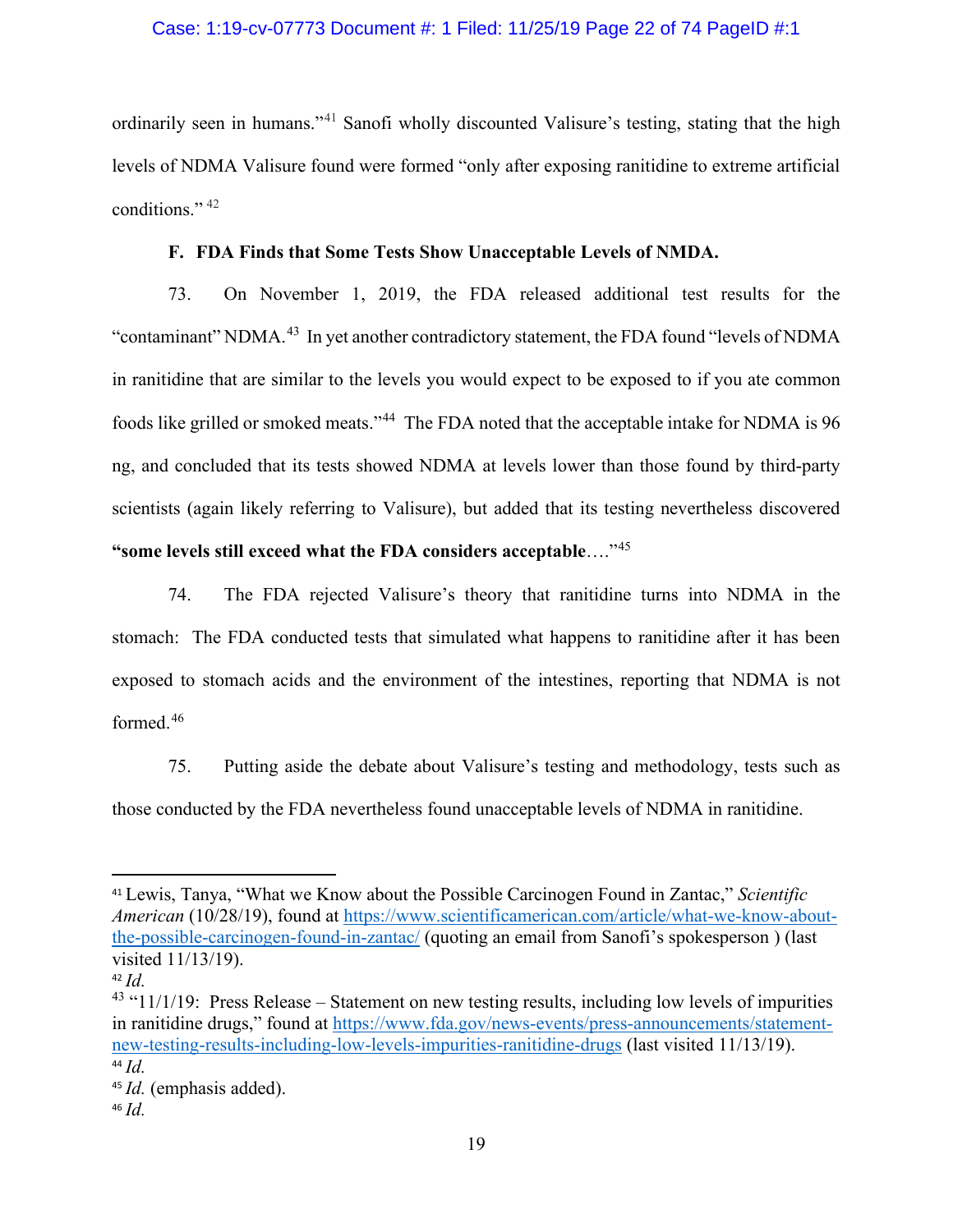### **G. Plaintiffs and the Class**

<span id="page-22-0"></span>76. For over 32 years, Plaintiff Lynn White purchased and took 150 mg once or twice daily of prescription and over-the-counter Zantac manufactured and sold by the GSK and Sanofi Defendants. Now, based on Valisure's testing and the FDA Statements, Plaintiff is forced to live in constant and nagging fear that she will develop cancer because of her long-term exposure to Zantac – a drug that for all these years was represented to be, and that she believed to be, safe. She has spent thousands of dollars only to put herself at an increased risk for developing various types of cancer, and will be subject to the stresses, costs and expenses of medical and diagnostic monitoring for the rest of her life.

77. The same is true for Plaintiff Nataliya Birman. For most of 2019, she took 150 mg of ranitidine daily manufactured by the Glenmark Defendants or the Dr. Reddy's Defendants. She, too, has put herself at an increased risk for developing various types of cancer, and will be subject to the stresses, costs and expenses of medical and diagnostic monitoring for the rest of her life.

#### **CLASS ALLEGATIONS**

<span id="page-22-1"></span>78. Plaintiffs bring this action in their individual capacity and on behalf of the following class and state subclasses ("Classes") pursuant to Federal Rules of Civil Procedure 23(a), 23(b)(2),  $23(b)(3)$ , and/or  $23(c)(4)$ :

**Nationwide Class – GlaxoSmithKline:** All individuals in the United States who, for personal use, took prescription or over-the-counter ranitidine, including Zantac, developed and manufactured by the GlaxoSmithKline Defendants and who have not been diagnosed with cancer.

**Breach of Implied Warranty Subclass - GlaxoSmithKline:** All individuals residing in Alaska, Arkansas, Colorado, District of Columbia, Hawaii, Illinois, Louisiana, Michigan, Montana, Nebraska, Nevada, New Hampshire, New Jersey, New Mexico, North Dakota,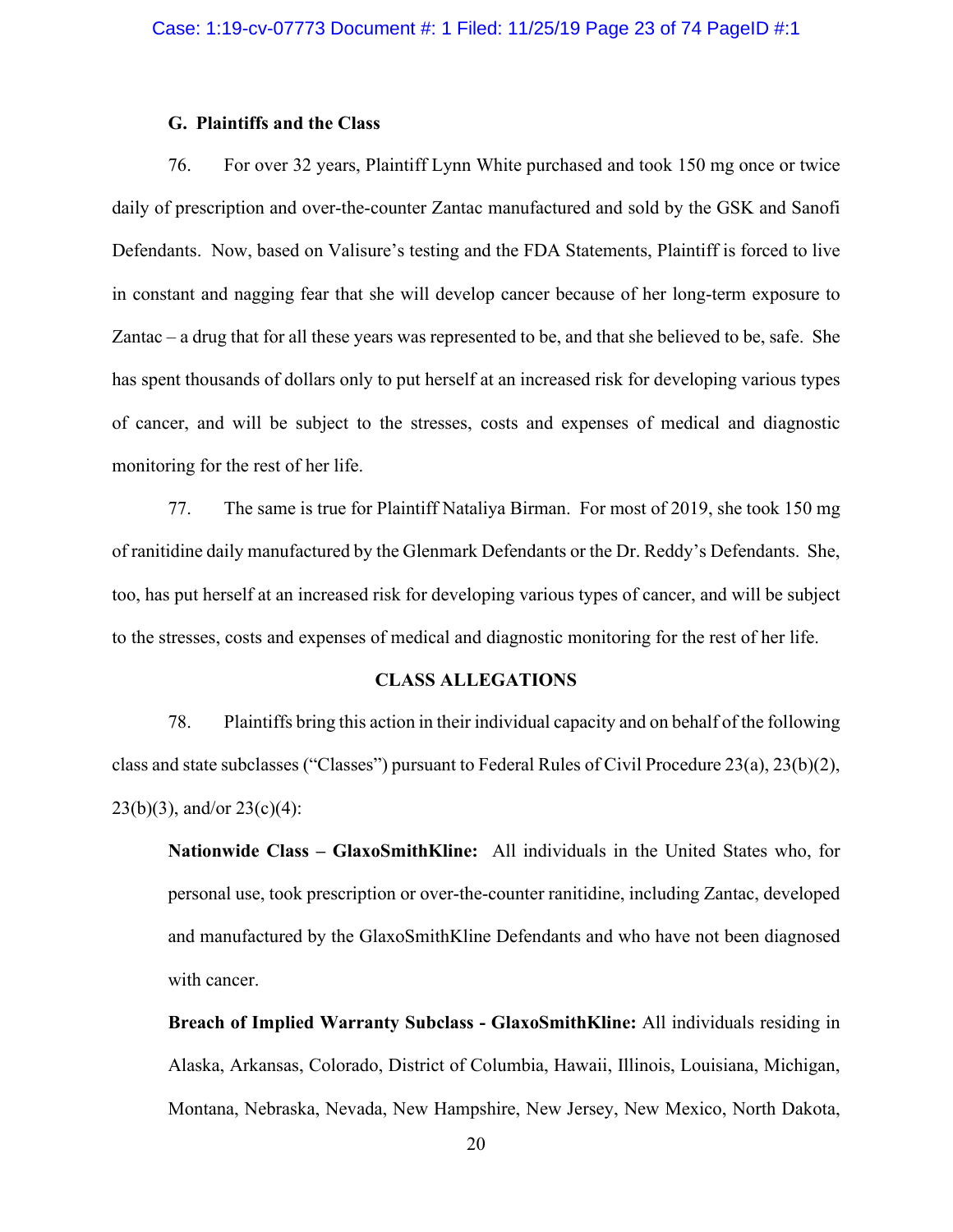#### Case: 1:19-cv-07773 Document #: 1 Filed: 11/25/19 Page 24 of 74 PageID #:1

Oklahoma, Pennsylvania, Rhode Island, South Dakota, Texas, Vermont, West Virginia, and Wyoming who, for personal use, took prescription or over-the-counter ranitidine, including Zantac, manufactured by the GlaxoSmithKline Defendants and who have not been diagnosed with cancer.

**Nationwide Class – Sanofi:** All individuals in the United States who, for personal use, took prescription or over-the-counter ranitidine, including Zantac, manufactured by the Sanofi Defendants and who have not been diagnosed with cancer.

**Breach of Implied Warranty Subclass - Sanofi:** All individuals residing in Alaska, Arkansas, Colorado, District of Columbia, Hawaii, Illinois, Louisiana, Michigan, Montana, Nebraska, Nevada, New Hampshire, New Jersey, New Mexico, North Dakota, Oklahoma, Pennsylvania, Rhode Island, South Dakota, Texas, Vermont, West Virginia, and Wyoming who, for personal use, took prescription or over-the-counter ranitidine, including Zantac, manufactured by the Sanofi Defendants and who have not been diagnosed with cancer.

**Nationwide Class – Dr. Reddy's:** All individuals in the United States who, for personal use, took prescription or over-the-counter ranitidine, including Zantac, manufactured by the Dr. Reddy's Defendants and who have not been diagnosed with cancer.

**Breach of Implied Warranty Subclass – Dr. Reddy's:** All individuals residing in Alaska, Arkansas, Colorado, District of Columbia, Hawaii, Illinois, Louisiana, Michigan, Montana, Nebraska, Nevada, New Hampshire, New Jersey, New Mexico, North Dakota, Oklahoma, Pennsylvania, Rhode Island, South Dakota, Texas, Vermont, West Virginia, and Wyoming who, for personal use, took prescription or over-the-counter ranitidine, including Zantac, manufactured by the Dr. Reddy's Defendants and who have not been diagnosed with cancer.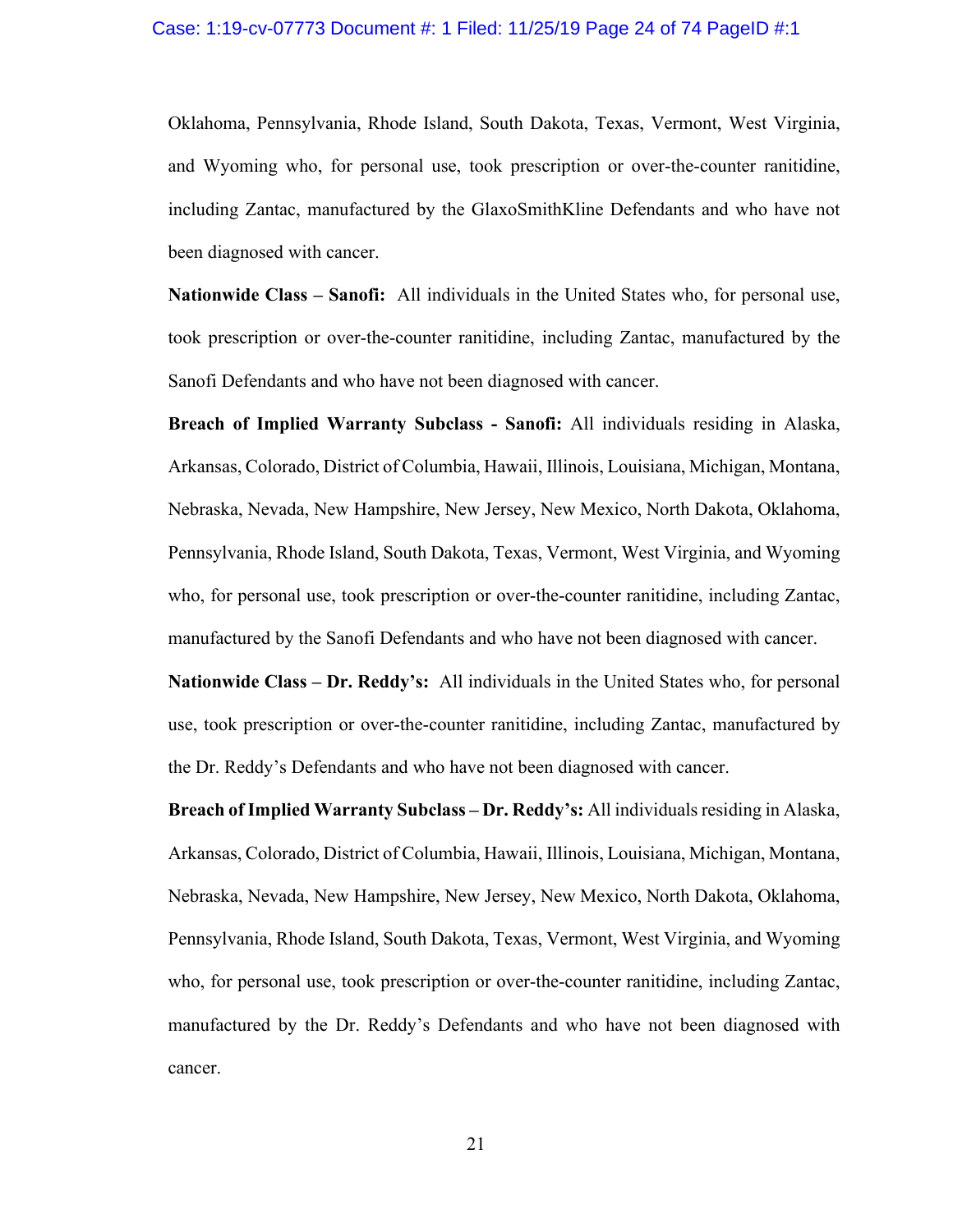**Nationwide Class – Glenmark:** All individuals in the United States who, for personal use, took prescription or over-the-counter ranitidine, including Zantac, manufactured by the Glenmark Defendants and who have not been diagnosed with cancer.

**Breach of Implied Warranty Subclass - Glenmark:** All individuals residing in Alaska, Arkansas, Colorado, District of Columbia, Hawaii, Illinois, Louisiana, Michigan, Montana, Nebraska, Nevada, New Hampshire, New Jersey, New Mexico, North Dakota, Oklahoma, Pennsylvania, Rhode Island, South Dakota, Texas, Vermont, West Virginia, and Wyoming who, for personal use, took prescription or over-the-counter ranitidine, including Zantac, manufactured by the Glenmark Defendants and who have not been diagnosed with cancer.

79. Excluded from the Classes are Defendants and any of their affiliates, parents, subsidiaries, officers, and directors; any entity in which Defendants have a controlling interest; all persons who make a timely election to be excluded from the class; governmental entities; and all judges assigned to hear any aspect of this litigation, including their immediate family members.

80. Plaintiffs reserve the right to modify or amend the class definitions, including the addition of one or more subclasses, after having the opportunity to conduct discovery.

81. Numerosity: In 2016, Zantac was the 50<sup>th</sup> most prescribed medication in the United States, with 15 million prescriptions reported.<sup>47</sup> This statistic does not capture the over-the-counter sales. As such, the members of the Classes are so numerous that joinder is impractical.

82. Typicality: Plaintiffs' claims are typical of the claims of each class member in that Plaintiffs, like all class members, took prescription and/or over-the-counter ranitidine, including Zantac, and now face an increased risk of developing cancer. Plaintiffs and the class members

<span id="page-24-0"></span><sup>47</sup> https://clincalc.com/DrugStats/Top300Drugs.aspx (last visited 11/14/19).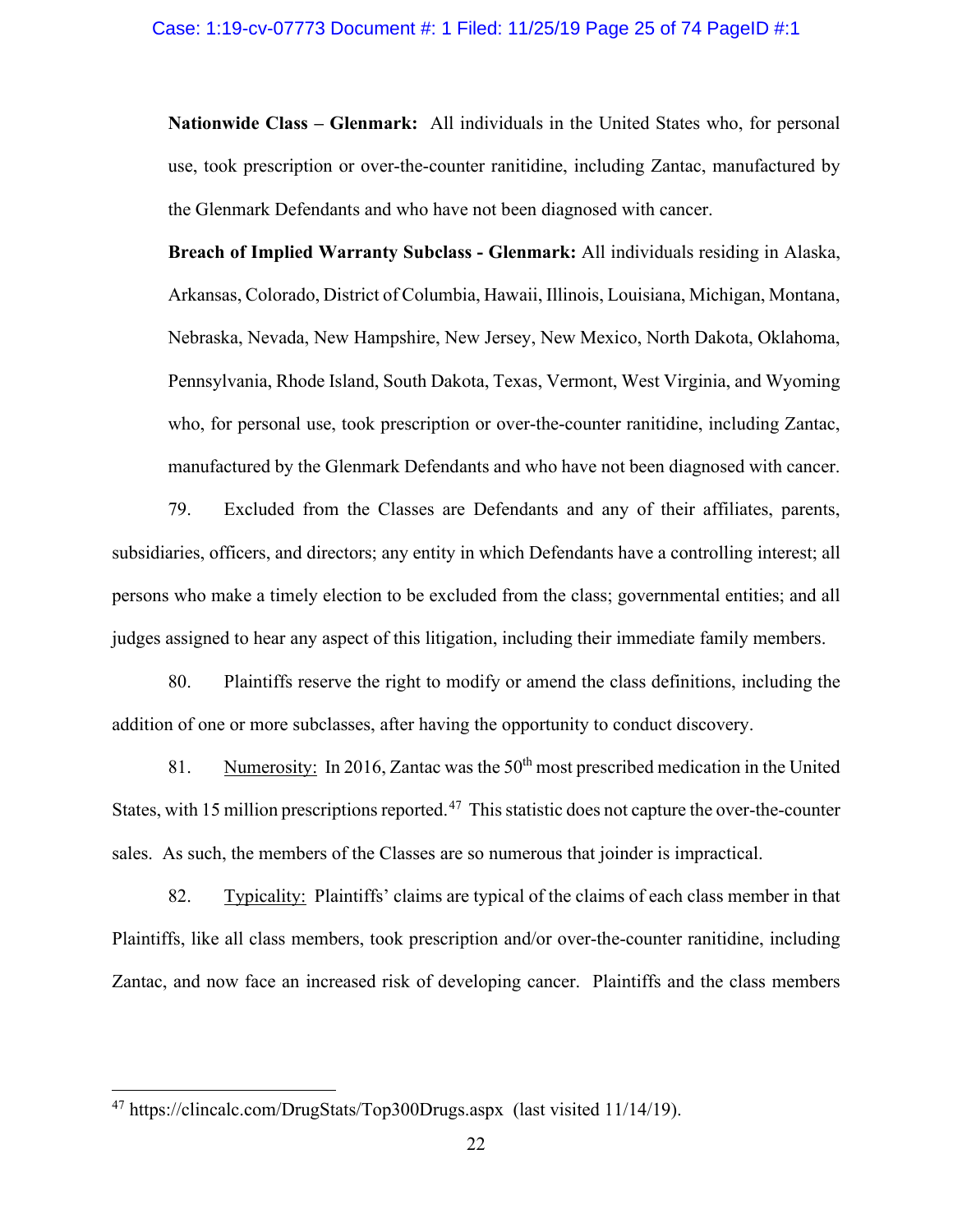#### Case: 1:19-cv-07773 Document #: 1 Filed: 11/25/19 Page 26 of 74 PageID #:1

were injured through Defendants' common course of misconduct, and Plaintiffs are advancing the same legal theories on behalf of themselves and the Classes.

83. Adequacy: Plaintiffs will fairly and adequately protect the interest of the Classes. Plaintiffs' interests and the interests of all other members of the Classes are identical, and Plaintiffs are cognizant of their duty and responsibility to the Classes. Further, the interests of the Nationwide Class are not conflicting or divergent but, rather, are common. Accordingly, Plaintiffs can fairly and adequately represent the interests of the Classes. Moreover, Plaintiffs' counsel are competent and experienced in litigating class actions, including litigation of this kind. Plaintiffs and counsel intend to vigorously prosecute this case and will fairly and adequately protect the Classes' interests.

84. Commonality and Predominance: There are numerous questions of law and fact common to the Classes, and these common questions predominate over any issues affecting only individual class members. Questions common to the class include, but are not limited to:

- a. Whether ranitidine, including Zantac, contains unacceptable levels of NDMA;
- b. Whether ranitidine, including Zantac, increases the risk of developing cancer;
- c. Whether Defendants knew or should have known that ranitidine and/or Zantac contains unacceptable levels of NDMA;
- d. Whether Defendants knew or should have known that ranitidine and/or Zantac increases the risk of developing cancer;
- e. Whether Defendants fraudulently concealed the fact that ranitidine, including Zantac, contains unacceptable levels of NDMA;
- f. Whether Defendants fraudulently concealed the fact that ranitidine, including Zantac, increases the risk of developing cancer;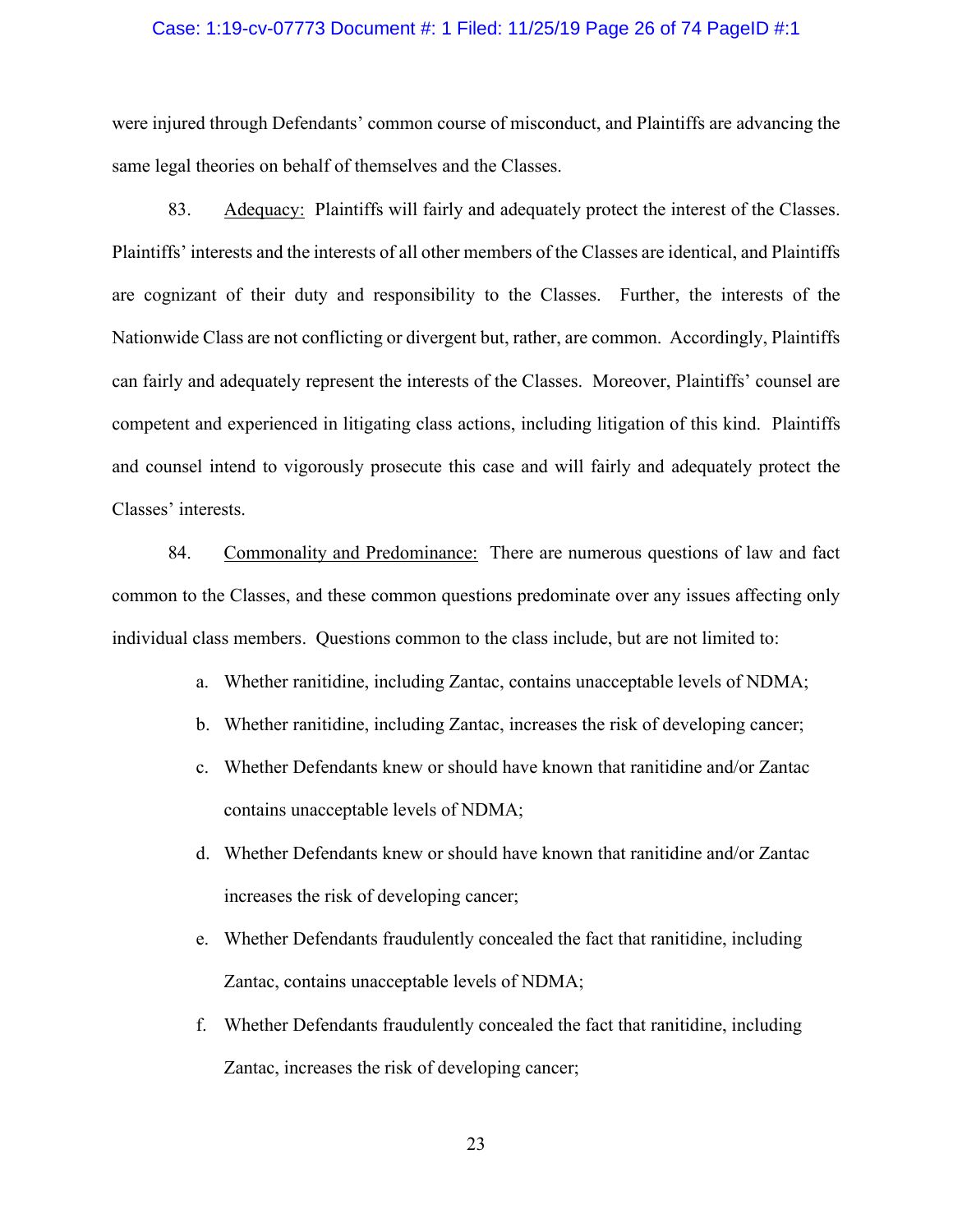- g. Whether Defendants misrepresented ranitidine's and/or Zantac's safety in marketing, advertising and promoting it;
- h. Whether Plaintiffs and the class members are entitled to recover as damages the amounts they spent purchasing ranitidine, including Zantac;
- i. Whether Plaintiffs and the class members are entitled to medical monitoring because of their exposure to ranitidine, including Zantac;
- j. Whether Defendants breached implied warranties connected with ranitidine, including Zantac; and
- k. Whether Plaintiffs and class members are entitled relief in the nature of a medical monitoring program.

85. Superiority: A class action is superior to any other available means for the fair and efficient adjudication of this controversy, and no unusual difficulties are likely to be encountered in the management of this class action. The purpose of a class action is to permit litigation against wrongdoers even when damages to an individual plaintiff may not be sufficient to justify individual litigation. Here, because Plaintiffs and the Class have not developed cancer, the damages suffered by them are relatively small as compared to the burden and expense required to individually litigate their claims against Defendants, and thus, individual litigation to redress Defendants' wrongful conduct would be impracticable. Individual litigation by each class member would also strain the court system, create the potential for inconsistent or contradictory judgments, and increase the delay and expense to all parties and the court system. By contrast, the class action presents far fewer management difficulties and provides the benefits of a single adjudication, economies of scale, and comprehensive supervision by a single court.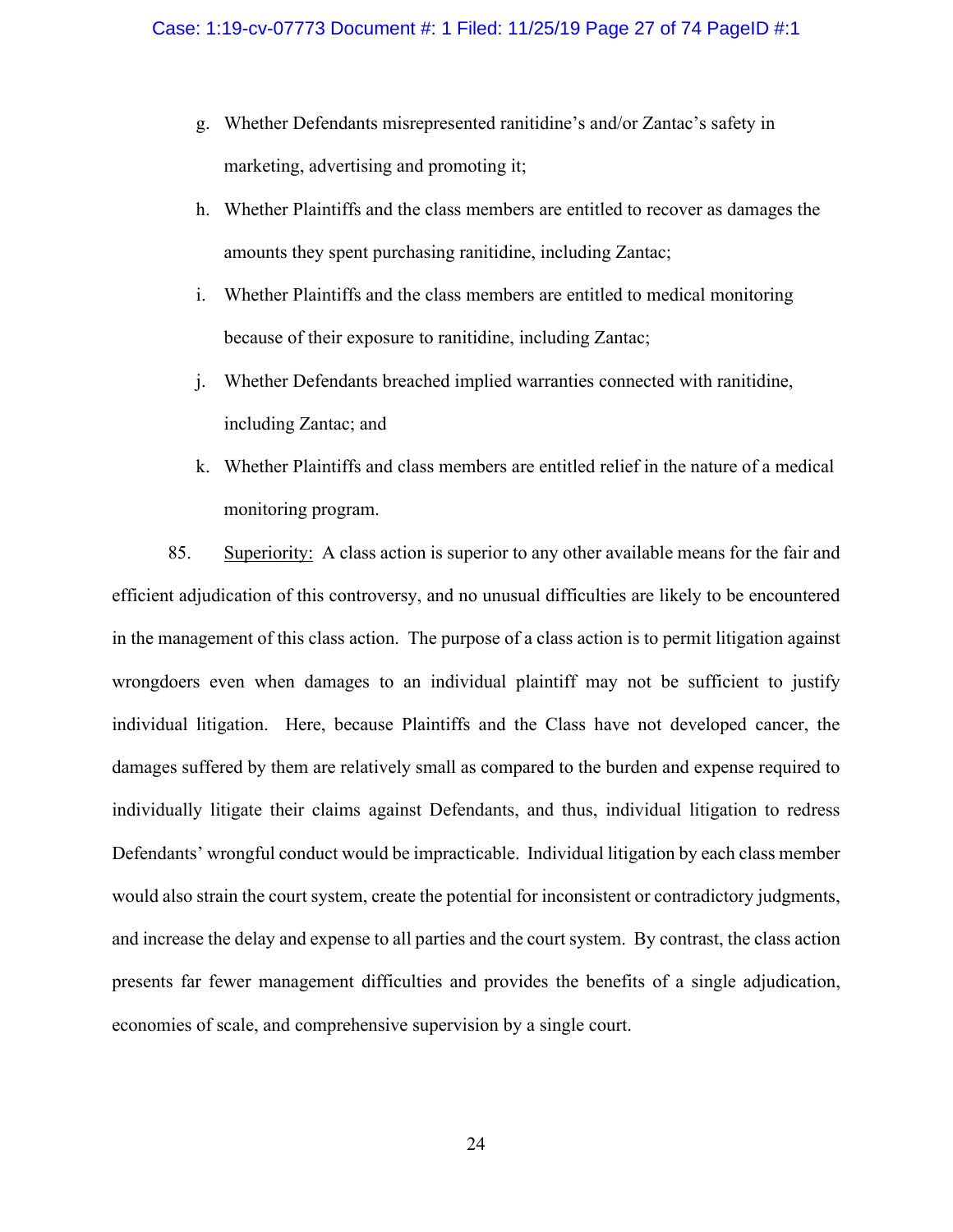#### Case: 1:19-cv-07773 Document #: 1 Filed: 11/25/19 Page 28 of 74 PageID #:1

86. Equitable Relief: Class certification is also appropriate under Rule 23(b)(2) because Defendants have acted and refused to act on grounds generally applicable to the Classes as a whole, such that final injunctive relief is appropriate with respect to the Classes as a whole. Such injunctive relief includes, but is not limited to, the implementation and funding of a medical monitoring program for Plaintiffs and the Class that is sufficient to monitor their health and to ensure the beneficial early detection of diseases, specifically cancers caused by ingesting ranitidine.

87. This action is also properly maintainable under Rule  $23(c)(4)$  in that particular issues common to the class, as set out *supra,* are most appropriately and efficiently resolved via class action, and would advance the disposition of this matter and the parties' interests therein.

## <span id="page-27-0"></span>**COUNT I: VIOLATION OF STATE CONSUMER PROTECTION ACTS AGAINST THE GLAXOSMITHKLINE DEFENDANTS**

88. Plaintiff Lynn White brings Count I on behalf of the Nationwide Class – GlaxoSmithKline against the GlaxoSmithKline Defendants.

89. Plaintiff incorporates by reference all preceding and subsequent paragraphs.

90. Plaintiff bring this count for violations of the state consumer protection acts including:

- a. the Alabama Deceptive Trade Practices Act, Code of Ala. § 8-19-1, et seq.;
- b. the Alaska Unfair Trade Practices and Consumer Protection Act, Alaska Stat. § 45.50.471, et seq.;
- c. the Arizona Consumer Fraud Act, Ariz. Rev. Stat. §§ 44-1521, et seq.;
- d. the Arkansas Deceptive Trade Practices Act, Ark. Code § 4-88-101, et seq.;
- e. the California Unfair Competition Law, Bus. & Prof. Code §§ 17200, et seq. and 17500, et seq.;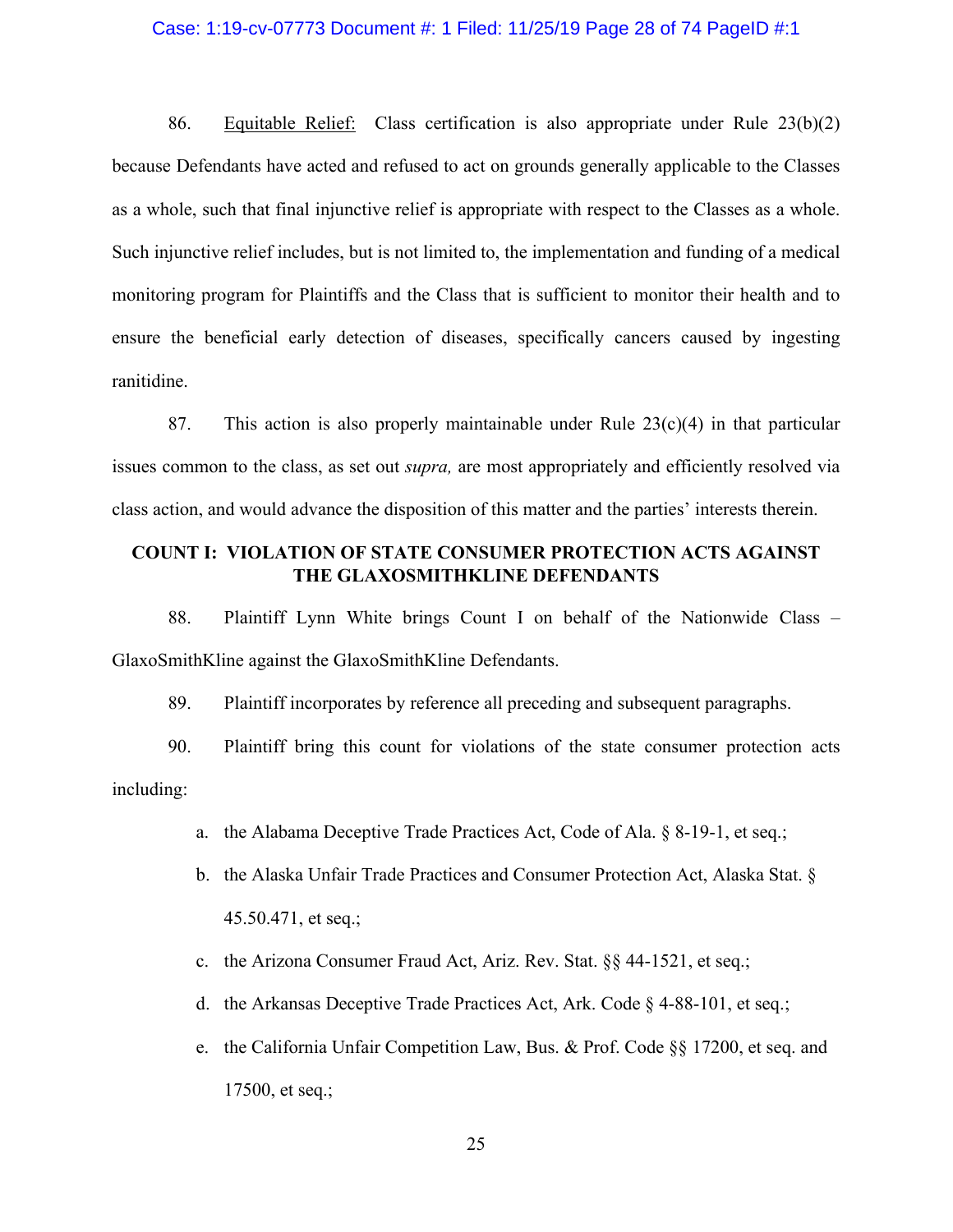- f. the California Consumers Legal Remedies Act, Cal. Civ. Code § 1750, et seq.;
- g. the Colorado Consumer Protection Act, Colo. Rev. Stat. Ann. § 6-1-101, et seq.;
- h. the Connecticut Unfair Trade Practices Act, Conn. Gen Stat. Ann. § 42- 110, et seq.;
- i. the Delaware Consumer Fraud Act, 6 Del. Code § 2513, et seq.;
- j. the D.C. Consumer Protection Procedures Act, D.C. Code § 28-3901, et seq.;
- k. the Florida Deceptive And Unfair Trade Practices Act, Fla. Stat. Ann. § 501.201, et seq.;
- l. the Georgia Fair Business Practices Act, Ga. Code Ann. § 10-1-390, et seq.;
- m. the Hawaii Unfair Competition Law, Haw. Rev. Stat. § 480-2, et seq.;
- n. the Idaho Consumer Protection Act, Idaho Code. Ann. § 48-601, et seq.;
- o. the Illinois Consumer Fraud and Deceptive Business Practices Act, 815 ILCS 501/1, et seq.;
- p. the Indiana Deceptive Consumer Sales Act, Ind. Code § 24-5-0.5-2, et seq.;
- q. Iowa's Private Right of Action for Consumer Frauds Act, Iowa Code Ann. § 714H.3;
- r. the Kansas Consumer Protection Act, Kan. Stat. Ann. § 50-623, et seq.;
- s. the Kentucky Consumer Protection Act, Ky. Rev. Stat. Ann. § 367.110, et seq.;
- t. the Louisiana Unfair Trade Practices And Consumer Protection Law, LSA-R.S. 51:1401, et seq.;
- u. the Maine Unfair Trade Practices Act, Me. Rev. Stat. Ann. Tit. 5, § 207, et seq.;
- v. the Maryland Consumer Protection Act, Md. Code Ann. Com. Law, § 13-301, et seq.;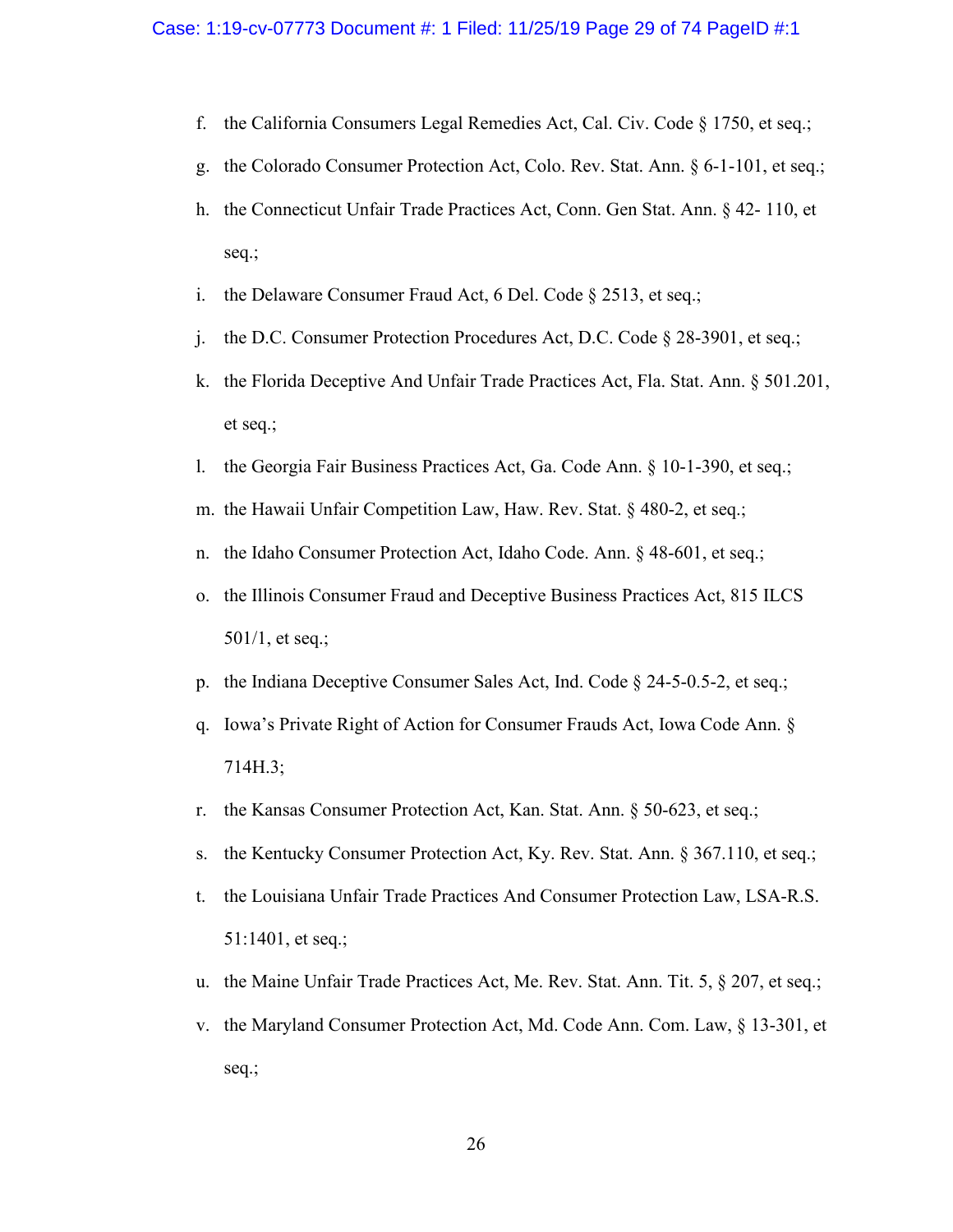- w. the Massachusetts Regulation of Business Practices for Consumers Protection Act, Mass. Gen Laws Ann. Ch. 93A, et seq.;
- x. the Michigan Consumer Protection Act, Mich. Comp. Laws Ann. § 445.901, et seq.;
- y. the Minnesota Prevention of Consumer Fraud Act, Minn. Stat. § 325F, et seq.;
- z. the Mississippi Consumer Protection Act, Miss. Code Ann. § 75-24-1 et seq.;
- aa. the Missouri Merchandising Practices Act, Mo. Rev. Stat. § 407, et seq.;
- bb. the Montana Unfair Trade Practices and Consumer Protection Act, M.C.A. § 30- 14-101 et seq.;
- cc. the Nebraska Consumer Protection Act, Neb. Rev. St. §§ 59-1601, et seq.;
- dd. the Nevada Deceptive Trade Practices Act, Nev. Rev. Stat. § 41.600, et seq.
- ee. the New Hampshire Regulation of Business Practices For Consumer Protection, N.H. Rev. Stat. § 358-A:1, et seq.;
- ff. the New Jersey Consumer Fraud Act, N.J. Stat. Ann. § 56:8, et seq.;
- gg. the New Mexico Unfair Practices Act, N.M. Stat. Ann. § 57-12-1, et seq.;
- hh. the New York Consumer Protection from Deceptive Acts and Practices, N.Y. Gen. Bus. Law § 349, et seq.;
- ii. the North Carolina Unfair And Deceptive Trade Practices Act, N.C. Gen Stat. § 75-1.1, et seq.;
- jj. the North Dakota Consumer Fraud Act, N.D. Cent. Code § 51-15, et seq.;
- kk. the Ohio Consumer Sales Practices Act, Ohio Rev. Code Ann. § 1345.01, et seq.;
- ll. the Oklahoma Consumer Protection Act, Okla. Stat. tit. 15 § 751, et seq.;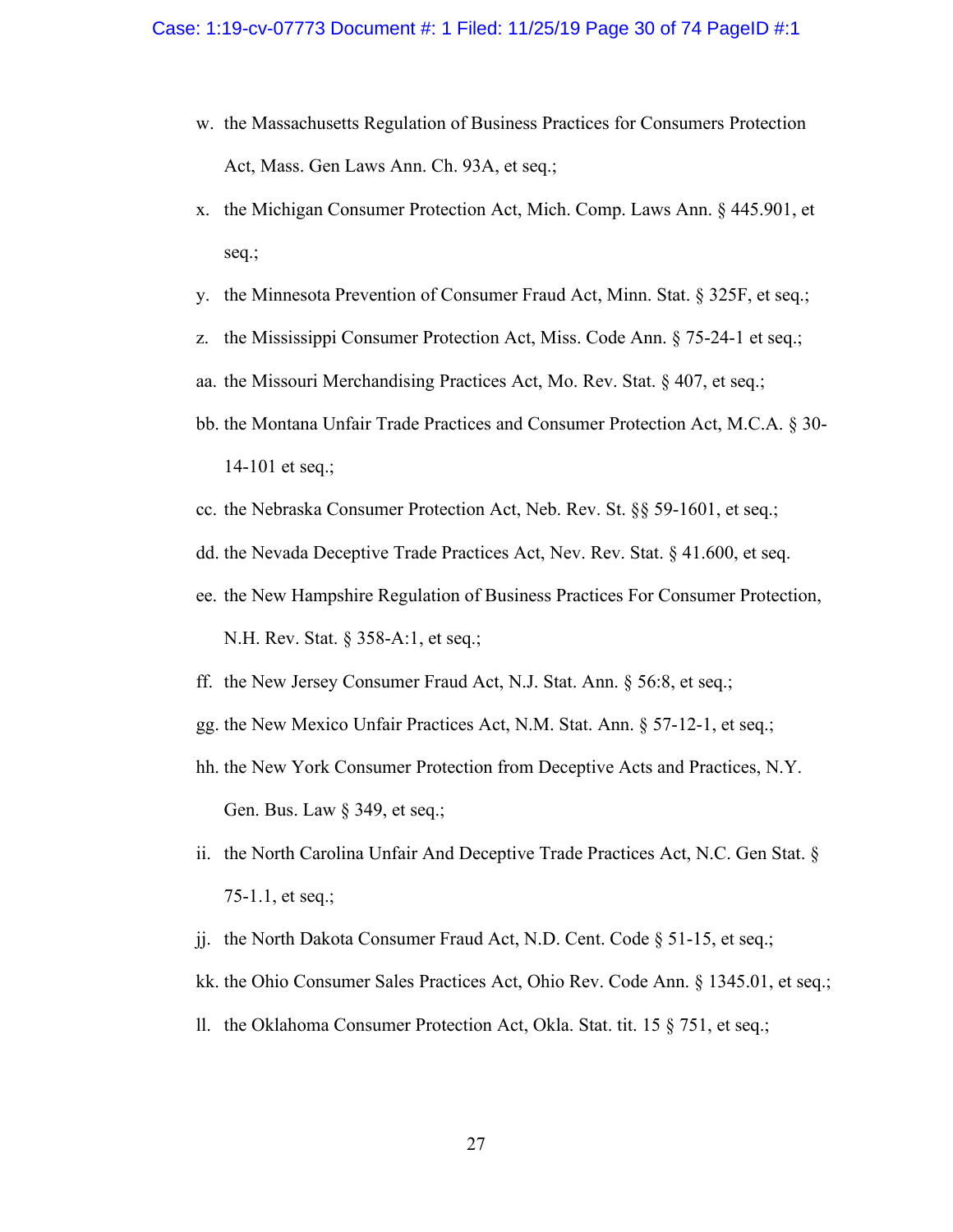- mm. the Oregon Unlawful Trade Practices Act, Or. Rev. Stat. § 646.605, et seq.;
- nn. the Pennsylvania Unfair Trade Practices and Consumer Protection Law, 73 P.S. § 201-1, et seq.;
- oo. the Rhode Island Deceptive Trade Practices Act, R.I. Gen. Laws § 6-13.1-5.2(B), et seq.;
- pp. the South Carolina Unfair Trade Practices Act, S.C. Code Ann. §§ 39-5- 10, et seq.;
- qq. the South Dakota Deceptive Trade Practices and Consumer Protection, S.D. Codified Laws § 37-24-1, et seq.;
- rr. the Tennessee Consumer Protection Act, Tenn. Code Ann. § 47-18-101, et seq.;
- ss. the Texas Deceptive Trade Practices-Consumer Protection Act, Tex. Bus. & Com. Code § 17.41, et seq.;
- tt. the Utah Consumer Sales Practices Act, Utah Code. Ann. § 13-11-175, et seq.; uu. the Vermont Consumer Fraud Act, 9 V.S.A. § 2451, et seq.;
- vv. the Virginia Consumer Protection Act of 1977, Va. Code Ann. § 59.1-199, et seq.;
- ww. the Washington Consumer Protection Act, Wash. Rev. Code § 19.86.010, et seq.;
- xx. the West Virginia Consumer Credit And Protection Act, W. Va. Code § 46A, et seq.;
- yy. the Wisconsin Deceptive Trade Practices Act, Wis. Stat. § 100.18, et seq.; and
- zz. the Wyoming Consumer Protection Act, Wyo. Stat. Ann. § 40-12-101, et seq.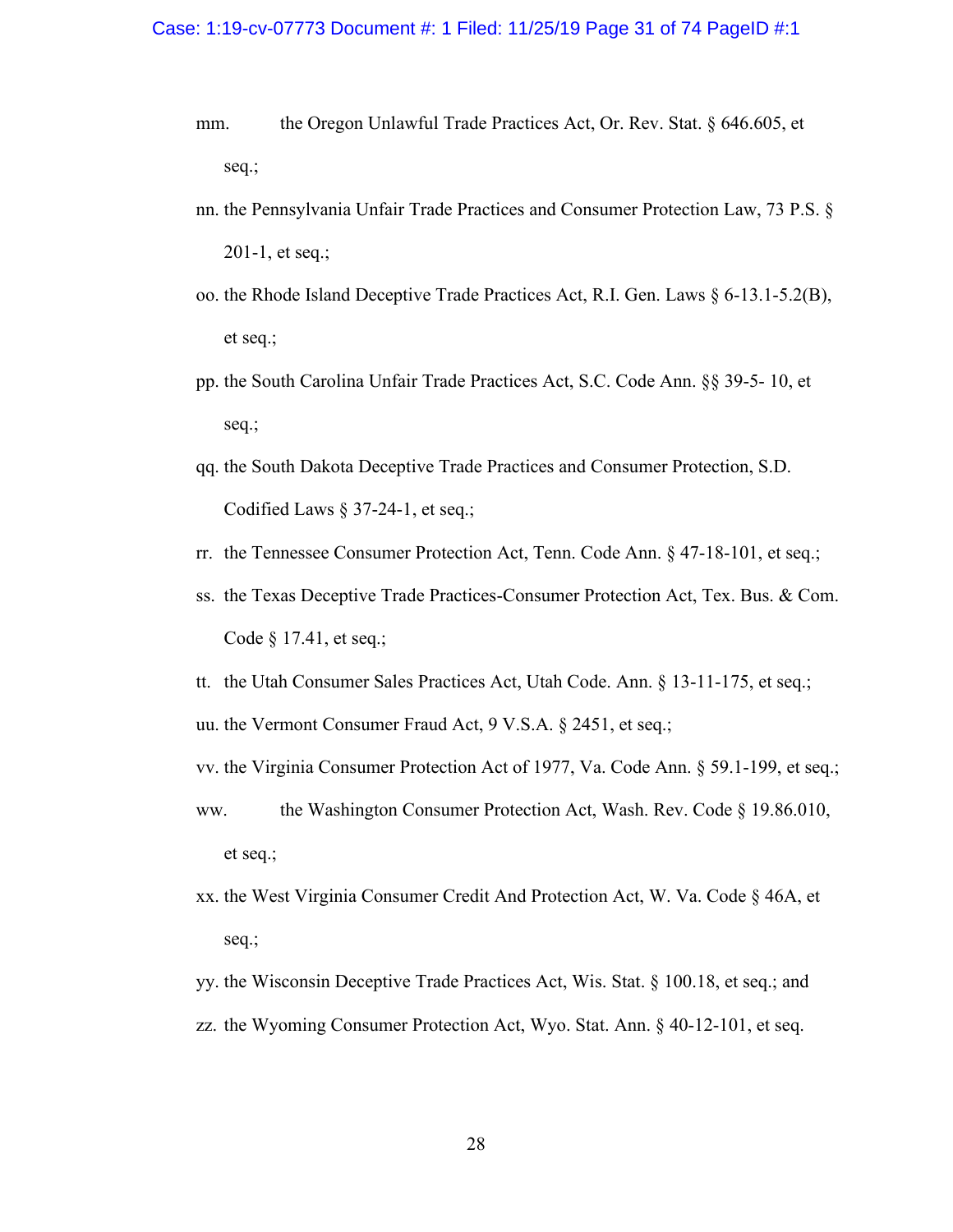#### Case: 1:19-cv-07773 Document #: 1 Filed: 11/25/19 Page 32 of 74 PageID #:1

91. Plaintiff has provided Defendants with notice of their violations of Code of Ala. § 8-19-10, Alaska Stat. § 45.50.535, Cal. Civ. Code§ 1782(a), Ga. Code Ann. § 10-1-399, 815 ILCS 505/10a, Ind. Code Ann. § 24-5-0.5-5, Me. Rev. Stat. Ann. Tit. 5, § 213, Mass. Gen Laws Ann. Ch. 93A, Miss. Code Ann. § 75-24-15, Tex. Bus. & Com. Code § 17.505, W. Va. Code § 46A-6- 106, Wyo. Stat. § 40-12-109, and any other state consumer protection statute requiring notice to them of a claim for damages. The notice was transmitted on the day this lawsuit was filed. Plaintiffs initially bring a claim for injunctive or equitable relief under these particular statutes. After the respective cure periods have expired and Defendants have failed to adequately address the violations alleged herein, Plaintiff will amend the complaint to add a claim for damages under the respective statutes.

92. The acts, practices, misrepresentations and omissions by Defendants described above, occurring in the course of conduct involving trade or commerce, constitute unfair methods of competition and unfair or deceptive acts or practices within the meaning of each of the aboveenumerated statutes.

93. Defendants violated the above-enumerated statutes by, among other things, willfully ignoring or concealing scientific evidence regarding ranitidine's, including Zantac's, dangerous properties, consciously failing to disclose information regarding the relationship between Zantac and NDMA and cancer, and making knowing and intentional statements and misrepresentations about the safety of Zantac, all of which were material, false, and/or misleading.

94. Defendants knew or should have known that their conduct violated the aboveenumerated statutes.

95. Defendants intended that Plaintiff and the Nationwide Class would rely on their misrepresentations, omissions, and concealment and purchase ranitidine, including Zantac.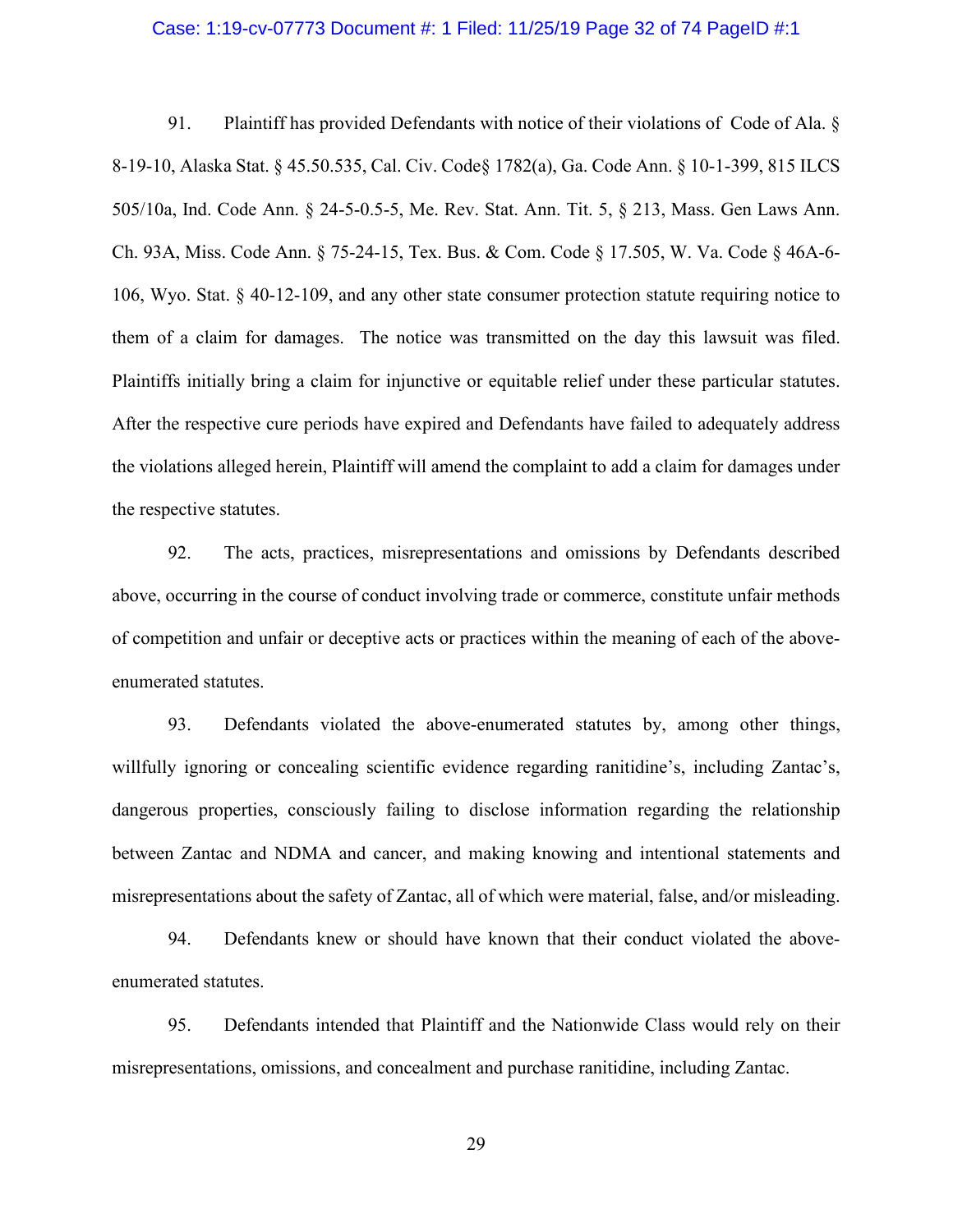#### Case: 1:19-cv-07773 Document #: 1 Filed: 11/25/19 Page 33 of 74 PageID #:1

96. Had Defendants disclosed all available material information regarding ranitidine, including Zantac, Plaintiff and the Nationwide Class would not have purchased it.

97. The foregoing acts, omissions, and practices proximately caused Plaintiff and the Nationwide Class members to suffer damages, including but not limited to the amount of moneys each spent purchasing ranitidine, including Zantac.

98. Plaintiff and the Nationwide Class also seek punitive damages because Defendants' conduct was malicious, intentional, and knowing, and exhibited an extreme disregard for the health and welfare of Plaintiff and the Nationwide Class.

99. Plaintiff and the Nationwide Class also seek any and all equitable relief to which they are entitled under the above-enumerated statutes, including but not limited to the implementation and funding of a medical monitoring program.

100. Plaintiff and the Nationwide Class also seek treble damages and attorneys' fees and costs to which they are entitled under the above-enumerated statutes.

## <span id="page-32-0"></span>**COUNT II: VIOLATION OF STATE CONSUMER PROTECTION ACTS AGAINST THE SANOFI DEFENDANTS**

101. Plaintiff Lynn White brings Count II on behalf of the Nationwide Class - Sanofi against the Sanofi Defendants.

102. Plaintiff incorporates by reference all preceding and subsequent paragraphs.

103. Plaintiff bring this count for violations of the state consumer protection acts including:

a. the Alabama Deceptive Trade Practices Act, Code of Ala. § 8-19-1, et seq.; 104.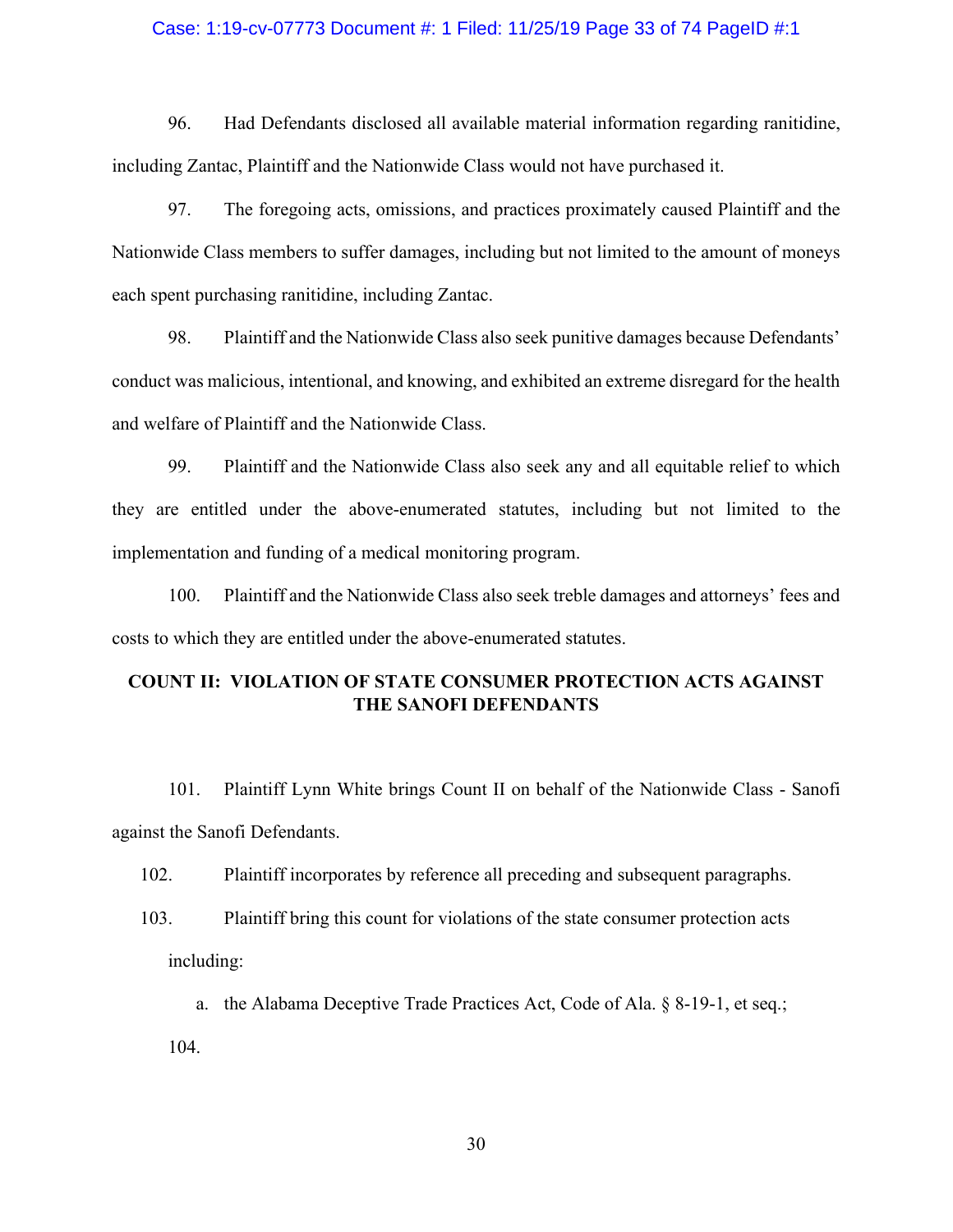- b. the Alaska Unfair Trade Practices and Consumer Protection Act, Alaska Stat. § 45.50.471, et seq.;
- c. the Arizona Consumer Fraud Act, Ariz. Rev. Stat. §§ 44-1521, et seq.;
- d. the Arkansas Deceptive Trade Practices Act, Ark. Code § 4-88-101, et seq.;
- e. the California Unfair Competition Law, Bus. & Prof. Code §§ 17200, et seq. and 17500, et seq.;
- f. the California Consumers Legal Remedies Act, Cal. Civ. Code § 1750, et seq.;
- g. the Colorado Consumer Protection Act, Colo. Rev. Stat. Ann. § 6-1-101, et seq.;
- h. the Connecticut Unfair Trade Practices Act, Conn. Gen Stat. Ann. § 42- 110, et seq.;
- i. the Delaware Consumer Fraud Act, 6 Del. Code § 2513, et seq.;
- j. the D.C. Consumer Protection Procedures Act, D.C. Code § 28-3901, et seq.;
- k. the Florida Deceptive And Unfair Trade Practices Act, Fla. Stat. Ann. § 501.201, et seq.;
- l. the Georgia Fair Business Practices Act, Ga. Code Ann. § 10-1-390, et seq.;
- m. the Hawaii Unfair Competition Law, Haw. Rev. Stat. § 480-2, et seq.;
- n. the Idaho Consumer Protection Act, Idaho Code. Ann. § 48-601, et seq.;
- o. the Illinois Consumer Fraud and Deceptive Business Practices Act, 815 ILCS 501/1, et seq.;
- p. the Indiana Deceptive Consumer Sales Act, Ind. Code § 24-5-0.5-2, et seq.;
- q. Iowa's Private Right of Action for Consumer Frauds Act, Iowa Code Ann. § 714H.3;
- r. the Kansas Consumer Protection Act, Kan. Stat. Ann. § 50-623, et seq.;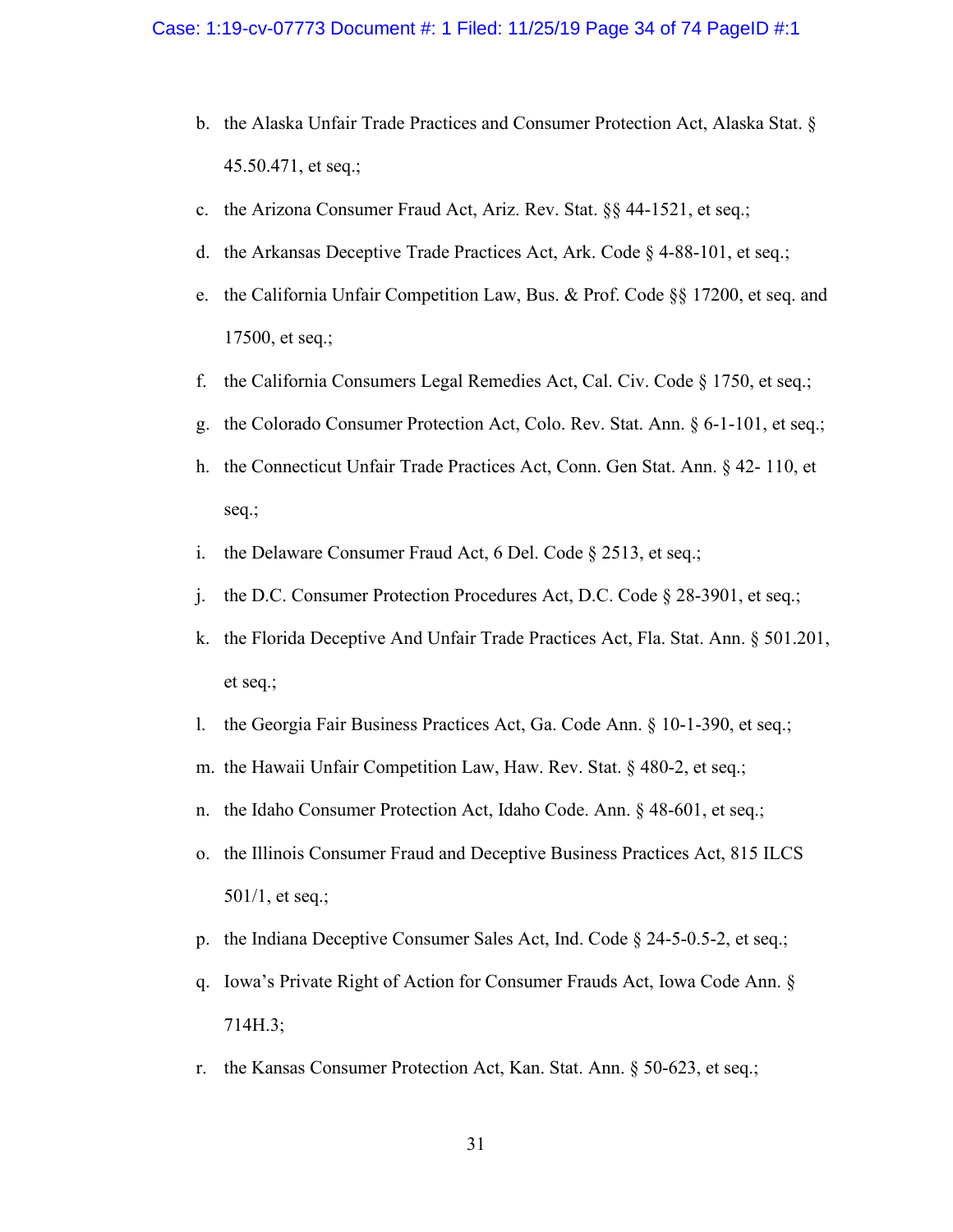- s. the Kentucky Consumer Protection Act, Ky. Rev. Stat. Ann. § 367.110, et seq.;
- t. the Louisiana Unfair Trade Practices And Consumer Protection Law, LSA-R.S. 51:1401, et seq.;
- u. the Maine Unfair Trade Practices Act, Me. Rev. Stat. Ann. Tit. 5, § 207, et seq.;
- v. the Maryland Consumer Protection Act, Md. Code Ann. Com. Law, § 13-301, et seq.;
- w. the Massachusetts Regulation of Business Practices for Consumers Protection Act, Mass. Gen Laws Ann. Ch. 93A, et seq.;
- x. the Michigan Consumer Protection Act, Mich. Comp. Laws Ann. § 445.901, et seq.;
- y. the Minnesota Prevention of Consumer Fraud Act, Minn. Stat. § 325F, et seq.;
- z. the Mississippi Consumer Protection Act, Miss. Code Ann. § 75-24-1 et seq.;
- aa. the Missouri Merchandising Practices Act, Mo. Rev. Stat. § 407, et seq.;
- bb. the Montana Unfair Trade Practices and Consumer Protection Act, M.C.A. § 30- 14-101 et seq.;
- cc. the Nebraska Consumer Protection Act, Neb. Rev. St. §§ 59-1601, et seq.;
- dd. the Nevada Deceptive Trade Practices Act, Nev. Rev. Stat. § 41.600, et seq.
- ee. the New Hampshire Regulation of Business Practices For Consumer Protection,

N.H. Rev. Stat. § 358-A:1, et seq.;

- ff. the New Jersey Consumer Fraud Act, N.J. Stat. Ann. § 56:8, et seq.;
- gg. the New Mexico Unfair Practices Act, N.M. Stat. Ann. § 57-12-1, et seq.;
- hh. the New York Consumer Protection from Deceptive Acts and Practices, N.Y. Gen. Bus. Law § 349, et seq.;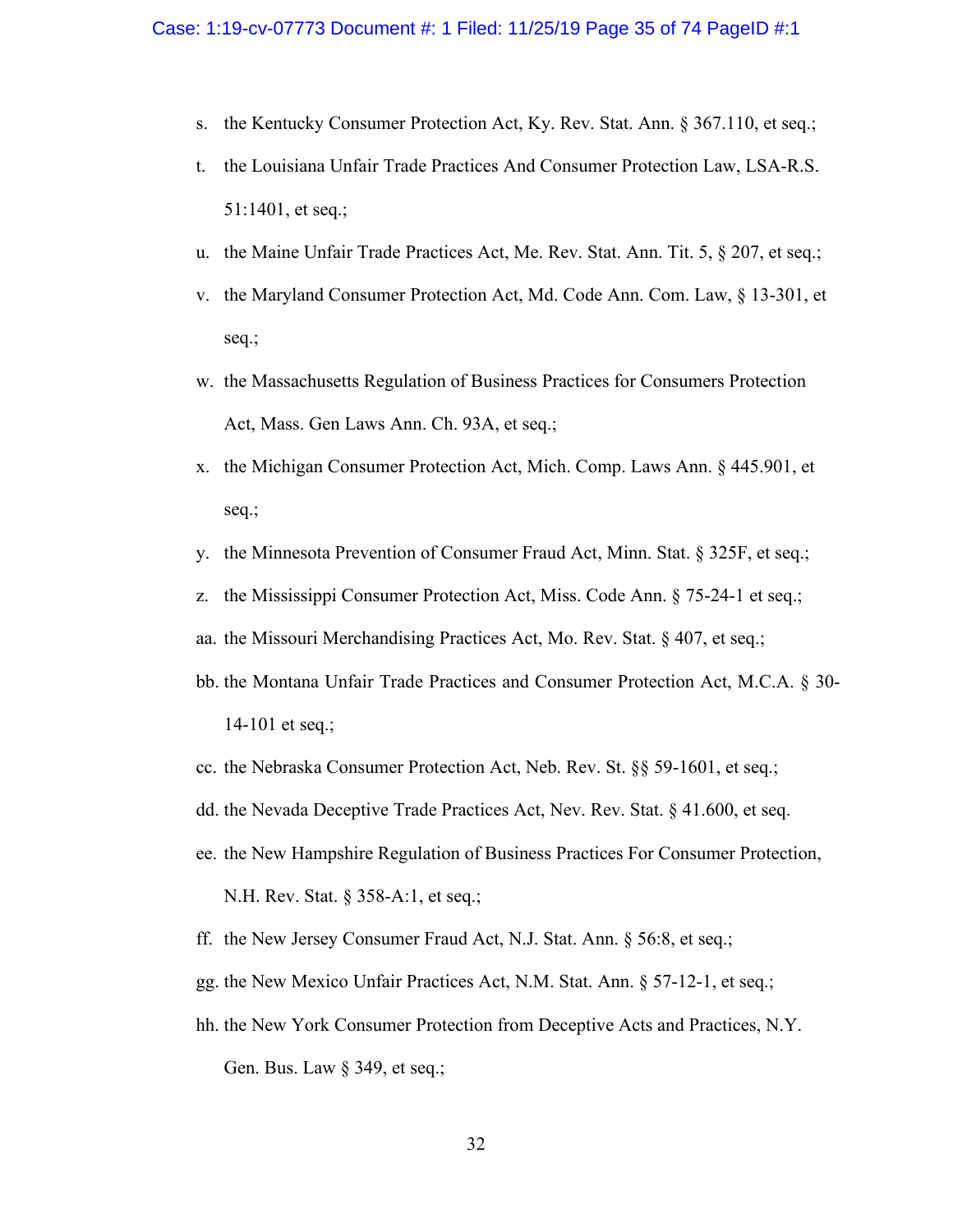- ii. the North Carolina Unfair And Deceptive Trade Practices Act, N.C. Gen Stat. § 75-1.1, et seq.;
- jj. the North Dakota Consumer Fraud Act, N.D. Cent. Code § 51-15, et seq.;
- kk. the Ohio Consumer Sales Practices Act, Ohio Rev. Code Ann. § 1345.01, et seq.;
- ll. the Oklahoma Consumer Protection Act, Okla. Stat. tit. 15 § 751, et seq.;
- mm. the Oregon Unlawful Trade Practices Act, Or. Rev. Stat. § 646.605, et seq.;
- nn. the Pennsylvania Unfair Trade Practices and Consumer Protection Law, 73 P.S. § 201-1, et seq.;
- oo. the Rhode Island Deceptive Trade Practices Act, R.I. Gen. Laws § 6-13.1-5.2(B), et seq.;
- pp. the South Carolina Unfair Trade Practices Act, S.C. Code Ann. §§ 39-5- 10, et seq.;
- qq. the South Dakota Deceptive Trade Practices and Consumer Protection, S.D. Codified Laws § 37-24-1, et seq.;
- rr. the Tennessee Consumer Protection Act, Tenn. Code Ann. § 47-18-101, et seq.;
- ss. the Texas Deceptive Trade Practices-Consumer Protection Act, Tex. Bus. & Com. Code § 17.41, et seq.;
- tt. the Utah Consumer Sales Practices Act, Utah Code. Ann. § 13-11-175, et seq.;

uu. the Vermont Consumer Fraud Act, 9 V.S.A. § 2451, et seq.;

vv. the Virginia Consumer Protection Act of 1977, Va. Code Ann. § 59.1-199, et seq.;

ww. the Washington Consumer Protection Act, Wash. Rev. Code § 19.86.010, et seq.;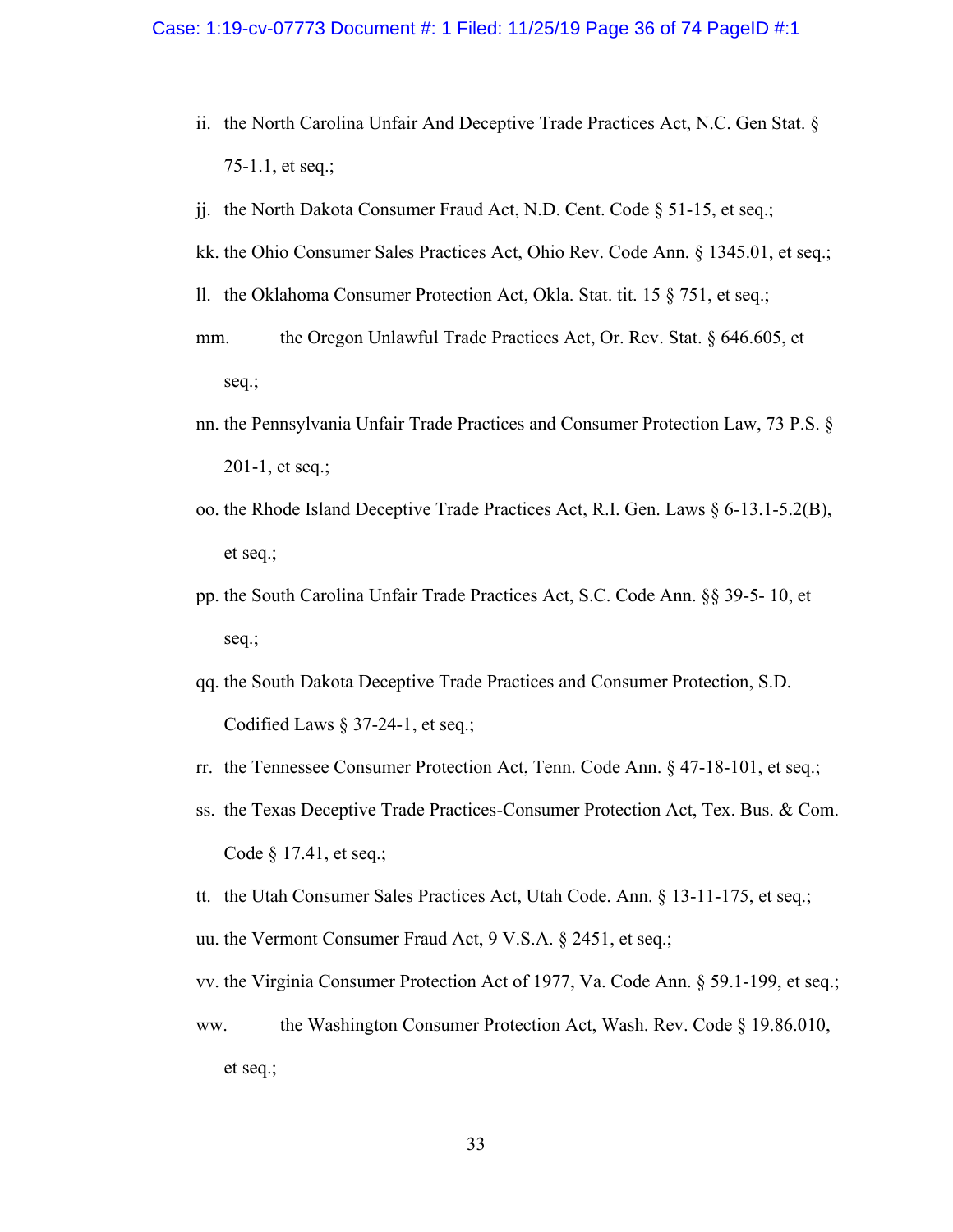- xx. the West Virginia Consumer Credit And Protection Act, W. Va. Code § 46A, et seq.;
- yy. the Wisconsin Deceptive Trade Practices Act, Wis. Stat. § 100.18, et seq.; and
- zz. the Wyoming Consumer Protection Act, Wyo. Stat. Ann. § 40-12-101, et seq.

105. Plaintiff has provided Defendants with notice of their violations of Code of Ala. § 8-19-10, Alaska Stat. § 45.50.535, Cal. Civ. Code§ 1782(a), Ga. Code Ann. § 10-1-399, 815 ILCS 505/10a, Ind. Code Ann. § 24-5-0.5-5, Me. Rev. Stat. Ann. Tit. 5, § 213, Mass. Gen Laws Ann. Ch. 93A, Miss. Code Ann. § 75-24-15, Tex. Bus. & Com. Code § 17.505, W. Va. Code § 46A-6- 106, Wyo. Stat. § 40-12-109, and any other state consumer protection statute requiring notice to them of a claim for damages. The notice was transmitted on the day this lawsuit was filed. Plaintiffs initially bring a claim for injunctive or equitable relief under these particular statutes. After the respective cure periods have expired and Defendants have failed to adequately address the violations alleged herein, Plaintiff will amend the complaint to add a claim for damages under the respective statutes.

106. The acts, practices, misrepresentations and omissions by Defendants described above, occurring in the course of conduct involving trade or commerce, constitute unfair methods of competition and unfair or deceptive acts or practices within the meaning of each of the aboveenumerated statutes.

107. Defendants violated the above-enumerated statutes by, among other things, willfully ignoring or concealing scientific evidence regarding ranitidine's, including Zantac's, dangerous properties, consciously failing to disclose information regarding the relationship between Zantac and NDMA and cancer, and making knowing and intentional statements and misrepresentations about the safety of Zantac, all of which were material, false, and/or misleading.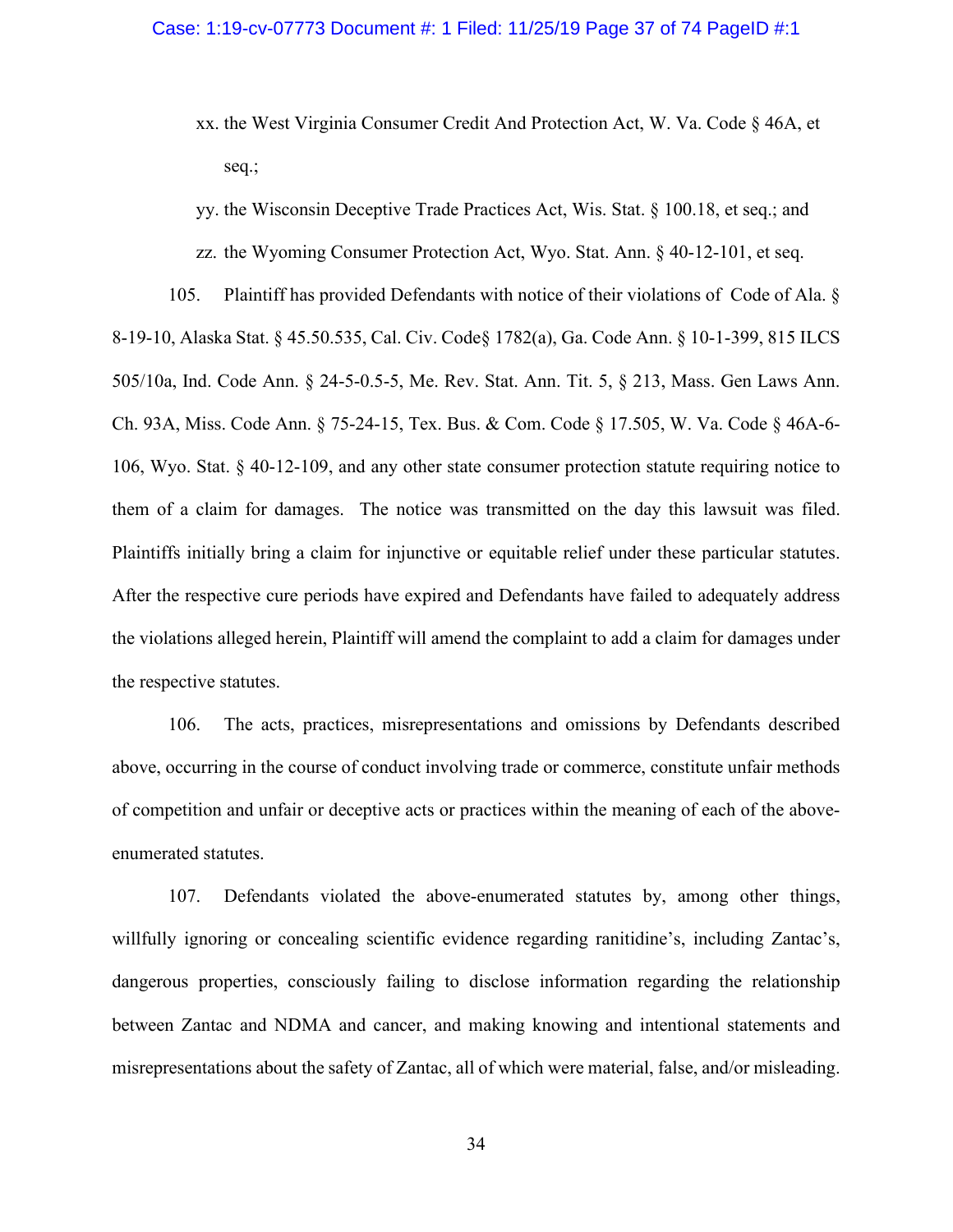### Case: 1:19-cv-07773 Document #: 1 Filed: 11/25/19 Page 38 of 74 PageID #:1

108. Defendants knew or should have known that their conduct violated the aboveenumerated statutes.

109. Defendants intended that Plaintiff and the Nationwide Class would rely on their misrepresentations, omissions, and concealment and purchase ranitidine, including Zantac.

110. Had Defendants disclosed all available material information regarding ranitidine, including Zantac, Plaintiff and the Nationwide Class would not have purchased it.

111. The foregoing acts, omissions, and practices proximately caused Plaintiff and the Nationwide Class members to suffer damages, including but not limited to the amount of moneys each spent purchasing ranitidine, including Zantac.

112. Plaintiff and the Nationwide Class also seek punitive damages because Defendants' conduct was malicious, intentional, and knowing, and exhibited an extreme disregard for the health and welfare of Plaintiff and the Nationwide Class.

113. Plaintiff and the Nationwide Class also seek any and all equitable relief to which they are entitled under the above-enumerated statutes, including but not limited to the implementation and funding of a medical monitoring program.

114. Plaintiff and the Nationwide Class also seek treble damages and attorneys' fees and costs to which they are entitled under the above-enumerated statutes.

## **COUNT III: VIOLATION OF STATE CONSUMER PROTECTION ACTS AGAINST THE DR. REDDY'S DEFENDANTS**

115. Plaintiff Nataliya Berman brings Count III on behalf of the Nationwide Class – Dr. Reddy's against the Dr. Reddy's Defendants.

116. Plaintiff incorporates by reference all preceding and subsequent paragraphs.

117. Plaintiff bring this count for violations of the state consumer protection acts including: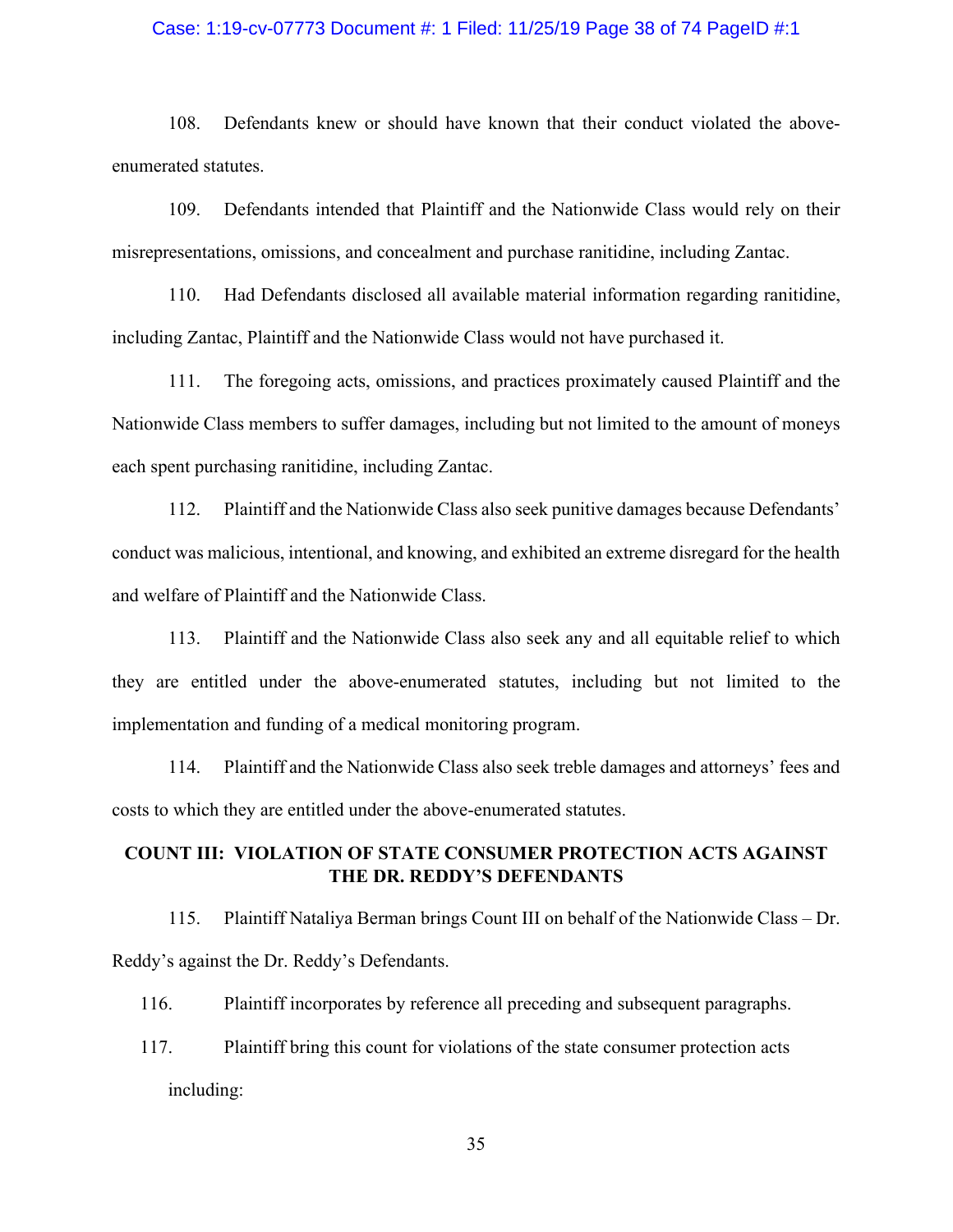- a. the Alabama Deceptive Trade Practices Act, Code of Ala. § 8-19-1, et seq.;
- b. the Alaska Unfair Trade Practices and Consumer Protection Act, Alaska Stat. § 45.50.471, et seq.;
- c. the Arizona Consumer Fraud Act, Ariz. Rev. Stat. §§ 44-1521, et seq.;
- d. the Arkansas Deceptive Trade Practices Act, Ark. Code § 4-88-101, et seq.;
- e. the California Unfair Competition Law, Bus. & Prof. Code §§ 17200, et seq. and 17500, et seq.;
- f. the California Consumers Legal Remedies Act, Cal. Civ. Code § 1750, et seq.;
- g. the Colorado Consumer Protection Act, Colo. Rev. Stat. Ann. § 6-1-101, et seq.;
- h. the Connecticut Unfair Trade Practices Act, Conn. Gen Stat. Ann. § 42- 110, et seq.;
- i. the Delaware Consumer Fraud Act, 6 Del. Code § 2513, et seq.;
- j. the D.C. Consumer Protection Procedures Act, D.C. Code § 28-3901, et seq.;
- k. the Florida Deceptive And Unfair Trade Practices Act, Fla. Stat. Ann. § 501.201, et seq.;
- l. the Georgia Fair Business Practices Act, Ga. Code Ann. § 10-1-390, et seq.;
- m. the Hawaii Unfair Competition Law, Haw. Rev. Stat. § 480-2, et seq.;
- n. the Idaho Consumer Protection Act, Idaho Code. Ann. § 48-601, et seq.;
- o. the Illinois Consumer Fraud and Deceptive Business Practices Act, 815 ILCS 501/1, et seq.;
- p. the Indiana Deceptive Consumer Sales Act, Ind. Code § 24-5-0.5-2, et seq.;
- q. Iowa's Private Right of Action for Consumer Frauds Act, Iowa Code Ann. § 714H.3;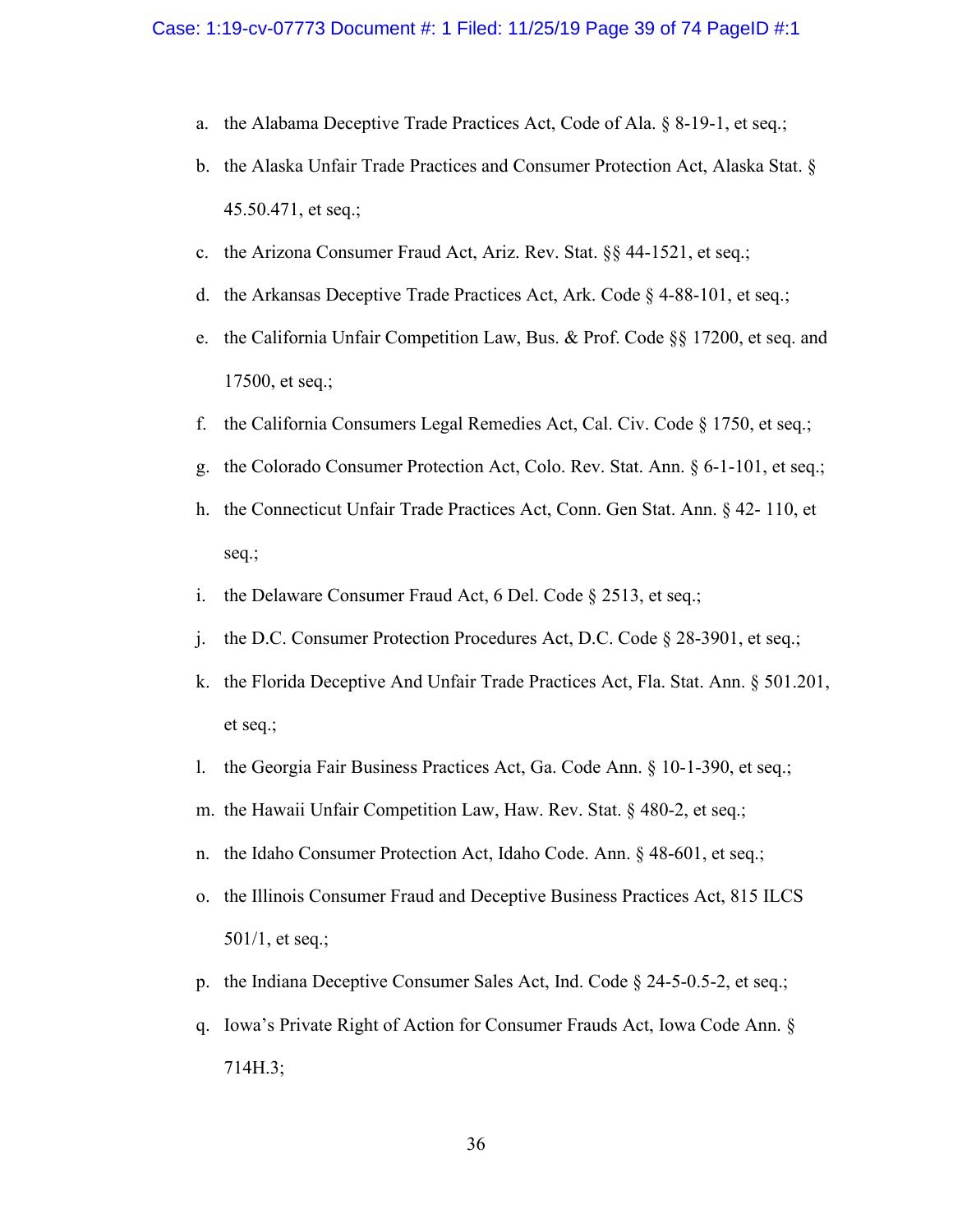- r. the Kansas Consumer Protection Act, Kan. Stat. Ann. § 50-623, et seq.;
- s. the Kentucky Consumer Protection Act, Ky. Rev. Stat. Ann. § 367.110, et seq.;
- t. the Louisiana Unfair Trade Practices And Consumer Protection Law, LSA-R.S. 51:1401, et seq.;
- u. the Maine Unfair Trade Practices Act, Me. Rev. Stat. Ann. Tit. 5, § 207, et seq.;
- v. the Maryland Consumer Protection Act, Md. Code Ann. Com. Law, § 13-301, et seq.;
- w. the Massachusetts Regulation of Business Practices for Consumers Protection Act, Mass. Gen Laws Ann. Ch. 93A, et seq.;
- x. the Michigan Consumer Protection Act, Mich. Comp. Laws Ann. § 445.901, et seq.;
- y. the Minnesota Prevention of Consumer Fraud Act, Minn. Stat. § 325F, et seq.;
- z. the Mississippi Consumer Protection Act, Miss. Code Ann. § 75-24-1 et seq.;
- aa. the Missouri Merchandising Practices Act, Mo. Rev. Stat. § 407, et seq.;
- bb. the Montana Unfair Trade Practices and Consumer Protection Act, M.C.A. § 30- 14-101 et seq.;
- cc. the Nebraska Consumer Protection Act, Neb. Rev. St. §§ 59-1601, et seq.;
- dd. the Nevada Deceptive Trade Practices Act, Nev. Rev. Stat. § 41.600, et seq.
- ee. the New Hampshire Regulation of Business Practices For Consumer Protection,

N.H. Rev. Stat. § 358-A:1, et seq.;

ff. the New Jersey Consumer Fraud Act, N.J. Stat. Ann. § 56:8, et seq.;

gg. the New Mexico Unfair Practices Act, N.M. Stat. Ann. § 57-12-1, et seq.;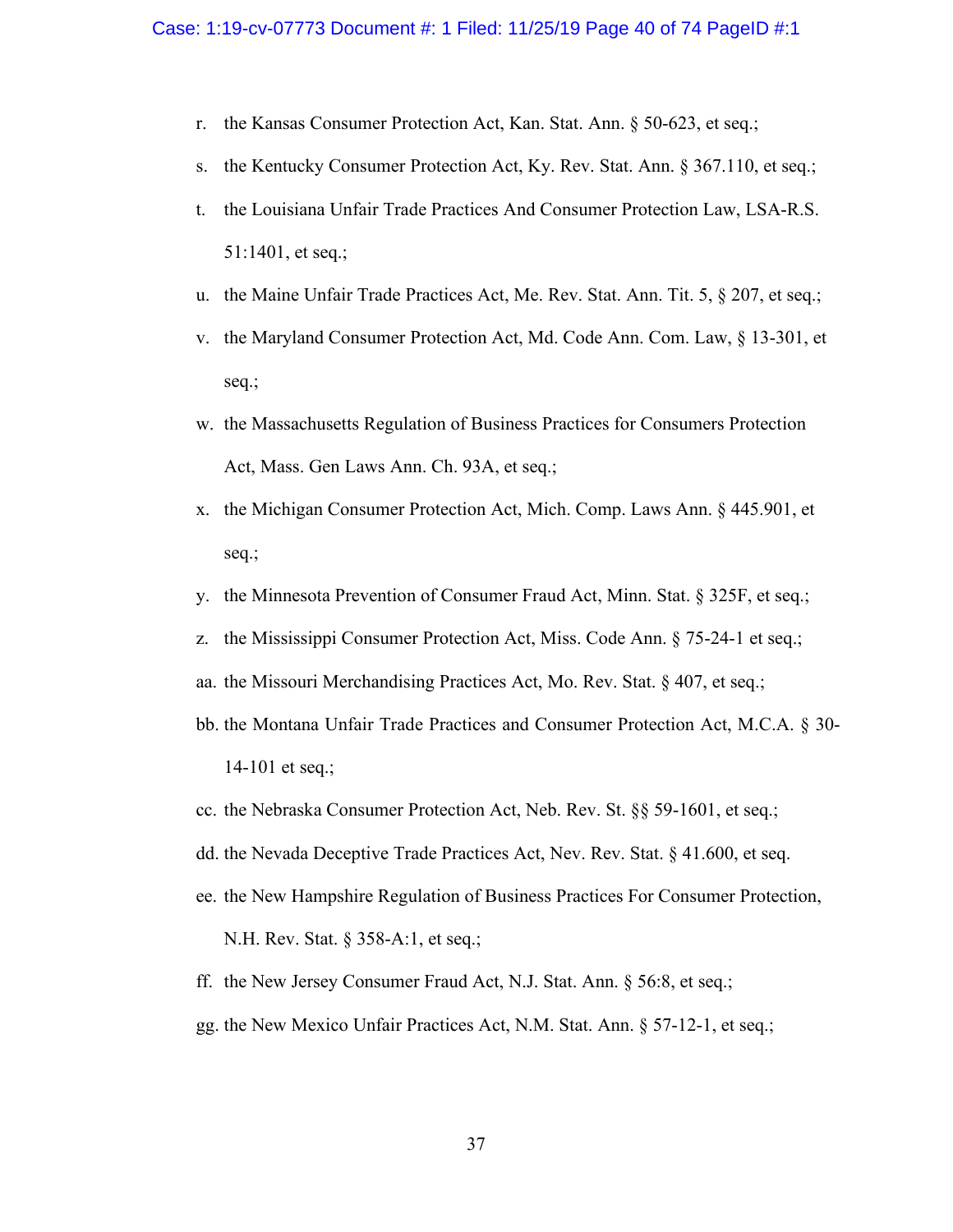- hh. the New York Consumer Protection from Deceptive Acts and Practices, N.Y. Gen. Bus. Law § 349, et seq.;
- ii. the North Carolina Unfair And Deceptive Trade Practices Act, N.C. Gen Stat. § 75-1.1, et seq.;
- jj. the North Dakota Consumer Fraud Act, N.D. Cent. Code § 51-15, et seq.;
- kk. the Ohio Consumer Sales Practices Act, Ohio Rev. Code Ann. § 1345.01, et seq.;
- ll. the Oklahoma Consumer Protection Act, Okla. Stat. tit. 15 § 751, et seq.;
- mm. the Oregon Unlawful Trade Practices Act, Or. Rev. Stat. § 646.605, et seq.;
- nn. the Pennsylvania Unfair Trade Practices and Consumer Protection Law, 73 P.S. § 201-1, et seq.;
- oo. the Rhode Island Deceptive Trade Practices Act, R.I. Gen. Laws § 6-13.1-5.2(B), et seq.;
- pp. the South Carolina Unfair Trade Practices Act, S.C. Code Ann. §§ 39-5- 10, et seq.;
- qq. the South Dakota Deceptive Trade Practices and Consumer Protection, S.D. Codified Laws § 37-24-1, et seq.;
- rr. the Tennessee Consumer Protection Act, Tenn. Code Ann. § 47-18-101, et seq.;
- ss. the Texas Deceptive Trade Practices-Consumer Protection Act, Tex. Bus. & Com. Code § 17.41, et seq.;
- tt. the Utah Consumer Sales Practices Act, Utah Code. Ann. § 13-11-175, et seq.;
- uu. the Vermont Consumer Fraud Act, 9 V.S.A. § 2451, et seq.;
- vv. the Virginia Consumer Protection Act of 1977, Va. Code Ann. § 59.1-199, et seq.;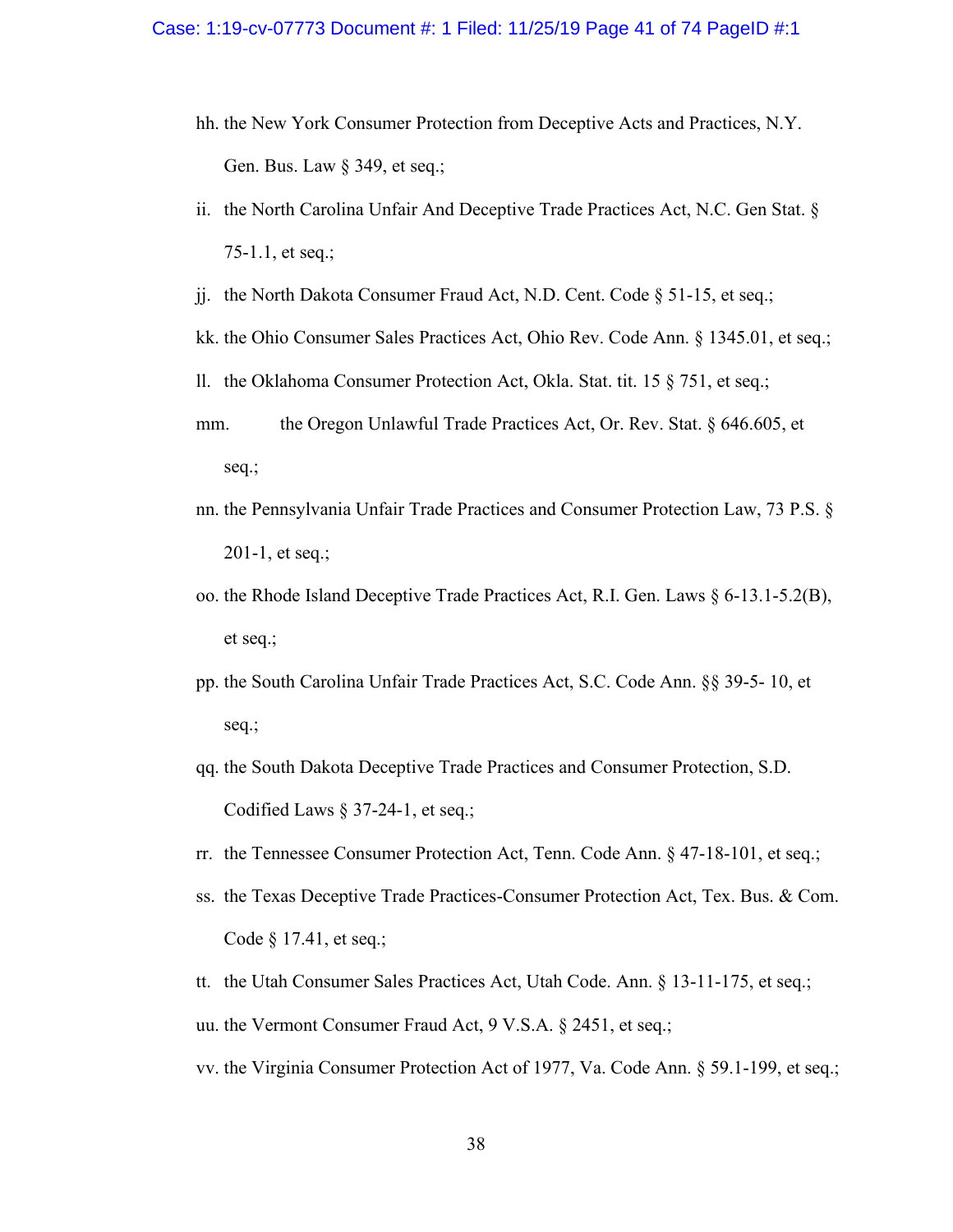- ww. the Washington Consumer Protection Act, Wash. Rev. Code § 19.86.010, et seq.;
- xx. the West Virginia Consumer Credit And Protection Act, W. Va. Code § 46A, et seq.;
- yy. the Wisconsin Deceptive Trade Practices Act, Wis. Stat. § 100.18, et seq.; and zz. the Wyoming Consumer Protection Act, Wyo. Stat. Ann. § 40-12-101, et seq.

118. Plaintiff has provided Defendants with notice of their violations of Code of Ala. § 8-19-10, Alaska Stat. § 45.50.535, Cal. Civ. Code§ 1782(a), Ga. Code Ann. § 10-1-399, 815 ILCS 505/10a, Ind. Code Ann. § 24-5-0.5-5, Me. Rev. Stat. Ann. Tit. 5, § 213, Mass. Gen Laws Ann. Ch. 93A, Miss. Code Ann. § 75-24-15, Tex. Bus. & Com. Code § 17.505, W. Va. Code § 46A-6- 106, Wyo. Stat. § 40-12-109, and any other state consumer protection statute requiring notice to them of a claim for damages. The notice was transmitted on the day this lawsuit was filed. Plaintiffs initially bring a claim for injunctive or equitable relief under these particular statutes. After the respective cure periods have expired and Defendants have failed to adequately address the violations alleged herein, Plaintiff will amend the complaint to add a claim for damages under the respective statutes.

119. The acts, practices, misrepresentations and omissions by Defendants described above, occurring in the course of conduct involving trade or commerce, constitute unfair methods of competition and unfair or deceptive acts or practices within the meaning of each of the aboveenumerated statutes.

120. Defendants violated the above-enumerated statutes by, among other things, willfully ignoring or concealing scientific evidence regarding ranitidine's, including Zantac's, dangerous properties, consciously failing to disclose information regarding the relationship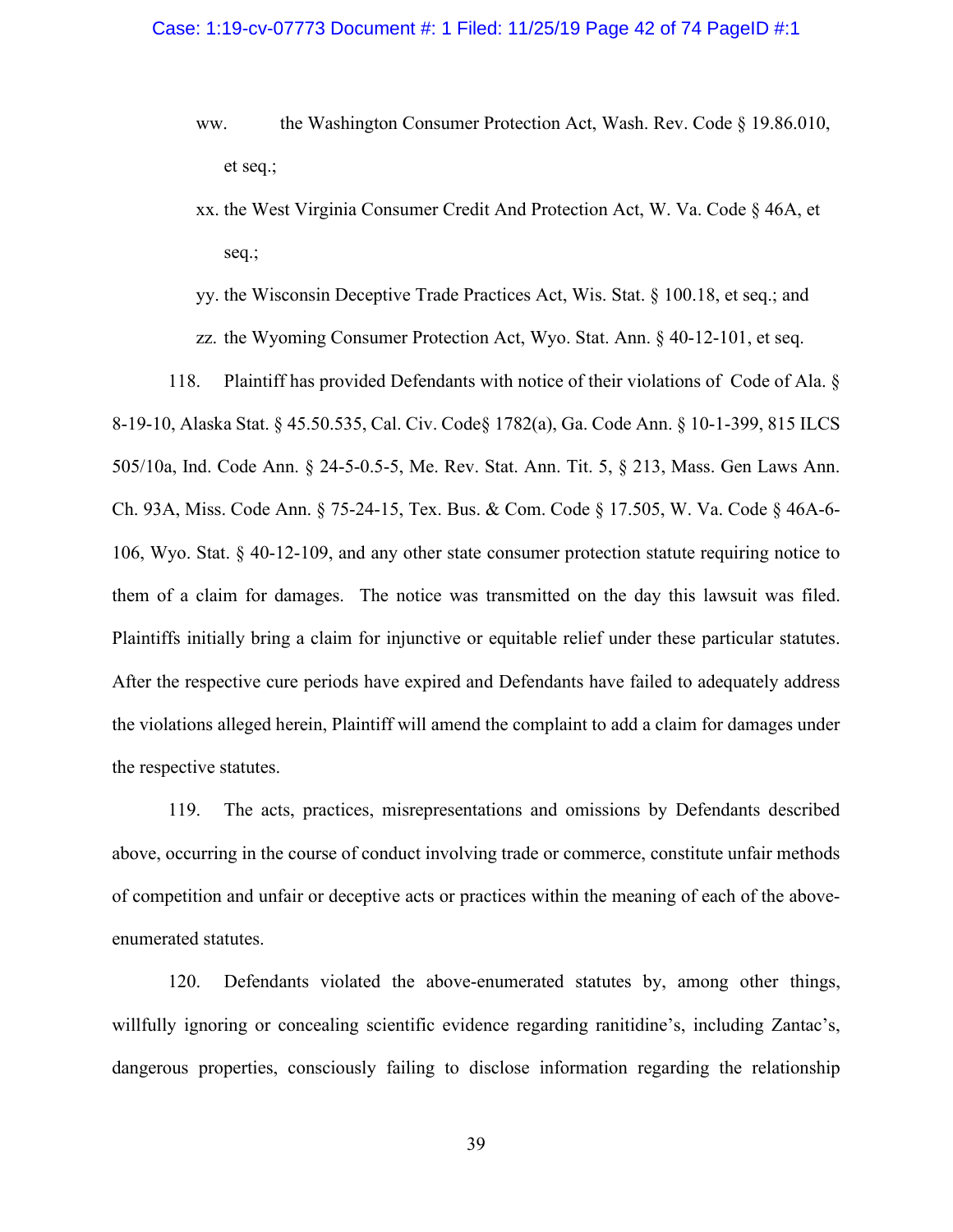### Case: 1:19-cv-07773 Document #: 1 Filed: 11/25/19 Page 43 of 74 PageID #:1

between Zantac and NDMA and cancer, and making knowing and intentional statements and misrepresentations about the safety of Zantac, all of which were material, false, and/or misleading.

121. Defendants knew or should have known that their conduct violated the aboveenumerated statutes.

122. Defendants intended that Plaintiff and the Nationwide Class would rely on their misrepresentations, omissions, and concealment and purchase ranitidine, including Zantac.

123. Had Defendants disclosed all available material information regarding ranitidine, including Zantac, Plaintiff and the Nationwide Class would not have purchased it.

124. The foregoing acts, omissions, and practices proximately caused Plaintiff and the Nationwide Class members to suffer damages, including but not limited to the amount of moneys each spent purchasing ranitidine, including Zantac.

125. Plaintiff and the Nationwide Class also seek punitive damages because Defendants' conduct was malicious, intentional, and knowing, and exhibited an extreme disregard for the health and welfare of Plaintiff and the Nationwide Class.

126. Plaintiff and the Nationwide Class also seek any and all equitable relief to which they are entitled under the above-enumerated statutes, including but not limited to the implementation and funding of a medical monitoring program.

127. Plaintiff and the Nationwide Class also seek treble damages and attorneys' fees and costs to which they are entitled under the above-enumerated statutes.

### **COUNT IV: VIOLATION OF STATE CONSUMER PROTECTION ACTS AGAINST THE GLENMARK DEFENDANTS**

128. Plaintiff Nataliya Berman brings Count IV on behalf of the Nationwide Class – Glenmark against the Glenmark Defendants.

129. Plaintiff incorporates by reference all preceding and subsequent paragraphs.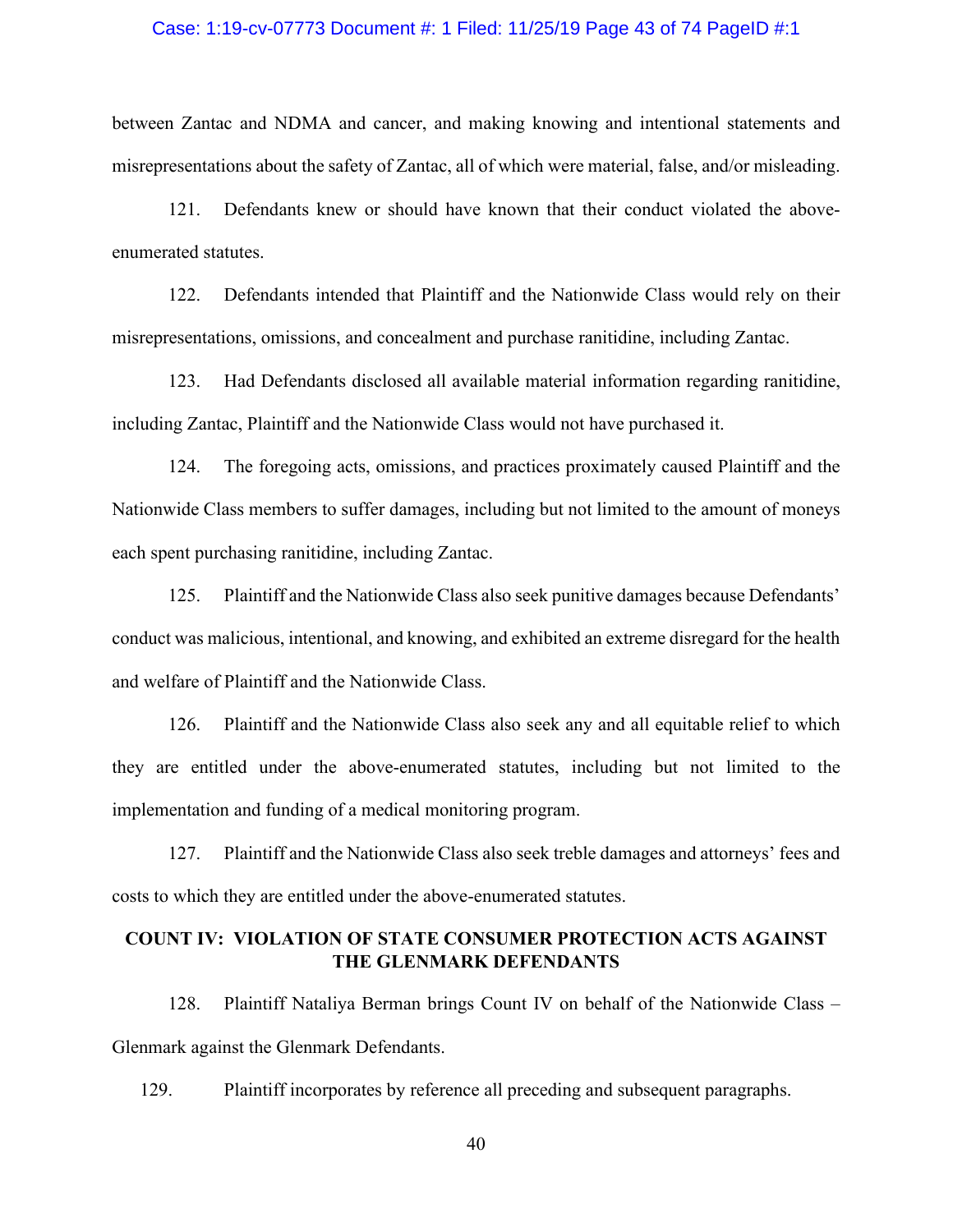#### Case: 1:19-cv-07773 Document #: 1 Filed: 11/25/19 Page 44 of 74 PageID #:1

- 130. Plaintiff bring this count for violations of the state consumer protection acts including:
	- a. the Alabama Deceptive Trade Practices Act, Code of Ala. § 8-19-1, et seq.;
	- b. the Alaska Unfair Trade Practices and Consumer Protection Act, Alaska Stat. § 45.50.471, et seq.;
	- c. the Arizona Consumer Fraud Act, Ariz. Rev. Stat. §§ 44-1521, et seq.;
	- d. the Arkansas Deceptive Trade Practices Act, Ark. Code § 4-88-101, et seq.;
	- e. the California Unfair Competition Law, Bus. & Prof. Code §§ 17200, et seq. and 17500, et seq.;
	- f. the California Consumers Legal Remedies Act, Cal. Civ. Code § 1750, et seq.;
	- g. the Colorado Consumer Protection Act, Colo. Rev. Stat. Ann. § 6-1-101, et seq.;
	- h. the Connecticut Unfair Trade Practices Act, Conn. Gen Stat. Ann. § 42- 110, et seq.;
	- i. the Delaware Consumer Fraud Act, 6 Del. Code § 2513, et seq.;
	- j. the D.C. Consumer Protection Procedures Act, D.C. Code § 28-3901, et seq.;
	- k. the Florida Deceptive And Unfair Trade Practices Act, Fla. Stat. Ann. § 501.201, et seq.;
	- l. the Georgia Fair Business Practices Act, Ga. Code Ann. § 10-1-390, et seq.;
	- m. the Hawaii Unfair Competition Law, Haw. Rev. Stat. § 480-2, et seq.;
	- n. the Idaho Consumer Protection Act, Idaho Code. Ann. § 48-601, et seq.;
	- o. the Illinois Consumer Fraud and Deceptive Business Practices Act, 815 ILCS 501/1, et seq.;
	- p. the Indiana Deceptive Consumer Sales Act, Ind. Code § 24-5-0.5-2, et seq.;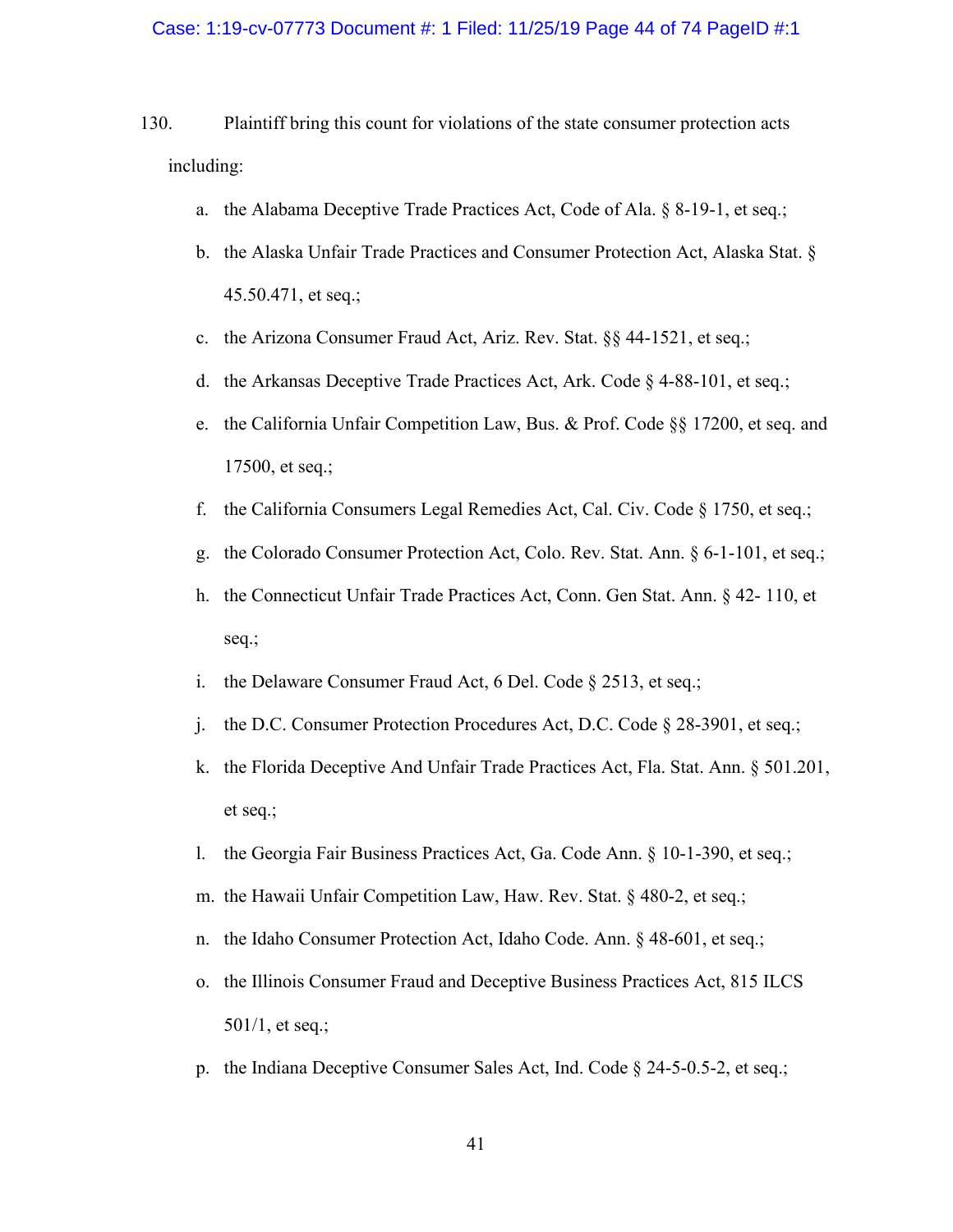- q. Iowa's Private Right of Action for Consumer Frauds Act, Iowa Code Ann. § 714H.3;
- r. the Kansas Consumer Protection Act, Kan. Stat. Ann. § 50-623, et seq.;
- s. the Kentucky Consumer Protection Act, Ky. Rev. Stat. Ann. § 367.110, et seq.;
- t. the Louisiana Unfair Trade Practices And Consumer Protection Law, LSA-R.S. 51:1401, et seq.;
- u. the Maine Unfair Trade Practices Act, Me. Rev. Stat. Ann. Tit. 5, § 207, et seq.;
- v. the Maryland Consumer Protection Act, Md. Code Ann. Com. Law, § 13-301, et seq.;
- w. the Massachusetts Regulation of Business Practices for Consumers Protection Act, Mass. Gen Laws Ann. Ch. 93A, et seq.;
- x. the Michigan Consumer Protection Act, Mich. Comp. Laws Ann. § 445.901, et seq.;
- y. the Minnesota Prevention of Consumer Fraud Act, Minn. Stat. § 325F, et seq.;
- z. the Mississippi Consumer Protection Act, Miss. Code Ann. § 75-24-1 et seq.;
- aa. the Missouri Merchandising Practices Act, Mo. Rev. Stat. § 407, et seq.;
- bb. the Montana Unfair Trade Practices and Consumer Protection Act, M.C.A. § 30- 14-101 et seq.;
- cc. the Nebraska Consumer Protection Act, Neb. Rev. St. §§ 59-1601, et seq.;
- dd. the Nevada Deceptive Trade Practices Act, Nev. Rev. Stat. § 41.600, et seq.
- ee. the New Hampshire Regulation of Business Practices For Consumer Protection, N.H. Rev. Stat. § 358-A:1, et seq.;
- ff. the New Jersey Consumer Fraud Act, N.J. Stat. Ann. § 56:8, et seq.;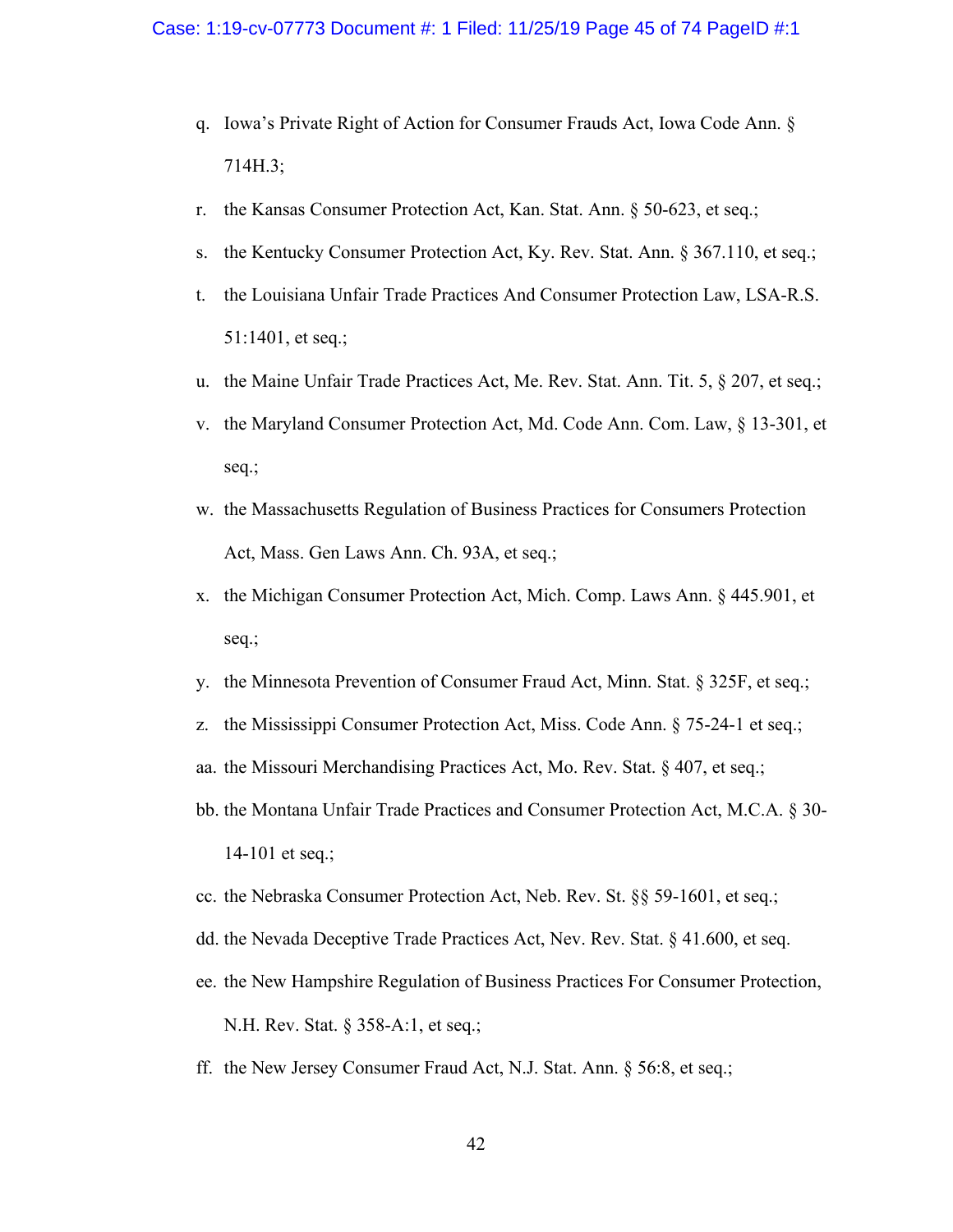gg. the New Mexico Unfair Practices Act, N.M. Stat. Ann. § 57-12-1, et seq.;

- hh. the New York Consumer Protection from Deceptive Acts and Practices, N.Y. Gen. Bus. Law § 349, et seq.;
- ii. the North Carolina Unfair And Deceptive Trade Practices Act, N.C. Gen Stat. § 75-1.1, et seq.;
- jj. the North Dakota Consumer Fraud Act, N.D. Cent. Code § 51-15, et seq.;

kk. the Ohio Consumer Sales Practices Act, Ohio Rev. Code Ann. § 1345.01, et seq.;

- ll. the Oklahoma Consumer Protection Act, Okla. Stat. tit. 15 § 751, et seq.;
- mm. the Oregon Unlawful Trade Practices Act, Or. Rev. Stat. § 646.605, et seq.;
- nn. the Pennsylvania Unfair Trade Practices and Consumer Protection Law, 73 P.S. § 201-1, et seq.;
- oo. the Rhode Island Deceptive Trade Practices Act, R.I. Gen. Laws § 6-13.1-5.2(B), et seq.;
- pp. the South Carolina Unfair Trade Practices Act, S.C. Code Ann. §§ 39-5- 10, et seq.;
- qq. the South Dakota Deceptive Trade Practices and Consumer Protection, S.D. Codified Laws § 37-24-1, et seq.;
- rr. the Tennessee Consumer Protection Act, Tenn. Code Ann. § 47-18-101, et seq.;
- ss. the Texas Deceptive Trade Practices-Consumer Protection Act, Tex. Bus. & Com. Code § 17.41, et seq.;
- tt. the Utah Consumer Sales Practices Act, Utah Code. Ann. § 13-11-175, et seq.; uu. the Vermont Consumer Fraud Act, 9 V.S.A. § 2451, et seq.;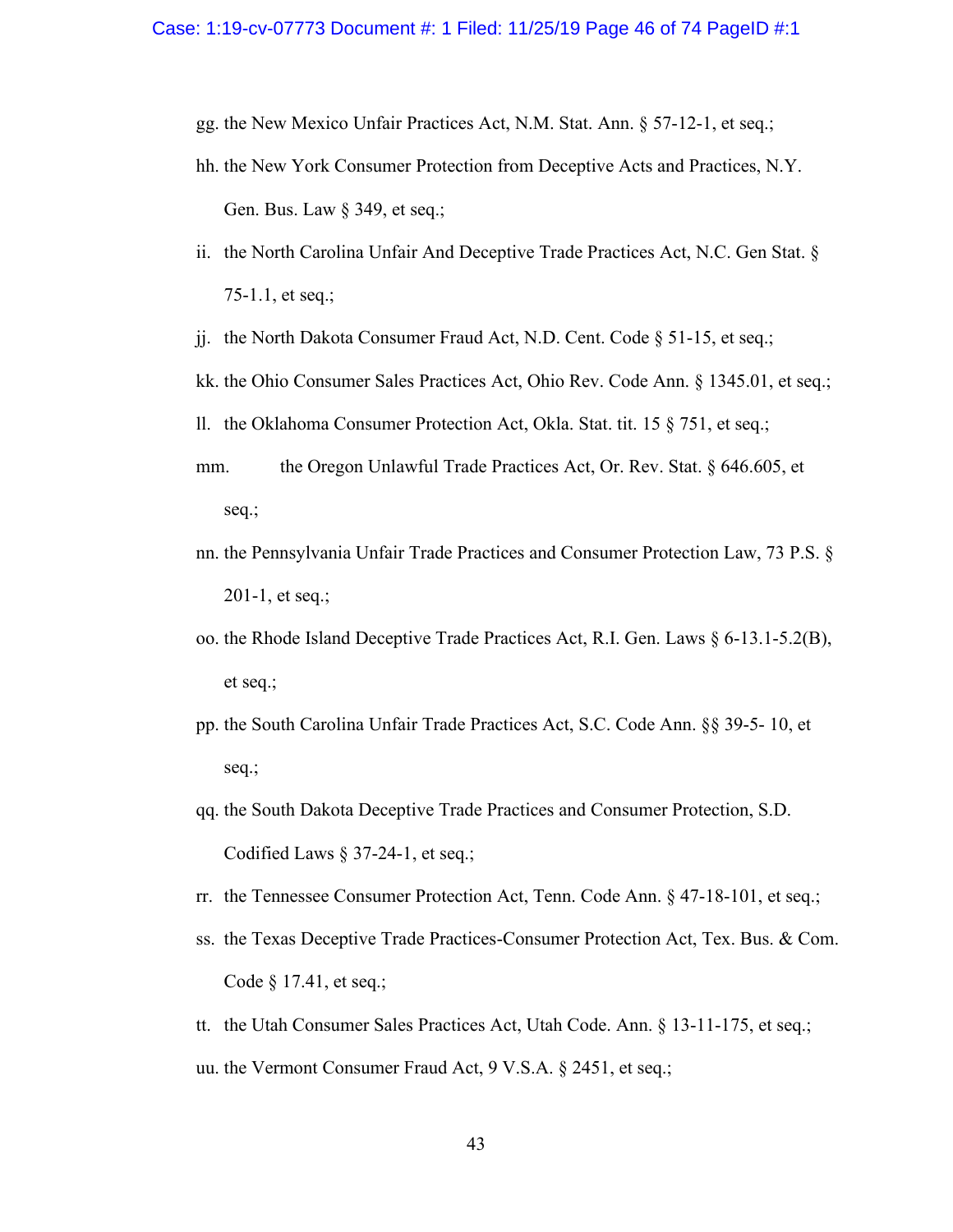### Case: 1:19-cv-07773 Document #: 1 Filed: 11/25/19 Page 47 of 74 PageID #:1

vv. the Virginia Consumer Protection Act of 1977, Va. Code Ann. § 59.1-199, et seq.;

- ww. the Washington Consumer Protection Act, Wash. Rev. Code § 19.86.010, et seq.;
- xx. the West Virginia Consumer Credit And Protection Act, W. Va. Code § 46A, et seq.;
- yy. the Wisconsin Deceptive Trade Practices Act, Wis. Stat. § 100.18, et seq.; and zz. the Wyoming Consumer Protection Act, Wyo. Stat. Ann. § 40-12-101, et seq.

131. Plaintiff has provided Defendants with notice of their violations of Code of Ala. § 8-19-10, Alaska Stat. § 45.50.535, Cal. Civ. Code§ 1782(a), Ga. Code Ann. § 10-1-399, 815 ILCS 505/10a, Ind. Code Ann. § 24-5-0.5-5, Me. Rev. Stat. Ann. Tit. 5, § 213, Mass. Gen Laws Ann. Ch. 93A, Miss. Code Ann. § 75-24-15, Tex. Bus. & Com. Code § 17.505, W. Va. Code § 46A-6- 106, Wyo. Stat. § 40-12-109, and any other state consumer protection statute requiring notice to them of a claim for damages. The notice was transmitted on the day this lawsuit was filed. Plaintiffs initially bring a claim for injunctive or equitable relief under these particular statutes. After the respective cure periods have expired and Defendants have failed to adequately address the violations alleged herein, Plaintiff will amend the complaint to add a claim for damages under the respective statutes.

132. The acts, practices, misrepresentations and omissions by Defendants described above, occurring in the course of conduct involving trade or commerce, constitute unfair methods of competition and unfair or deceptive acts or practices within the meaning of each of the aboveenumerated statutes.

133. Defendants violated the above-enumerated statutes by, among other things, willfully ignoring or concealing scientific evidence regarding ranitidine's, including Zantac's,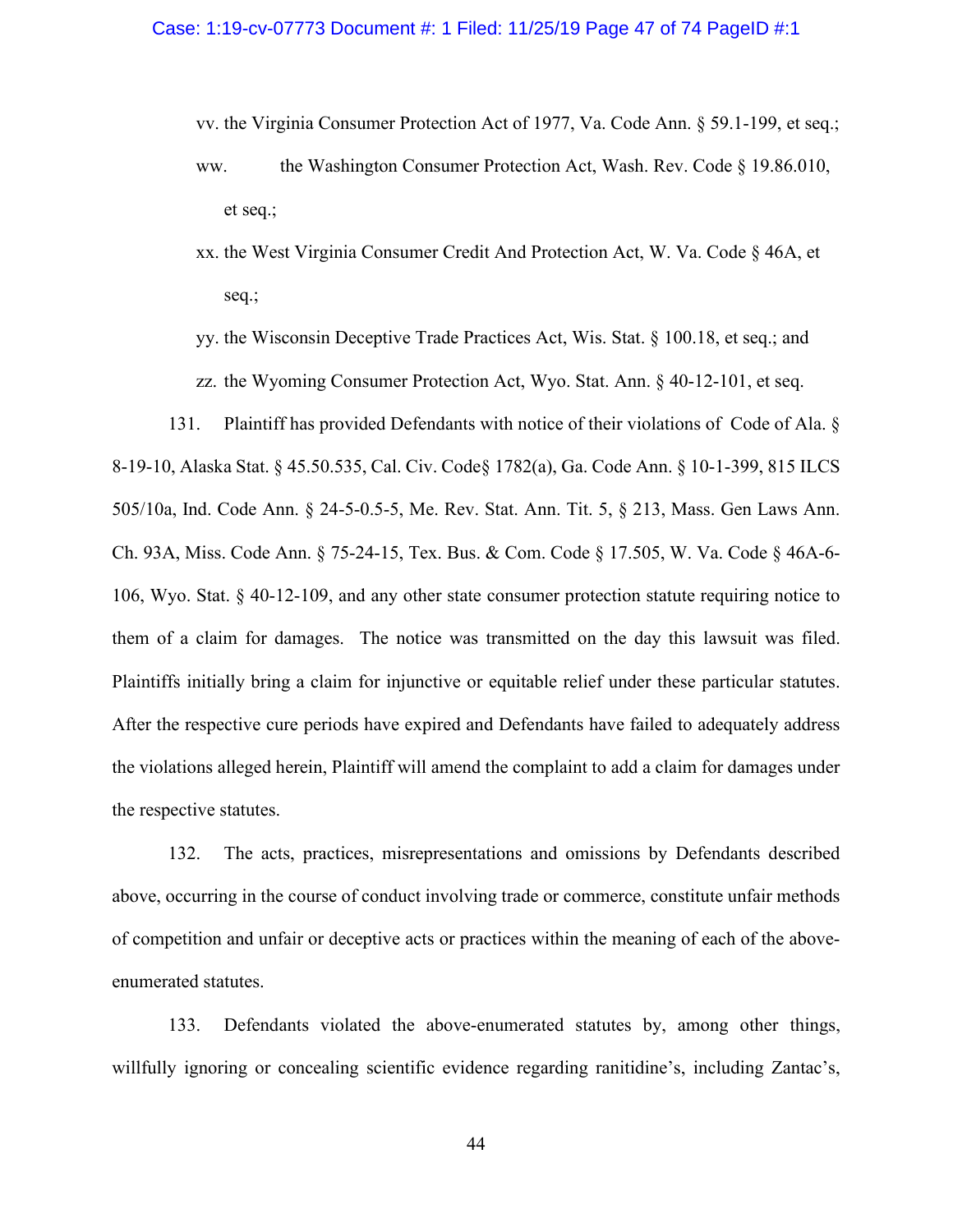#### Case: 1:19-cv-07773 Document #: 1 Filed: 11/25/19 Page 48 of 74 PageID #:1

dangerous properties, consciously failing to disclose information regarding the relationship between Zantac and NDMA and cancer, and making knowing and intentional statements and misrepresentations about the safety of Zantac, all of which were material, false, and/or misleading.

134. Defendants knew or should have known that their conduct violated the aboveenumerated statutes.

135. Defendants intended that Plaintiff and the Nationwide Class would rely on their misrepresentations, omissions, and concealment and purchase ranitidine, including Zantac.

136. Had Defendants disclosed all available material information regarding ranitidine, including Zantac, Plaintiff and the Nationwide Class would not have purchased it.

137. The foregoing acts, omissions, and practices proximately caused Plaintiff and the Nationwide Class members to suffer damages, including but not limited to the amount of moneys each spent purchasing ranitidine, including Zantac.

138. Plaintiff and the Nationwide Class also seek punitive damages because Defendants' conduct was malicious, intentional, and knowing, and exhibited an extreme disregard for the health and welfare of Plaintiff and the Nationwide Class.

139. Plaintiff and the Nationwide Class also seek any and all equitable relief to which they are entitled under the above-enumerated statutes, including but not limited to the implementation and funding of a medical monitoring program.

140. Plaintiff and the Nationwide Class also seek treble damages and attorneys' fees and costs to which they are entitled under the above-enumerated statutes.

## **COUNT V: BREACH OF IMPLIED WARRANTIES AGAINST THE GLAXOSMITHKLINE DEFENDANTS**

141. Plaintiff incorporates by reference all preceding and subsequent paragraphs.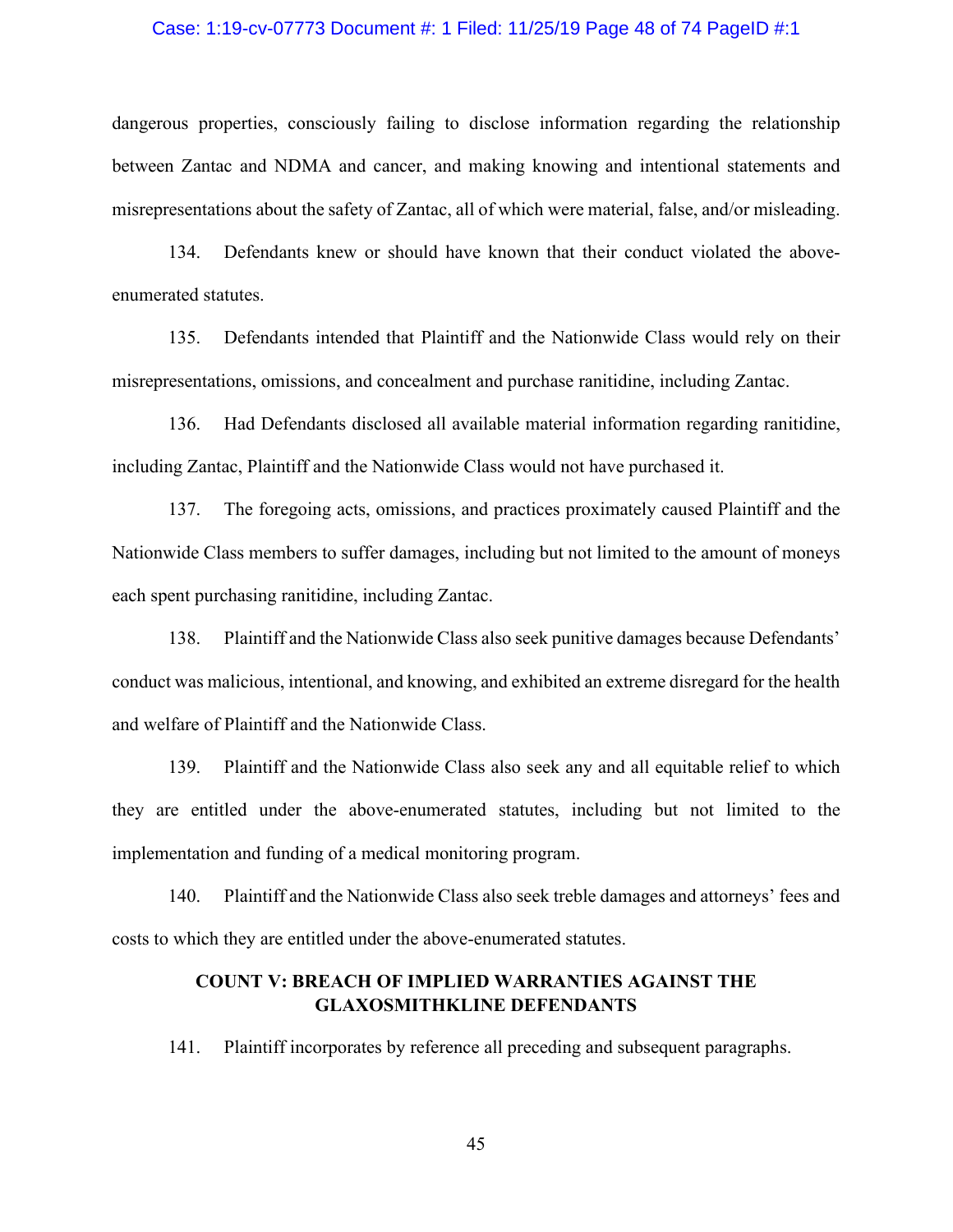#### Case: 1:19-cv-07773 Document #: 1 Filed: 11/25/19 Page 49 of 74 PageID #:1

142. This claim for breach of implied warranties is brought by Plaintiff Lynn White on behalf of herself and the Breach of Implied Warranty Subclass – GlaxoSmithKline for violations of the following statutes:

- a. Alaska Stat. § 45.02.314;
- b. Ark. Code. Ann. § 4-2-314;
- c. Colo. Rev. Stat. § 4-2-314;
- d. D.C. Code. § 28:2-314;
- e. Haw. Rev. Stat. § 490:2-314;
- f. 810 ILCS 5/1-101, et seq. (for purposes of non-economic damages);
- g. La. Civ. Code Ann. Art. § 2520;
- h. MCL § 440.2314;
- i. Mont. Code Ann. § 30-2-314;
- j. Neb. U.C.C. § 2-314;
- k. Nev. Rev. Stat. U.C.C. § 104.2314;
- l. N.H. Rev. Ann. § 382-A:2-314;
- m. N.J. Stat. Ann. § 12A:2-314;
- n. N.M. Stat. Ann. § 55-2-314;
- o. N.D. Stat. § 41-02-314;
- p. Okla. Stat. tit. 12A § 2-314;
- q. 13 Pa. C.S. § 2314;
- r. R.I. Gen. Laws § 6A-2-314;
- s. S.D. Stat. § 57A-2-314;
- t. Tex. Bus. & Com. Code Ann. § 2-314;
- u. Vt. Stat. Ann. 9A § 2-314;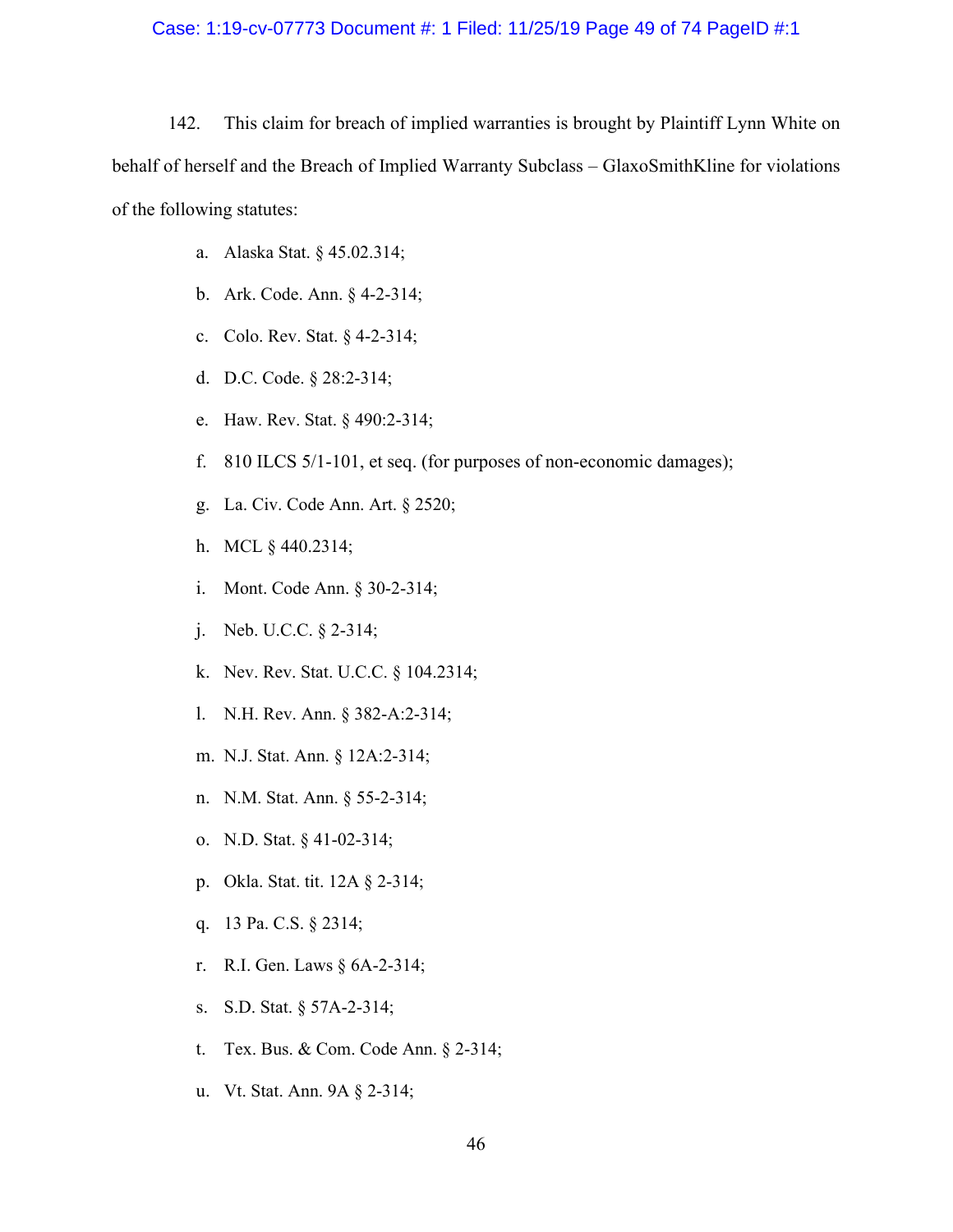#### Case: 1:19-cv-07773 Document #: 1 Filed: 11/25/19 Page 50 of 74 PageID #:1

v. W. Va. Code § 46-2-314;

w. Wyo. Stat. § 34.1-2-314.

143. Plaintiff has provided Defendants with notice of their breach of implied warranties under any states where such notice is required. The notice was transmitted on the day this lawsuit was filed.

144. During the relevant times set out above, Defendants were manufacturers of ranitidine, including Zantac.

145. Under the above statutes, a warranty of merchantability is implied in every contract for the sale of goods. The above states' provisions do not require privity between Plaintiff and Defendants and/or do not require privity for non-economic damages such as medical monitoring.

146. A warranty of fitness for a particular purpose is implied where the seller knows the purpose for which the goods are required and the buyer is relying on the seller's skill or judgment to furnish suitable goods.

147. All during the time Defendants were respectively manufacturing, marketing, and selling ranitidine, including Zantac, Defendants knew of the uses for which ranitidine, including Zantac, was intended and impliedly warranted the product to be of merchantable quality and safe and fit for such use.

148. The implied warranties of merchantability and fitness run from Defendants to consumers, like Plaintiffs and the Breach of Implied Warranty Subclass.

149. Defendants' representations and warranties were false, misleading, and inaccurate in that ranitidine, including Zantac, was unsafe, unreasonably dangerous, defective, not of merchantable quality, and unfit for the ordinary purpose for which it is intended.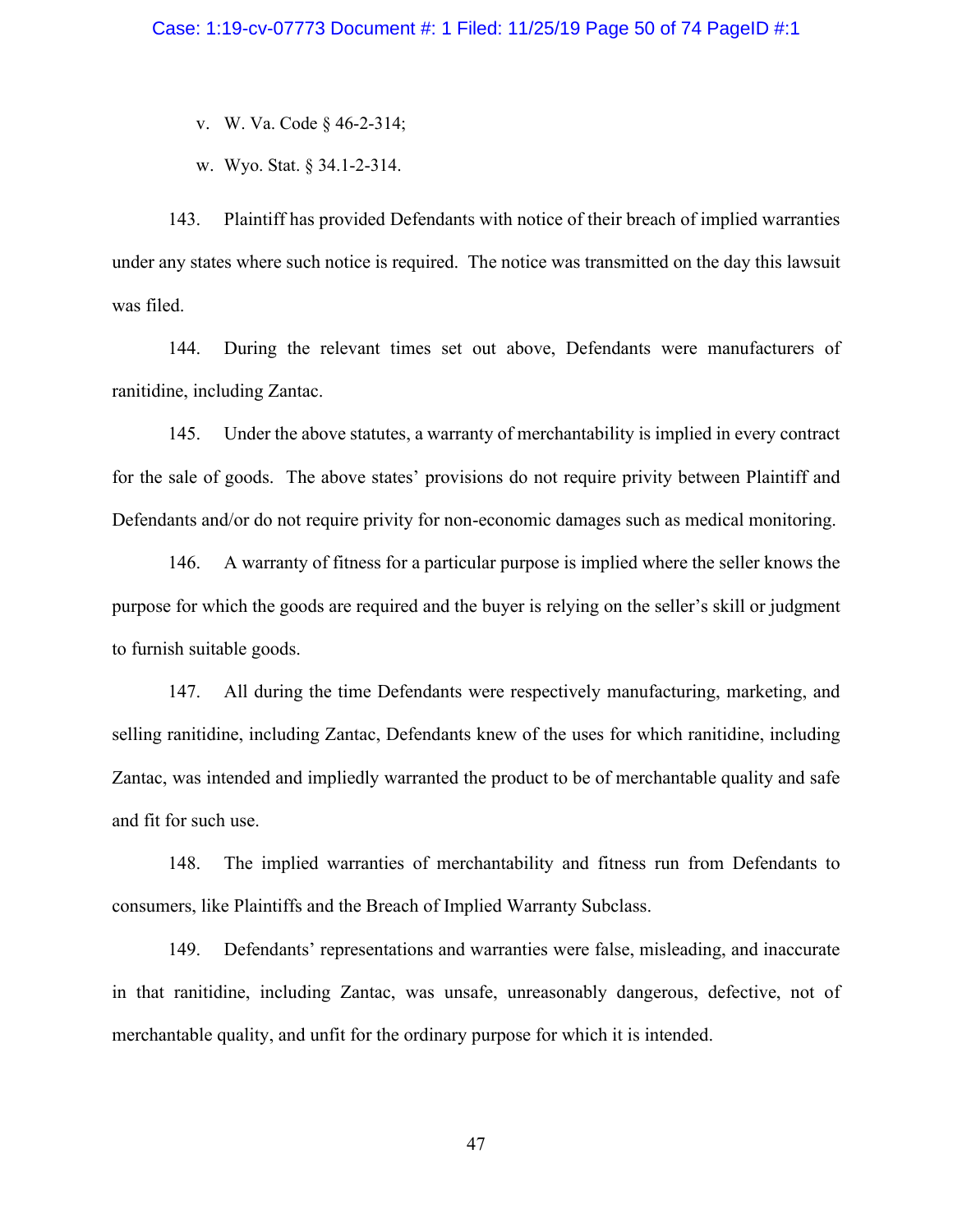### Case: 1:19-cv-07773 Document #: 1 Filed: 11/25/19 Page 51 of 74 PageID #:1

150. Defendants knew or had reason to know of these material facts, and wrongfully and fraudulently concealed these material facts from Plaintiff and the Breach of Implied Warranty Subclass. Plaintiffs and the Breach of Implied Warranty Subclass were induced to purchase and ingest ranitidine, including Zantac, under false or fraudulent pretenses.

151. Had Defendants disclosed all material information regarding ranitidine, including Zantac, described above, Plaintiff and the Breach of Implied Warranty Subclass would not have purchased and consumed Zantac.

152. Plaintiff and the Breach of Implied Warranty Subclass reasonably relied on Defendants' skill and judgment to provide a safe and suitable product, because Defendants are in the business of designing and manufacturing pharmaceuticals.

153. Defendants knew or had reason to know that Plaintiff and the Breach of Implied Warranty Subclass would rely on Defendants' skill and judgment.

154. Defendants' breach of implied warranties proximately caused Plaintiff and the Breach of Implied Warranty Subclass members to suffer damages.

155. Plaintiffs and the Breach of Implied Warranty Subclass seek compensatory damages, attorneys' fees and costs, in additional any and other legal and equitable relief to which they are entitled, including but not limited to the implementation and funding of a medical monitoring program.

# **COUNT VI: BREACH OF IMPLIED WARRANTIES AGAINST THE SANOFI DEFENDANTS**

156. Plaintiff incorporates by reference all preceding and subsequent paragraphs.

157. This claim for breach of implied warranties is brought by Plaintiff Lynn White on behalf of herself and the Breach of Implied Warranty Subclass – Sanofi for violations of the following statutes: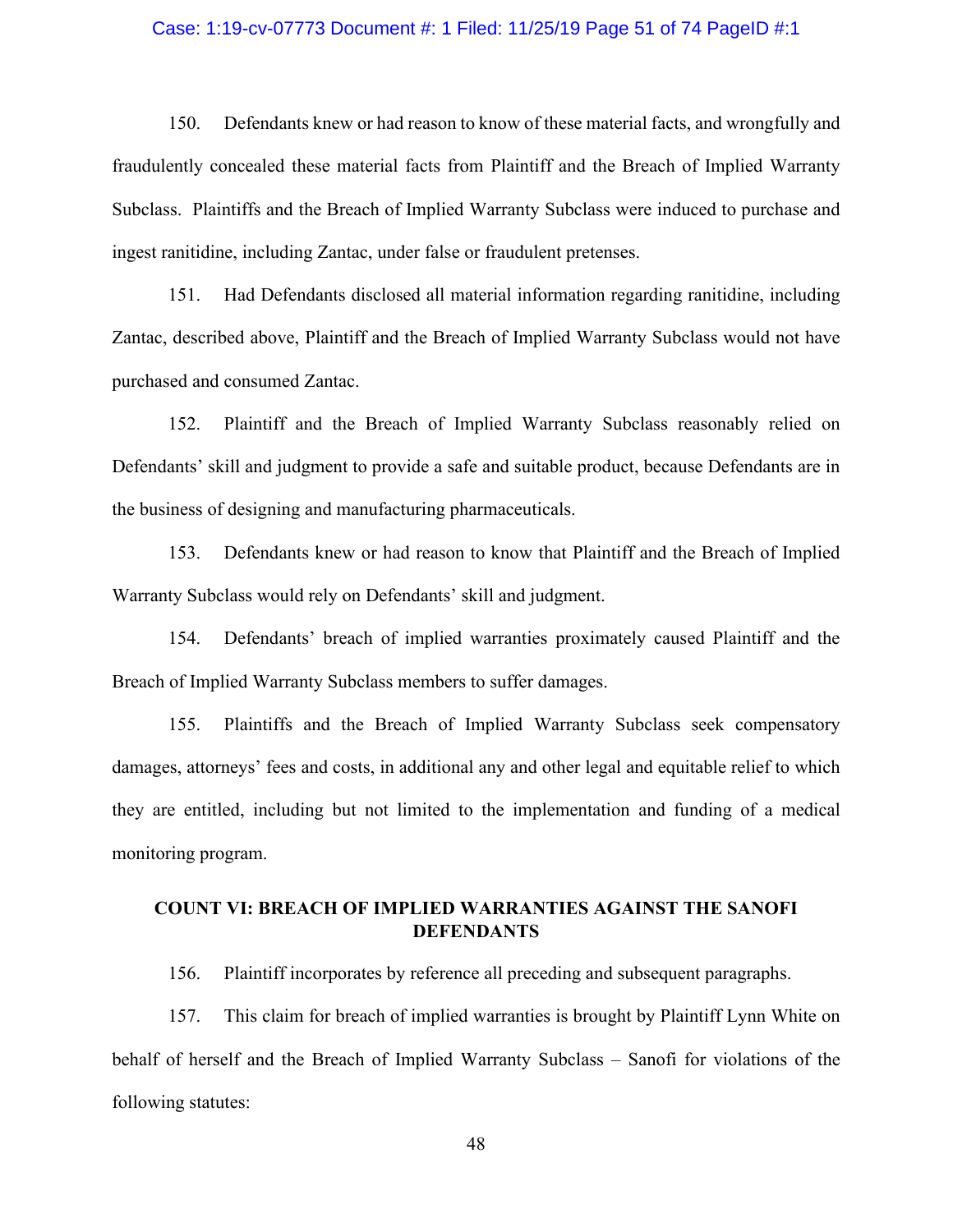- a. Alaska Stat. § 45.02.314;
- b. Ark. Code. Ann. § 4-2-314;
- c. Colo. Rev. Stat. § 4-2-314;
- d. D.C. Code. § 28:2-314;
- e. Haw. Rev. Stat. § 490:2-314;
- f. 810 ILCS 5/1-101, et seq. (for purposes of non-economic damages);
- g. La. Civ. Code Ann. Art. § 2520;
- h. MCL § 440.2314;
- i. Mont. Code Ann. § 30-2-314;
- j. Neb. U.C.C. § 2-314;
- k. Nev. Rev. Stat. U.C.C. § 104.2314;
- l. N.H. Rev. Ann. § 382-A:2-314;
- m. N.J. Stat. Ann. § 12A:2-314;
- n. N.M. Stat. Ann. § 55-2-314;
- o. N.D. Stat. § 41-02-314;
- p. Okla. Stat. tit. 12A § 2-314;
- q. 13 Pa. C.S. § 2314;
- r. R.I. Gen. Laws § 6A-2-314;
- s. S.D. Stat. § 57A-2-314;
- t. Tex. Bus. & Com. Code Ann. § 2-314;
- u. Vt. Stat. Ann. 9A § 2-314;
- v. W. Va. Code § 46-2-314;
- w. Wyo. Stat. § 34.1-2-314.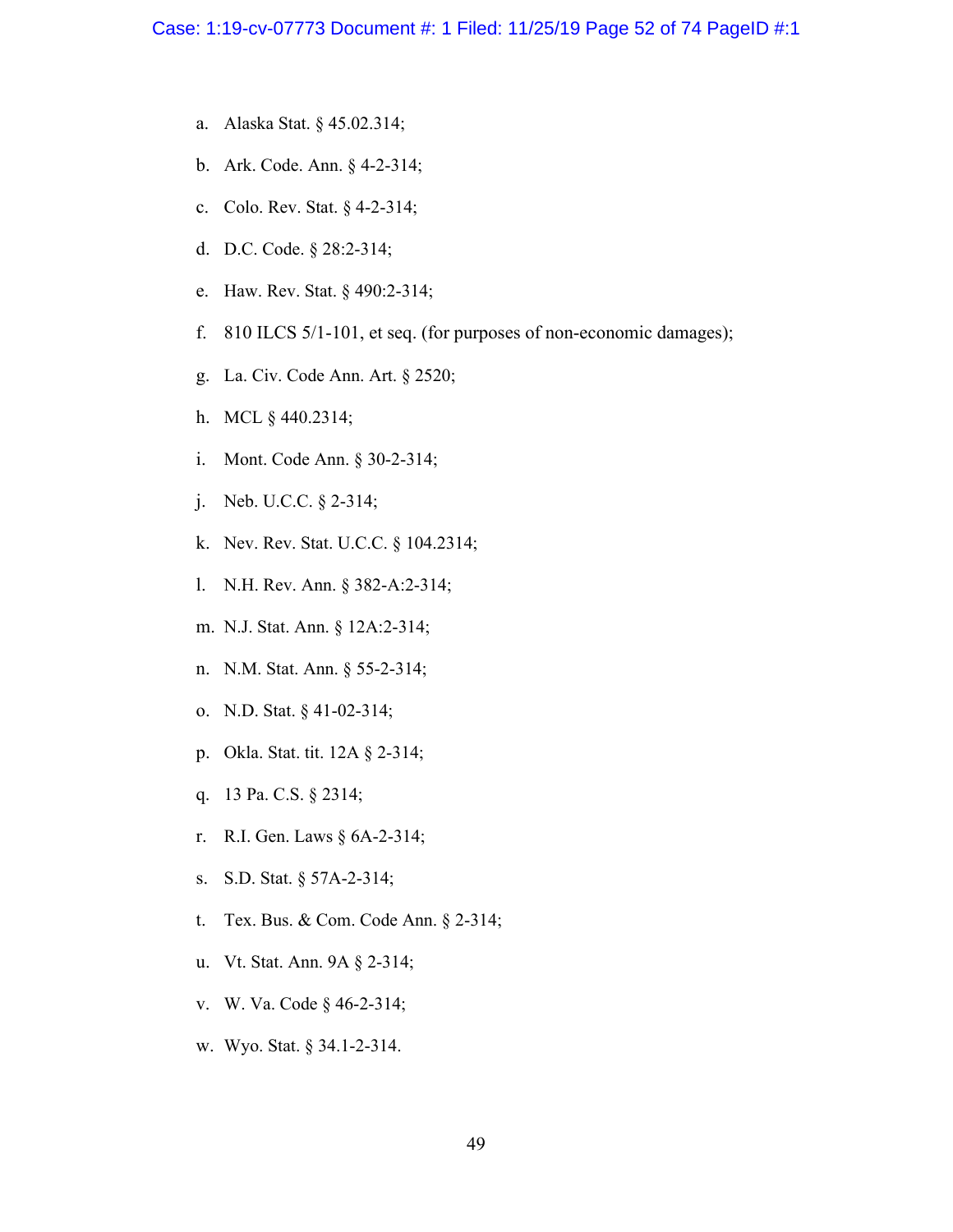### Case: 1:19-cv-07773 Document #: 1 Filed: 11/25/19 Page 53 of 74 PageID #:1

158. Plaintiff has provided Defendants with notice of their breach of implied warranties under any states where such notice is required. The notice was transmitted on the day this lawsuit was filed.

159. During the relevant times set out above, Defendants were manufacturers of ranitidine, including Zantac.

160. Under the above statutes, a warranty of merchantability is implied in every contract for the sale of goods. The above states' provisions do not require privity between Plaintiff and Defendants and/or do not require privity for non-economic damages such as medical monitoring.

161. A warranty of fitness for a particular purpose is implied where the seller knows the purpose for which the goods are required and the buyer is relying on the seller's skill or judgment to furnish suitable goods.

162. All during the time Defendants were respectively manufacturing, marketing, and selling ranitidine, including Zantac, Defendants knew of the uses for which ranitidine, including Zantac, was intended and impliedly warranted the product to be of merchantable quality and safe and fit for such use.

163. The implied warranties of merchantability and fitness run from Defendants to consumers, like Plaintiffs and the Breach of Implied Warranty Subclass.

164. Defendants' representations and warranties were false, misleading, and inaccurate in that ranitidine, including Zantac, was unsafe, unreasonably dangerous, defective, not of merchantable quality, and unfit for the ordinary purpose for which it is intended.

165. Defendants knew or had reason to know of these material facts, and wrongfully and fraudulently concealed these material facts from Plaintiff and the Breach of Implied Warranty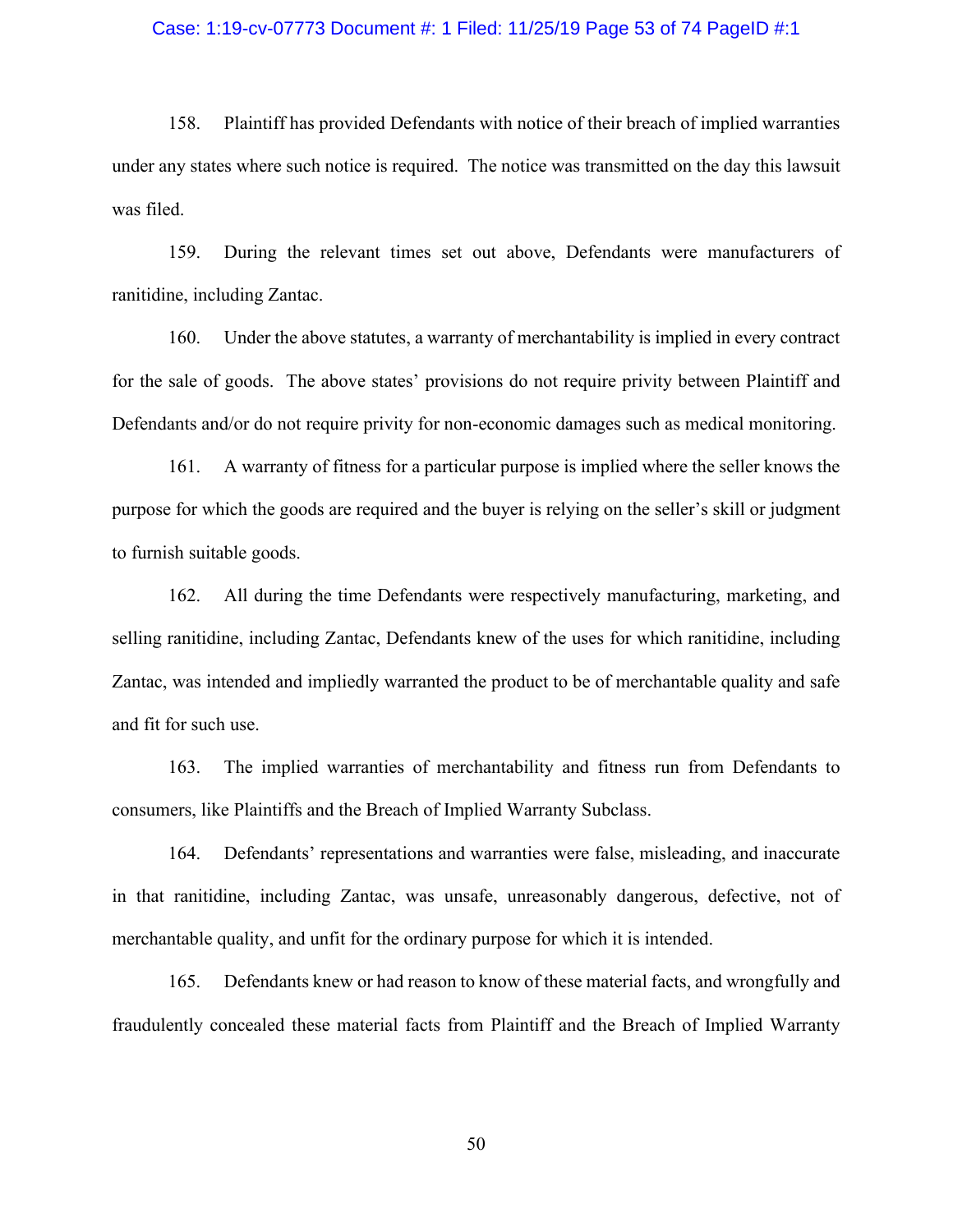### Case: 1:19-cv-07773 Document #: 1 Filed: 11/25/19 Page 54 of 74 PageID #:1

Subclass. Plaintiffs and the Breach of Implied Warranty Subclass were induced to purchase and ingest ranitidine, including Zantac, under false or fraudulent pretenses.

166. Had Defendants disclosed all material information regarding ranitidine, including Zantac, described above, Plaintiff and the Breach of Implied Warranty Subclass would not have purchased and consumed Zantac.

167. Plaintiff and the Breach of Implied Warranty Subclass reasonably relied on Defendants' skill and judgment to provide a safe and suitable product, because Defendants are in the business of designing and manufacturing pharmaceuticals.

168. Defendants knew or had reason to know that Plaintiff and the Breach of Implied Warranty Subclass would rely on Defendants' skill and judgment.

169. Defendants' breach of implied warranties proximately caused Plaintiff and the Breach of Implied Warranty Subclass members to suffer damages.

170. Plaintiffs and the Breach of Implied Warranty Subclass seek compensatory damages, attorneys' fees and costs, in additional any and other legal and equitable relief to which they are entitled, including but not limited to the implementation and funding of a medical monitoring program.

# **COUNT VII: BREACH OF IMPLIED WARRANTIES AGAINST THE DR. REDDY'S DEFENDANTS**

171. Plaintiff incorporates by reference all preceding and subsequent paragraphs.

172. This claim for breach of implied warranties is brought by Plaintiff Nataliya Birman on behalf of herself and the Breach of Implied Warranty Subclass – Dr. Reddy's for violations of the following statutes:

- a. Alaska Stat. § 45.02.314;
- b. Ark. Code. Ann. § 4-2-314;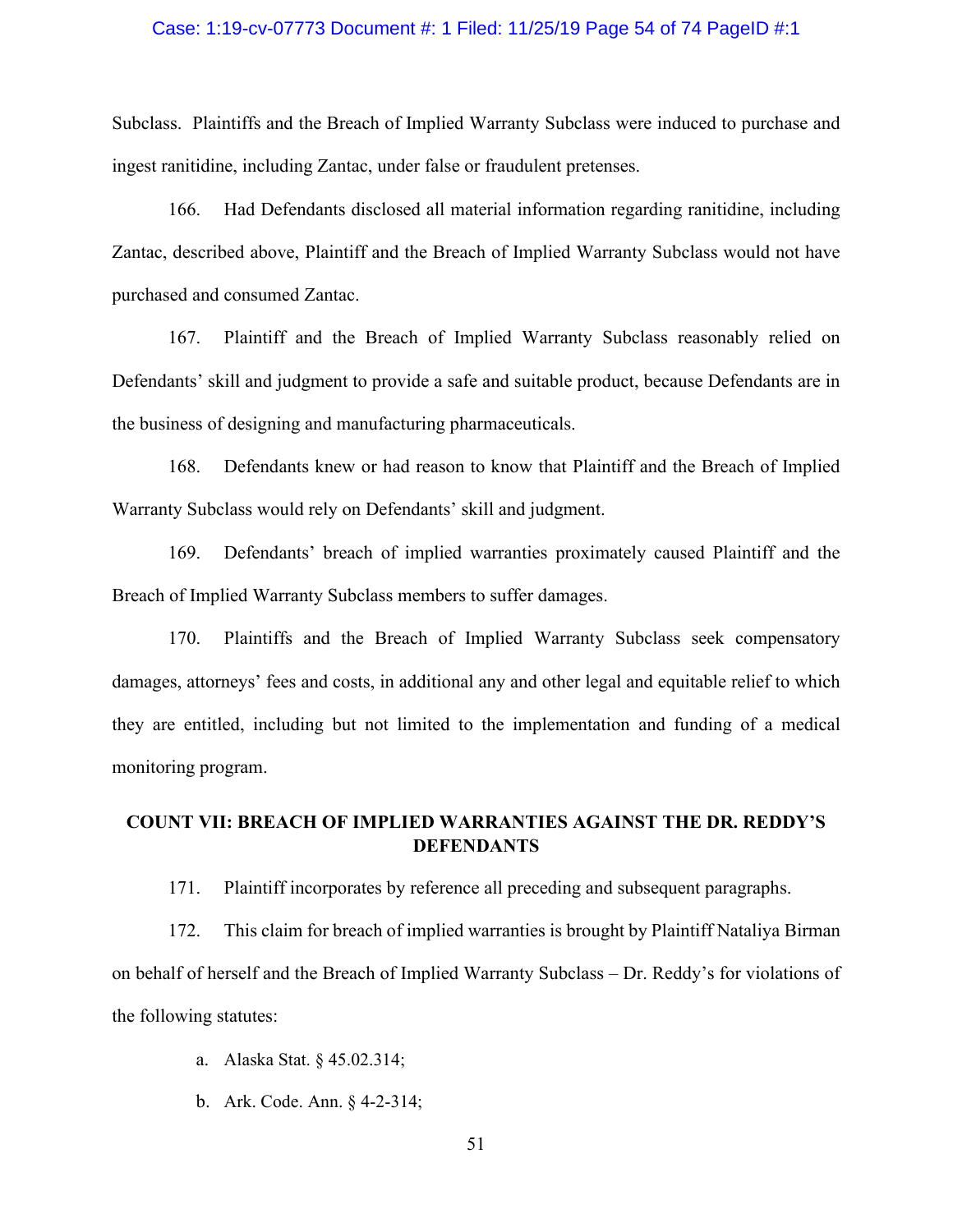- c. Colo. Rev. Stat. § 4-2-314;
- d. D.C. Code. § 28:2-314;
- e. Haw. Rev. Stat. § 490:2-314;
- f. 810 ILCS 5/1-101, et seq. (for purposes of non-economic damages);
- g. La. Civ. Code Ann. Art. § 2520;
- h. MCL § 440.2314;
- i. Mont. Code Ann. § 30-2-314;
- j. Neb. U.C.C. § 2-314;
- k. Nev. Rev. Stat. U.C.C. § 104.2314;
- l. N.H. Rev. Ann. § 382-A:2-314;
- m. N.J. Stat. Ann. § 12A:2-314;
- n. N.M. Stat. Ann. § 55-2-314;
- o. N.D. Stat. § 41-02-314;
- p. Okla. Stat. tit. 12A § 2-314;
- q. 13 Pa. C.S. § 2314;
- r. R.I. Gen. Laws § 6A-2-314;
- s. S.D. Stat. § 57A-2-314;
- t. Tex. Bus. & Com. Code Ann. § 2-314;
- u. Vt. Stat. Ann. 9A § 2-314;
- v. W. Va. Code § 46-2-314;
- w. Wyo. Stat. § 34.1-2-314.

173. Plaintiff has provided Defendants with notice of their breach of implied warranties under any states where such notice is required. The notice was transmitted on the day this lawsuit was filed.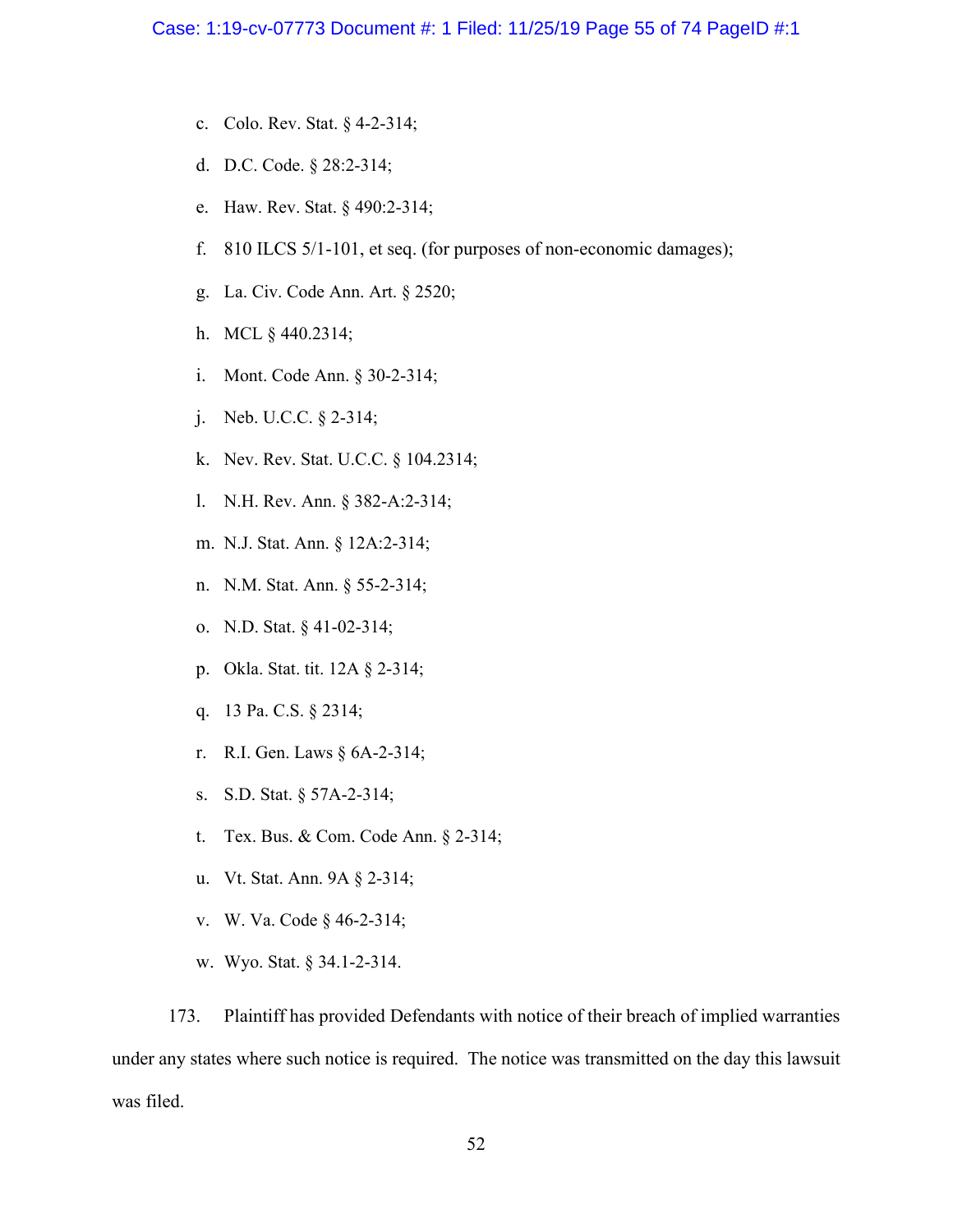### Case: 1:19-cv-07773 Document #: 1 Filed: 11/25/19 Page 56 of 74 PageID #:1

174. During the relevant times set out above, Defendants were manufacturers of ranitidine, including Zantac.

175. Under the above statutes, a warranty of merchantability is implied in every contract for the sale of goods. The above states' provisions do not require privity between Plaintiff and Defendants and/or do not require privity for non-economic damages such as medical monitoring.

176. A warranty of fitness for a particular purpose is implied where the seller knows the purpose for which the goods are required and the buyer is relying on the seller's skill or judgment to furnish suitable goods.

177. All during the time Defendants were respectively manufacturing, marketing, and selling ranitidine, including Zantac, Defendants knew of the uses for which ranitidine, including Zantac, was intended and impliedly warranted the product to be of merchantable quality and safe and fit for such use.

178. The implied warranties of merchantability and fitness run from Defendants to consumers, like Plaintiffs and the Breach of Implied Warranty Subclass.

179. Defendants' representations and warranties were false, misleading, and inaccurate in that ranitidine, including Zantac, was unsafe, unreasonably dangerous, defective, not of merchantable quality, and unfit for the ordinary purpose for which it is intended.

180. Defendants knew or had reason to know of these material facts, and wrongfully and fraudulently concealed these material facts from Plaintiff and the Breach of Implied Warranty Subclass. Plaintiffs and the Breach of Implied Warranty Subclass were induced to purchase and ingest ranitidine, including Zantac, under false or fraudulent pretenses.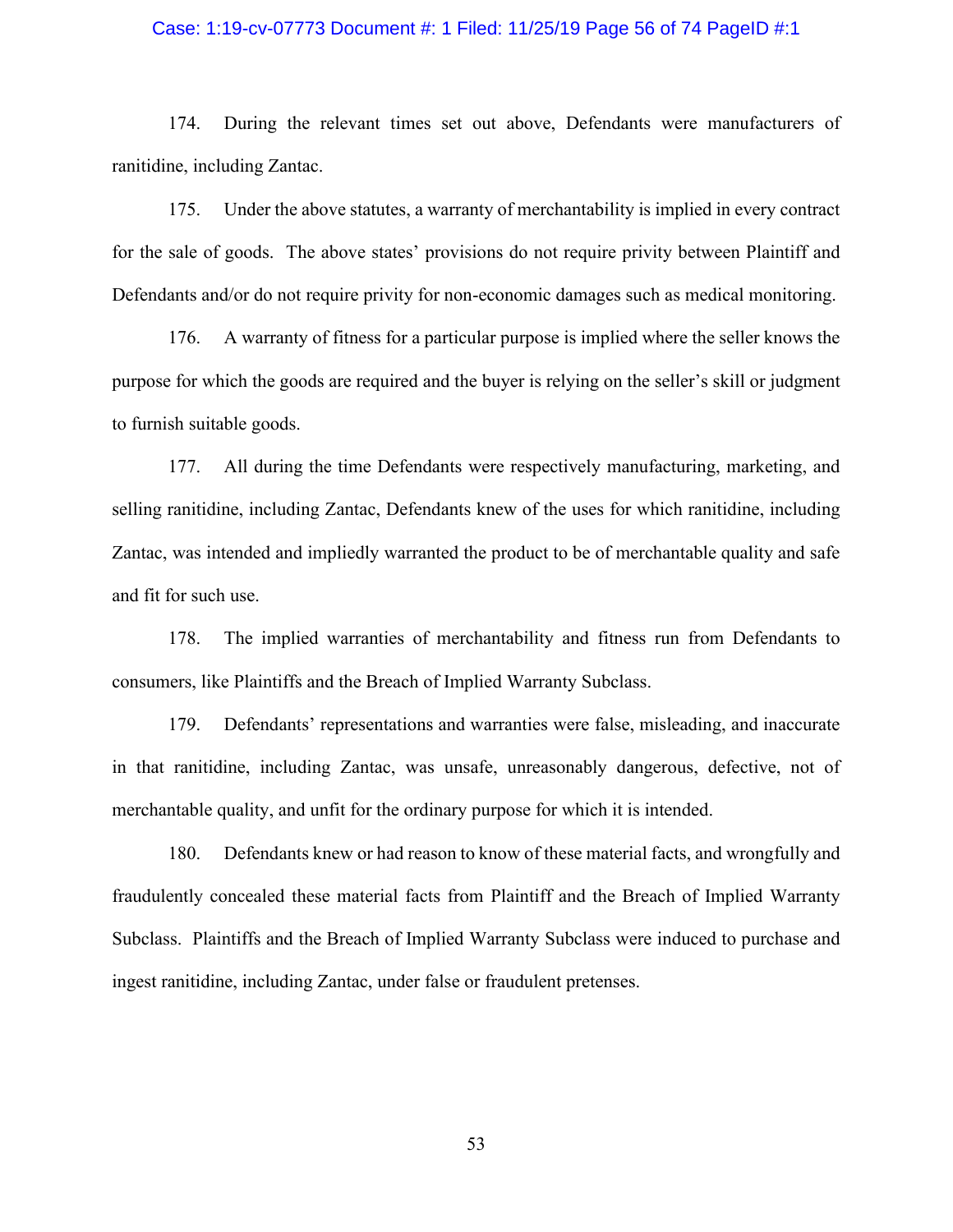### Case: 1:19-cv-07773 Document #: 1 Filed: 11/25/19 Page 57 of 74 PageID #:1

181. Had Defendants disclosed all material information regarding ranitidine, including Zantac, described above, Plaintiff and the Breach of Implied Warranty Subclass would not have purchased and consumed Zantac.

182. Plaintiff and the Breach of Implied Warranty Subclass reasonably relied on Defendants' skill and judgment to provide a safe and suitable product, because Defendants are in the business of designing and manufacturing pharmaceuticals.

183. Defendants knew or had reason to know that Plaintiff and the Breach of Implied Warranty Subclass would rely on Defendants' skill and judgment.

184. Defendants' breach of implied warranties proximately caused Plaintiff and the Breach of Implied Warranty Subclass members to suffer damages.

185. Plaintiffs and the Breach of Implied Warranty Subclass seek compensatory damages, attorneys' fees and costs, in additional any and other legal and equitable relief to which they are entitled, including but not limited to the implementation and funding of a medical monitoring program.

## **COUNT VIII: BREACH OF IMPLIED WARRANTIES AGAINST THE GLENMARK DEFENDANTS**

186. Plaintiff incorporates by reference all preceding and subsequent paragraphs.

187. This claim for breach of implied warranties is brought by Plaintiff Nataliya Berman on behalf of herself and the Breach of Implied Warranty Subclass – Glenmark for violations of the following statutes:

- a. Alaska Stat. § 45.02.314;
- b. Ark. Code. Ann. § 4-2-314;
- c. Colo. Rev. Stat. § 4-2-314;
- d. D.C. Code. § 28:2-314;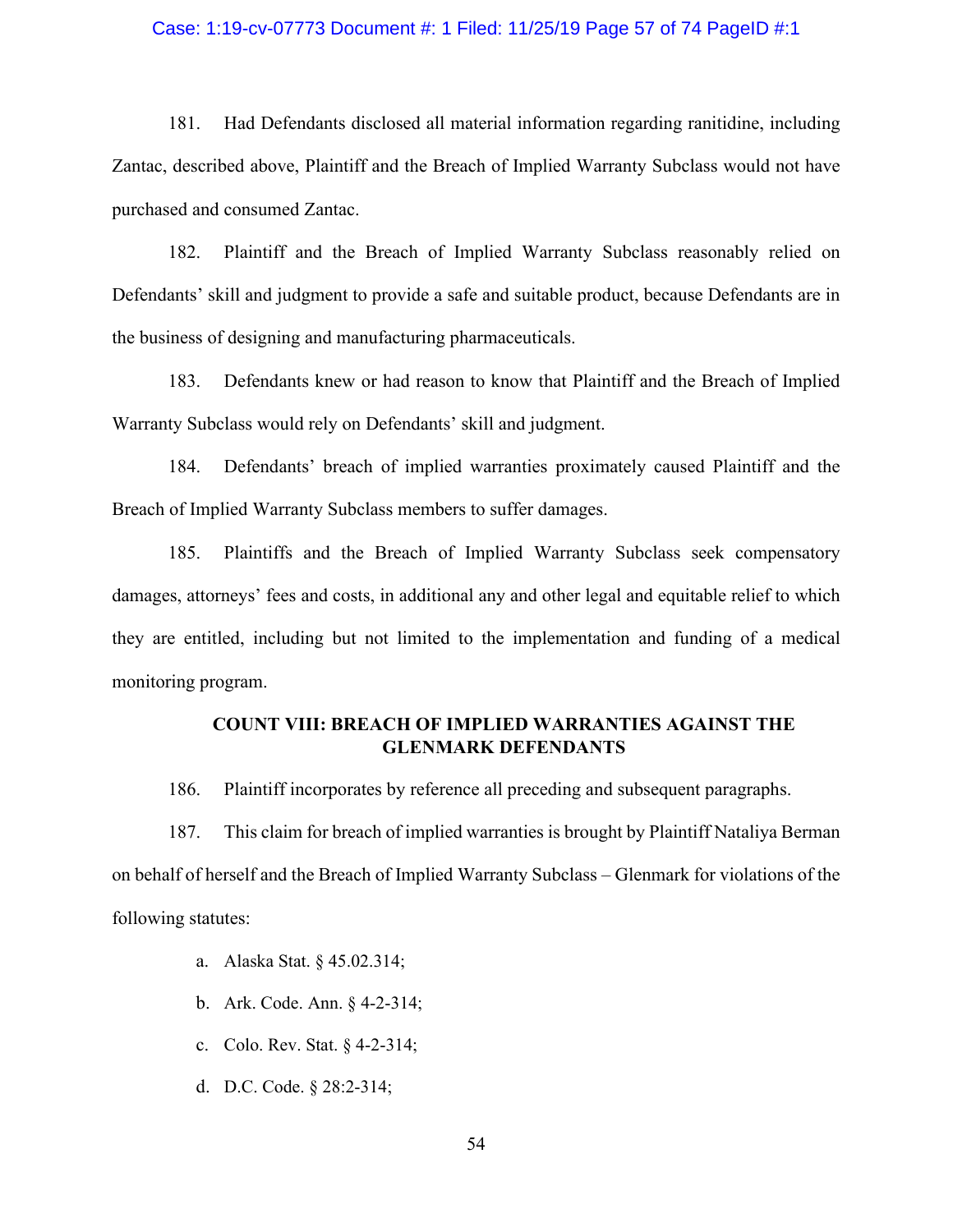- e. Haw. Rev. Stat. § 490:2-314;
- f. 810 ILCS 5/1-101, et seq. (for purposes of non-economic damages);
- g. La. Civ. Code Ann. Art. § 2520;
- h. MCL § 440.2314;
- i. Mont. Code Ann. § 30-2-314;
- j. Neb. U.C.C. § 2-314;
- k. Nev. Rev. Stat. U.C.C. § 104.2314;
- l. N.H. Rev. Ann. § 382-A:2-314;
- m. N.J. Stat. Ann. § 12A:2-314;
- n. N.M. Stat. Ann. § 55-2-314;
- o. N.D. Stat. § 41-02-314;
- p. Okla. Stat. tit. 12A § 2-314;
- q. 13 Pa. C.S. § 2314;
- r. R.I. Gen. Laws § 6A-2-314;
- s. S.D. Stat. § 57A-2-314;
- t. Tex. Bus. & Com. Code Ann. § 2-314;
- u. Vt. Stat. Ann. 9A § 2-314;
- v. W. Va. Code § 46-2-314;
- w. Wyo. Stat. § 34.1-2-314.

188. Plaintiff has provided Defendants with notice of their breach of implied warranties under any states where such notice is required. The notice was transmitted on the day this lawsuit was filed.

189. During the relevant times set out above, Defendants were manufacturers of ranitidine, including Zantac.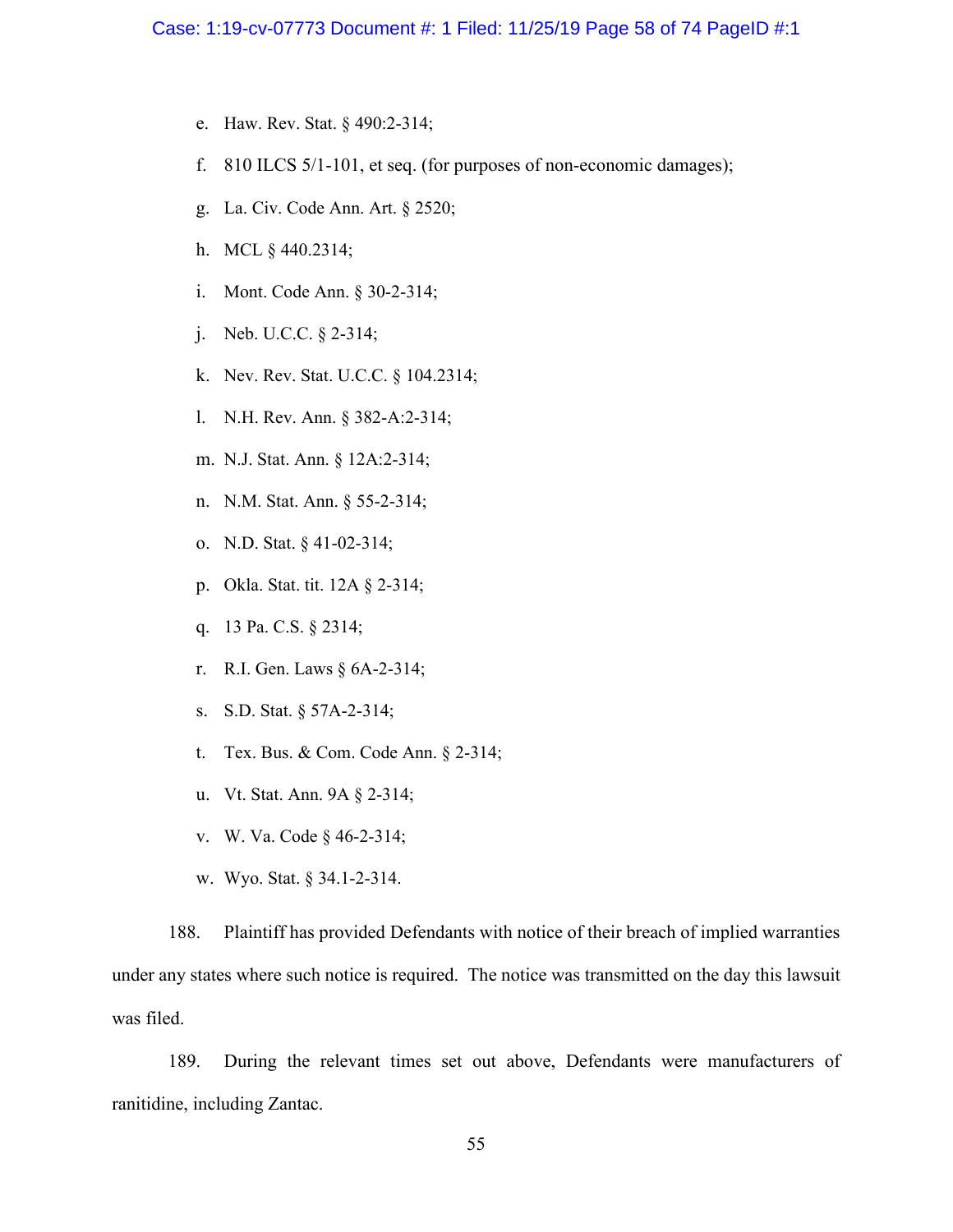#### Case: 1:19-cv-07773 Document #: 1 Filed: 11/25/19 Page 59 of 74 PageID #:1

190. Under the above statutes, a warranty of merchantability is implied in every contract for the sale of goods. The above states' provisions do not require privity between Plaintiff and Defendants and/or do not require privity for non-economic damages such as medical monitoring.

191. A warranty of fitness for a particular purpose is implied where the seller knows the purpose for which the goods are required and the buyer is relying on the seller's skill or judgment to furnish suitable goods.

192. All during the time Defendants were respectively manufacturing, marketing, and selling ranitidine, including Zantac, Defendants knew of the uses for which ranitidine, including Zantac, was intended and impliedly warranted the product to be of merchantable quality and safe and fit for such use.

193. The implied warranties of merchantability and fitness run from Defendants to consumers, like Plaintiffs and the Breach of Implied Warranty Subclass.

194. Defendants' representations and warranties were false, misleading, and inaccurate in that ranitidine, including Zantac, was unsafe, unreasonably dangerous, defective, not of merchantable quality, and unfit for the ordinary purpose for which it is intended.

195. Defendants knew or had reason to know of these material facts, and wrongfully and fraudulently concealed these material facts from Plaintiff and the Breach of Implied Warranty Subclass. Plaintiffs and the Breach of Implied Warranty Subclass were induced to purchase and ingest ranitidine, including Zantac, under false or fraudulent pretenses.

196. Had Defendants disclosed all material information regarding ranitidine, including Zantac, described above, Plaintiff and the Breach of Implied Warranty Subclass would not have purchased and consumed Zantac.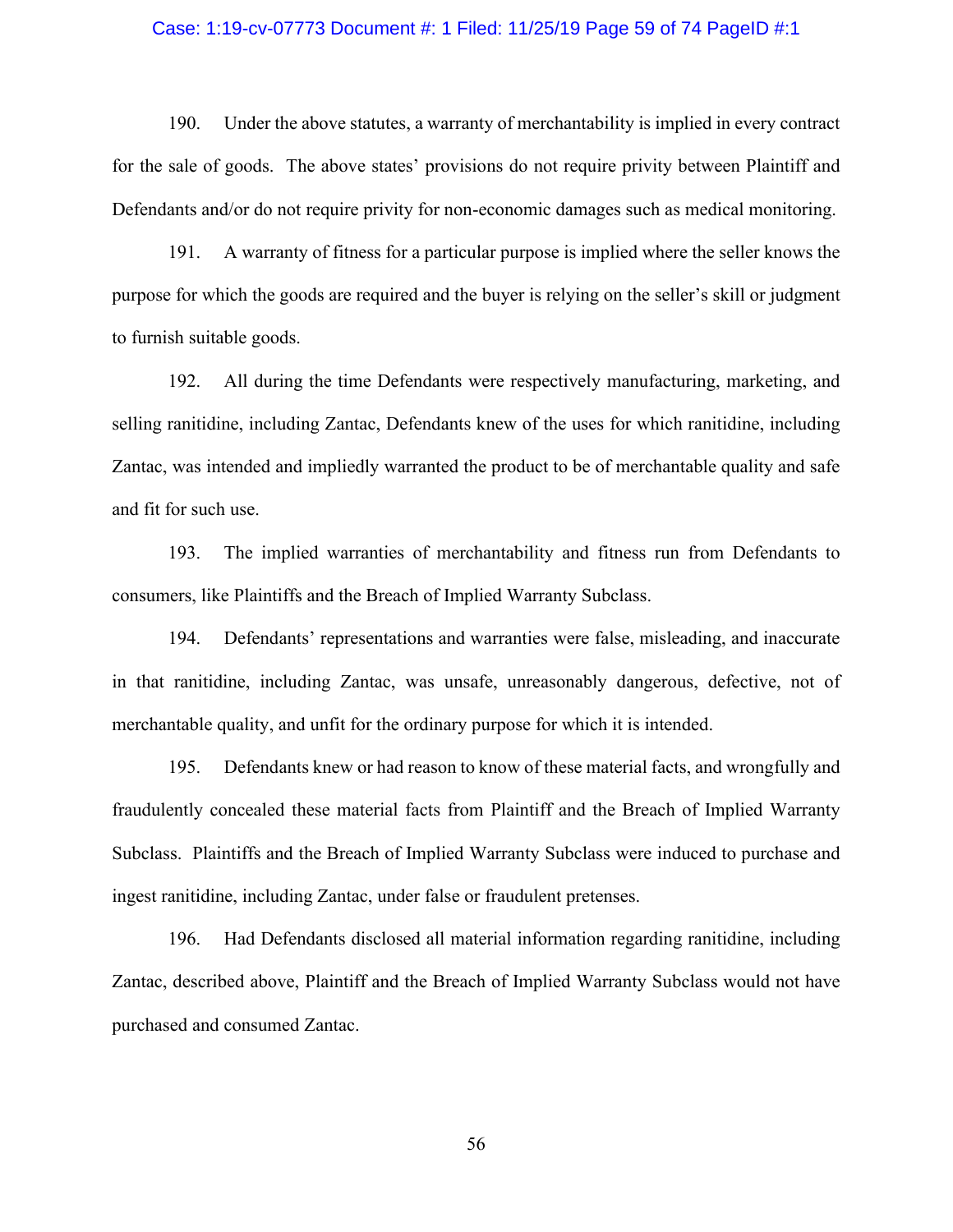### Case: 1:19-cv-07773 Document #: 1 Filed: 11/25/19 Page 60 of 74 PageID #:1

197. Plaintiff and the Breach of Implied Warranty Subclass reasonably relied on Defendants' skill and judgment to provide a safe and suitable product, because Defendants are in the business of designing and manufacturing pharmaceuticals.

198. Defendants knew or had reason to know that Plaintiff and the Breach of Implied Warranty Subclass would rely on Defendants' skill and judgment.

199. Defendants' breach of implied warranties proximately caused Plaintiff and the Breach of Implied Warranty Subclass members to suffer damages.

200. Plaintiffs and the Breach of Implied Warranty Subclass seek compensatory damages, attorneys' fees and costs, in additional any and other legal and equitable relief to which they are entitled, including but not limited to the implementation and funding of a medical monitoring program.

## **COUNT IX: NEGLIGENCE AND GROSS NEGLIGENCE AGAINST THE GLAXOSMITHKLINE DEFENDANTS**

201. Plaintiff Lynn White incorporates by reference all preceding and subsequent paragraphs.

202. This claim is brought by Plaintiff on behalf of herself and the Nationwide Class - GlaxoSmithKline.

203. Defendants have a duty to exercise ordinary care in the design, manufacturing, marketing and sale of their pharmaceutical products, such as ranitidine, including Zantac.

204. Defendants also have a duty to exercise reasonable care when they undertake affirmative acts for the protection of others.

205. Defendants have a duty to refrain from selling unreasonably dangerous products, and to ensure that their products such as ranitidine, do not cause users to suffer from foreseeable risks of harm.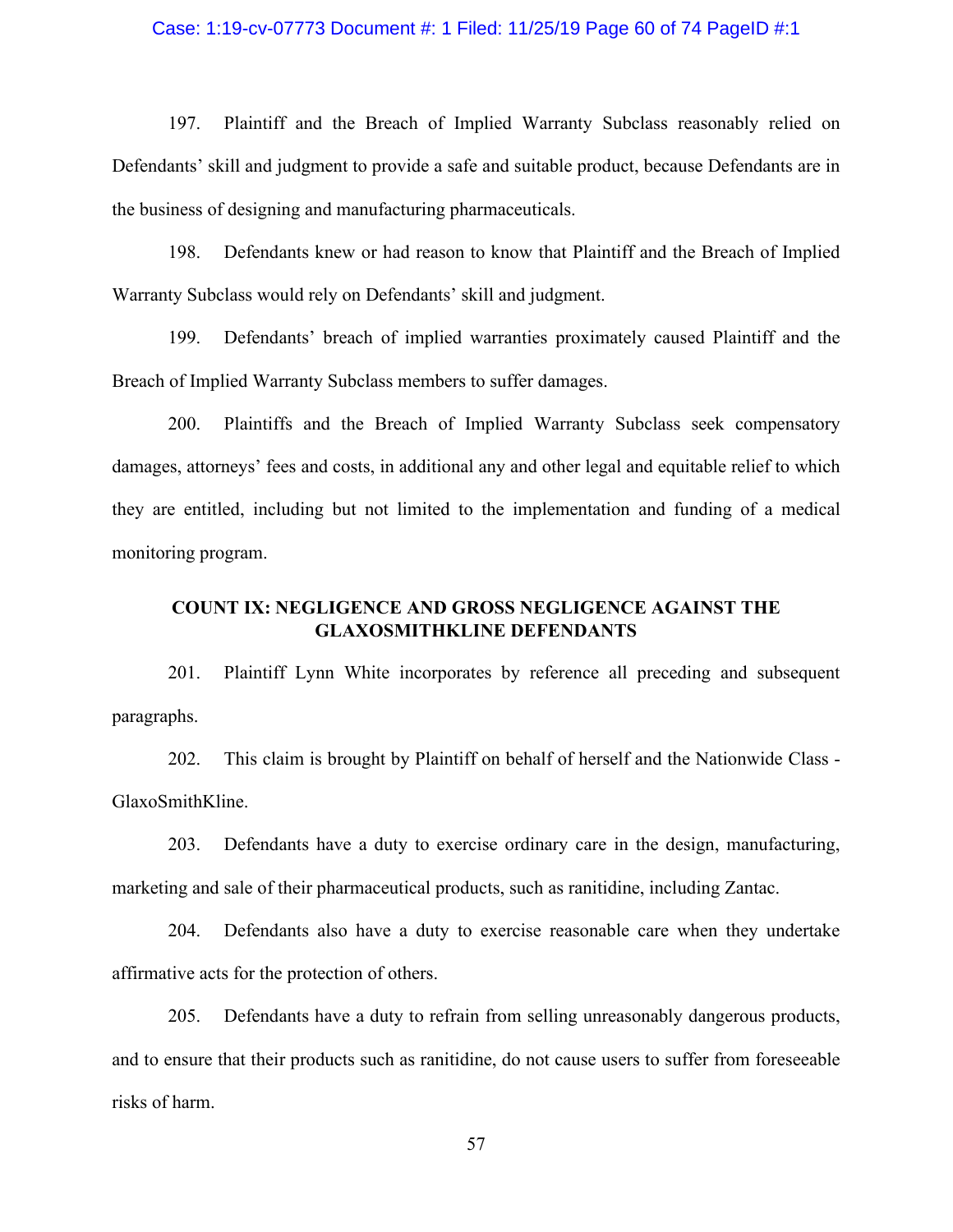### Case: 1:19-cv-07773 Document #: 1 Filed: 11/25/19 Page 61 of 74 PageID #:1

206. Defendants have a continuing duty to warn of adverse effects associated with their pharmaceutical products.

207. Defendants owed these duties to Plaintiffs and the Nationwide Class because it was foreseeable that Plaintiffs and the members of the Nationwide Class would rely on their skill and judgment to provide a safe and suitable product, because Defendants are in the business of designing and manufacturing pharmaceuticals.

208. Defendants breached those duties for the reasons alleged herein.

209. Defendants breached their duties when they ignored or concealed scientific evidence regarding ranitidine's dangerous properties, failed to disclose information regarding the relationship between ranitidine and NDMA and cancer, and made knowing and intentional statements and misrepresentations about the safety of ranitidine, all of which were material, false, and/or misleading.

210. Defendants conduct directly and proximately injured Plaintiff and the Nationwide Class - GlaxoSmithKline because they have been exposed to NDMA, which is a known carcinogen and has been connected to various types of cancer.

211. Cancer has a latency period of many years, and all during this time, Plaintiff lives in constant fear that she will develop cancer because she was exposed to harmful levels of NDMA.

212. Early detection is oftentimes the best means to treat cancer. Therefore, in addition to compensatory damages for Defendants negligence and gross negligence, Plaintiff and the Nationwide Class also seek the implementation and funding of a medical monitoring program.

213. The medical monitoring is to provide necessary testing and screening for various types of cancer that have been linked to ranitidine and NDMA, including but not limited to colorectal, kidney, stomach, bladder, nasopharynx, and esophageal cancer.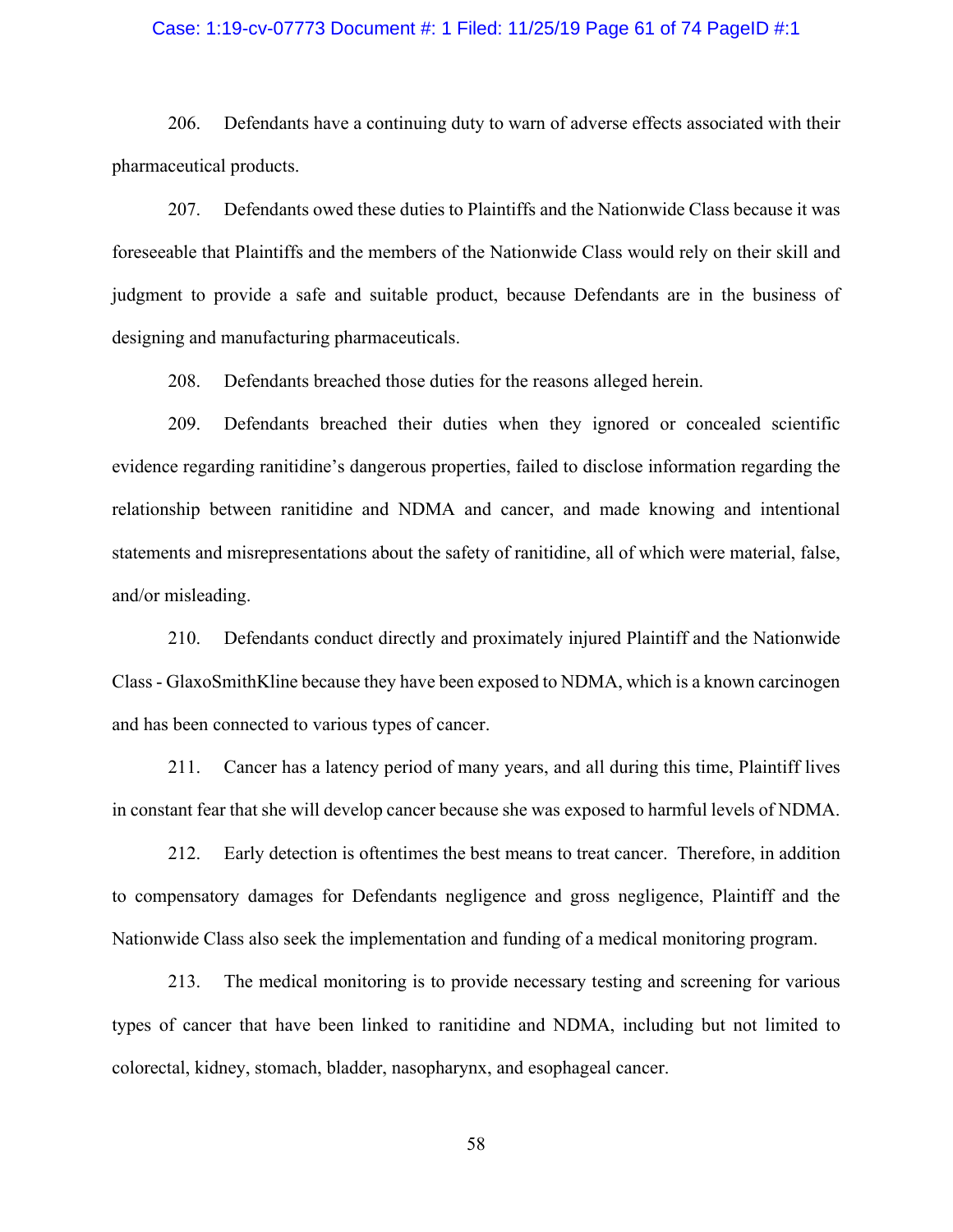Case: 1:19-cv-07773 Document #: 1 Filed: 11/25/19 Page 62 of 74 PageID #:1

214. The medical monitoring is also to provide for necessary medical and surgical procedures for diagnosis and treatment.

## **COUNT X: NEGLIGENCE AND GROSS NEGLIGENCE AGAINST THE SANOFI DEFENDANTS**

215. Plaintiff Lynn White incorporates by reference all preceding and subsequent paragraphs.

216. This claim is brought by Plaintiff on behalf of herself and the Nationwide Class - Sanofi.

217. Defendants have a duty to exercise ordinary care in the design, manufacturing, marketing and sale of their pharmaceutical products, such as ranitidine, including Zantac.

218. Defendants also have a duty to exercise reasonable care when they undertake affirmative acts for the protection of others.

219. Defendants have a duty to refrain from selling unreasonably dangerous products, and to ensure that their products such as ranitidine, do not cause users to suffer from foreseeable risks of harm.

220. Defendants have a continuing duty to warn of adverse effects associated with their pharmaceutical products.

221. Defendants owed these duties to Plaintiffs and the Nationwide Class because it was foreseeable that Plaintiffs and the members of the Nationwide Class would rely on their skill and judgment to provide a safe and suitable product, because Defendants are in the business of designing and manufacturing pharmaceuticals.

222. Defendants breached those duties for the reasons alleged herein.

223. Defendants breached their duties when they ignored or concealed scientific evidence regarding ranitidine's dangerous properties, failed to disclose information regarding the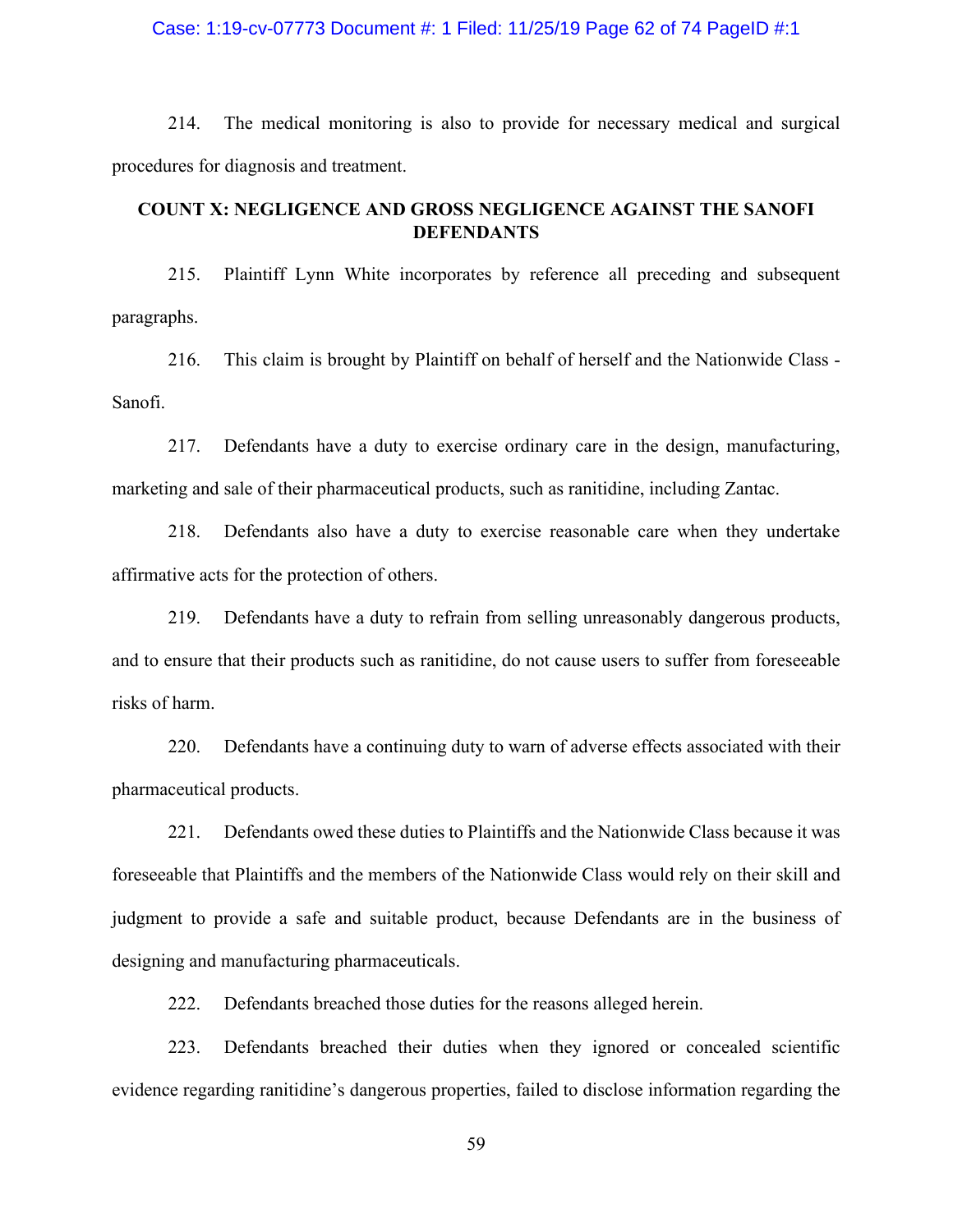### Case: 1:19-cv-07773 Document #: 1 Filed: 11/25/19 Page 63 of 74 PageID #:1

relationship between ranitidine and NDMA and cancer, and made knowing and intentional statements and misrepresentations about the safety of ranitidine, all of which were material, false, and/or misleading.

224. Defendants conduct directly and proximately injured Plaintiff and the Nationwide Class - Sanofi because they have been exposed to NDMA, which is a known carcinogen and has been connected to various types of cancer.

225. Cancer has a latency period of many years, and all during this time, Plaintiff lives in constant fear that she will develop cancer because she was exposed to harmful levels of NDMA.

226. Early detection is oftentimes the best means to treat cancer. Therefore, in addition to compensatory damages for Defendants negligence and gross negligence, Plaintiff and the Nationwide Class also seek the implementation and funding of a medical monitoring program.

227. The medical monitoring is to provide necessary testing and screening for various types of cancer that have been linked to ranitidine and NDMA, including but not limited to colorectal, kidney, stomach, bladder, nasopharynx, and esophageal cancer.

228. The medical monitoring is also to provide for necessary medical and surgical procedures for diagnosis and treatment.

### **COUNT XI: NEGLIGENCE AND GROSS NEGLIGENCE AGAINST THE DR. REDDY'S DEFENDANTS**

229. Plaintiff Nataliya Birman incorporates by reference all preceding and subsequent paragraphs.

230. This claim is brought by Plaintiff on behalf of herself and the Nationwide Class – Dr. Reddy's.

231. Defendants have a duty to exercise ordinary care in the design, manufacturing, marketing and sale of their pharmaceutical products, such as ranitidine, including Zantac.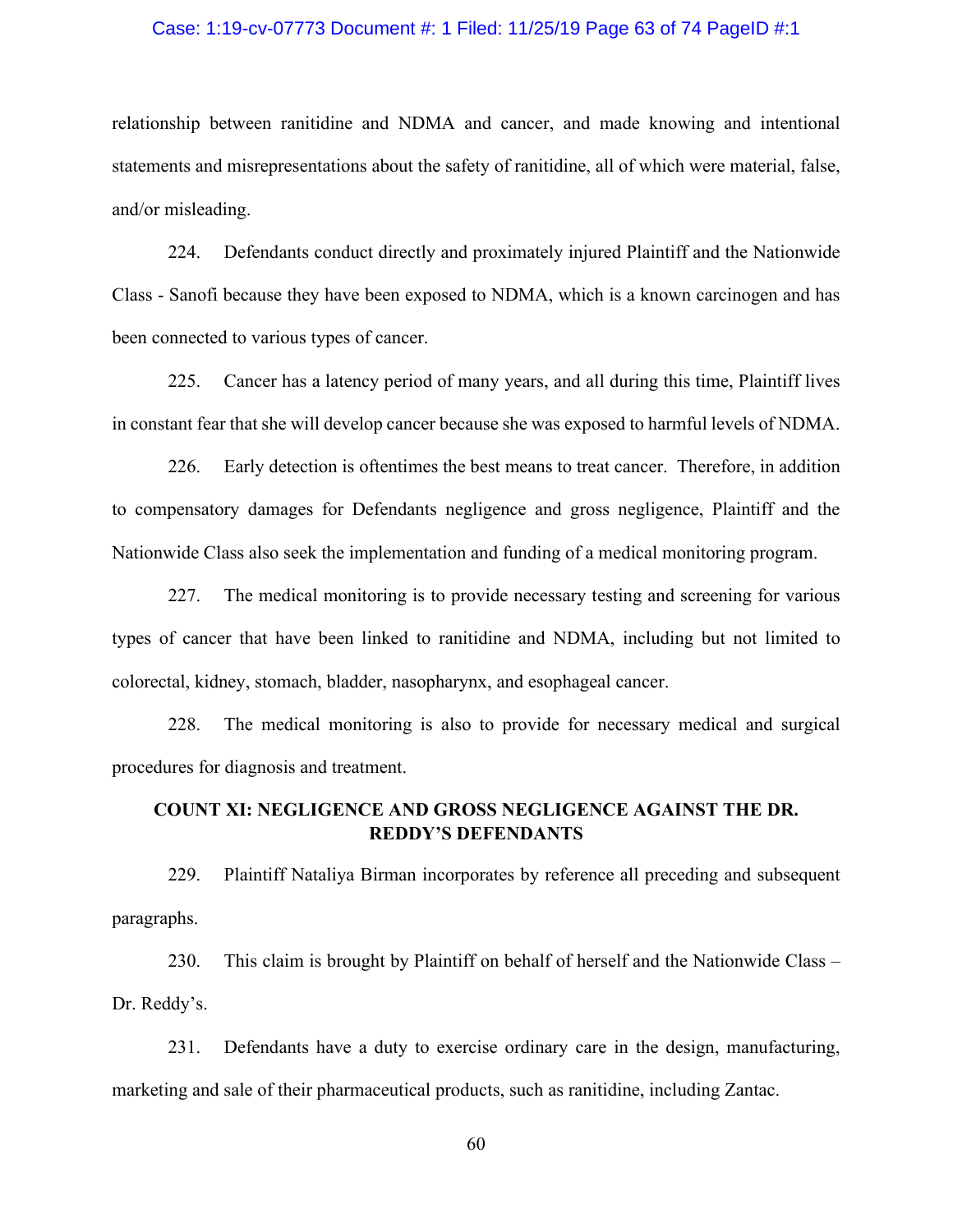### Case: 1:19-cv-07773 Document #: 1 Filed: 11/25/19 Page 64 of 74 PageID #:1

232. Defendants also have a duty to exercise reasonable care when they undertake affirmative acts for the protection of others.

233. Defendants have a duty to refrain from selling unreasonably dangerous products, and to ensure that their products such as ranitidine, do not cause users to suffer from foreseeable risks of harm.

234. Defendants have a continuing duty to warn of adverse effects associated with their pharmaceutical products.

235. Defendants owed these duties to Plaintiffs and the Nationwide Class because it was foreseeable that Plaintiffs and the members of the Nationwide Class would rely on their skill and judgment to provide a safe and suitable product, because Defendants are in the business of designing and manufacturing pharmaceuticals.

236. Defendants breached those duties for the reasons alleged herein.

237. Defendants breached their duties when they ignored or concealed scientific evidence regarding ranitidine's dangerous properties, failed to disclose information regarding the relationship between ranitidine and NDMA and cancer, and made knowing and intentional statements and misrepresentations about the safety of ranitidine, all of which were material, false, and/or misleading.

238. Defendants conduct directly and proximately injured Plaintiff and the Nationwide Class – Dr. Reddy's because they have been exposed to NDMA, which is a known carcinogen and has been connected to various types of cancer.

239. Cancer has a latency period of many years, and all during this time, Plaintiff lives in constant fear that she will develop cancer because she was exposed to harmful levels of NDMA.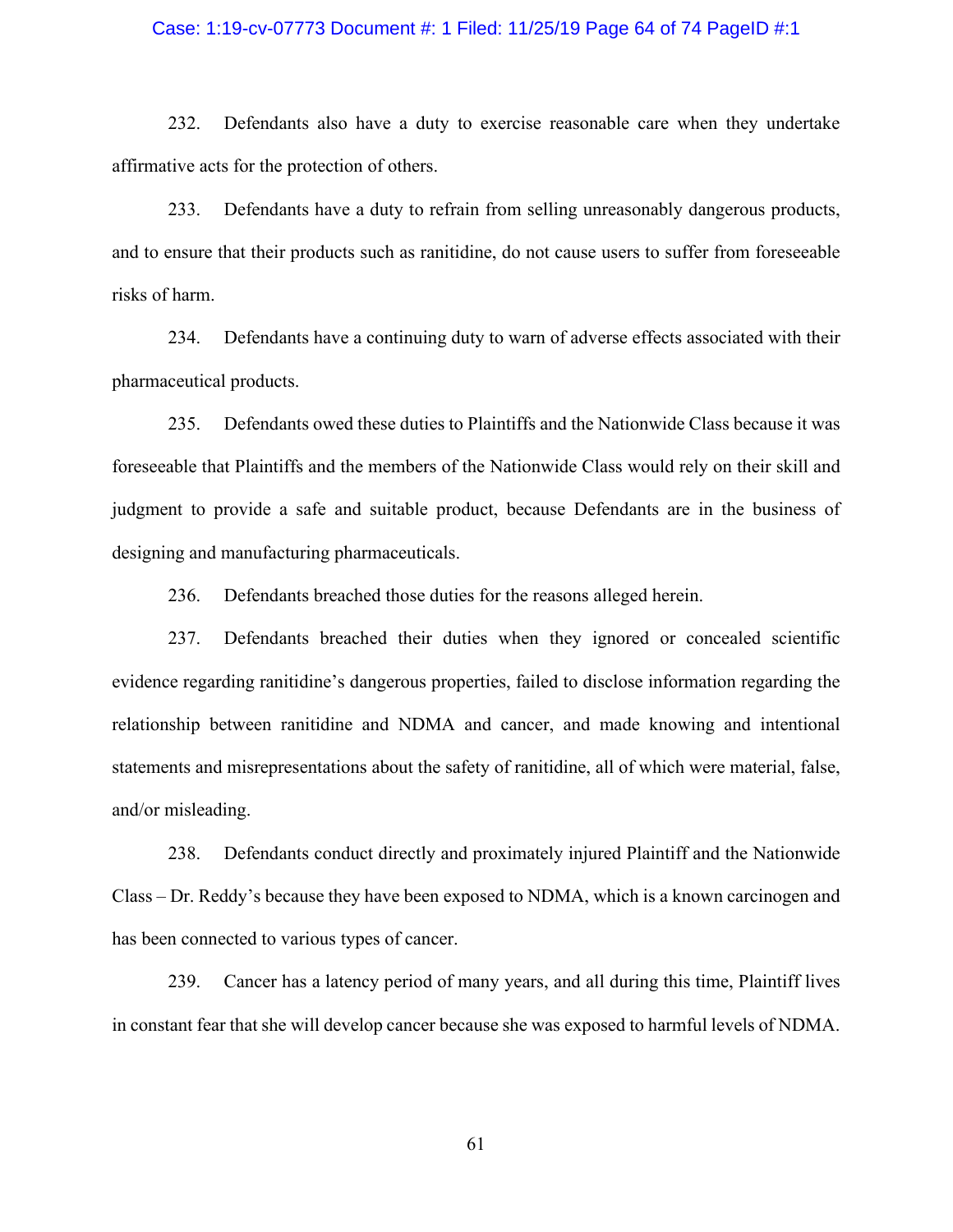### Case: 1:19-cv-07773 Document #: 1 Filed: 11/25/19 Page 65 of 74 PageID #:1

240. Early detection is oftentimes the best means to treat cancer. Therefore, in addition to compensatory damages for Defendants negligence and gross negligence, Plaintiff and the Nationwide Class also seek the implementation and funding of a medical monitoring program.

241. The medical monitoring is to provide necessary testing and screening for various types of cancer that have been linked to ranitidine and NDMA, including but not limited to colorectal, kidney, stomach, bladder, nasopharynx, and esophageal cancer.

242. The medical monitoring is also to provide for necessary medical and surgical procedures for diagnosis and treatment.

### **COUNT XII: NEGLIGENCE AND GROSS NEGLIGENCE AGAINST THE GLENMARK DEFENDANTS**

243. Plaintiff Nataliya Birman incorporates by reference all preceding and subsequent paragraphs.

244. This claim is brought by Plaintiff on behalf of herself and the Nationwide Class - Glenmark.

245. Defendants have a duty to exercise ordinary care in the design, manufacturing, marketing and sale of their pharmaceutical products, such as ranitidine, including Zantac.

246. Defendants also have a duty to exercise reasonable care when they undertake affirmative acts for the protection of others.

247. Defendants have a duty to refrain from selling unreasonably dangerous products, and to ensure that their products such as ranitidine, do not cause users to suffer from foreseeable risks of harm.

248. Defendants have a continuing duty to warn of adverse effects associated with their pharmaceutical products.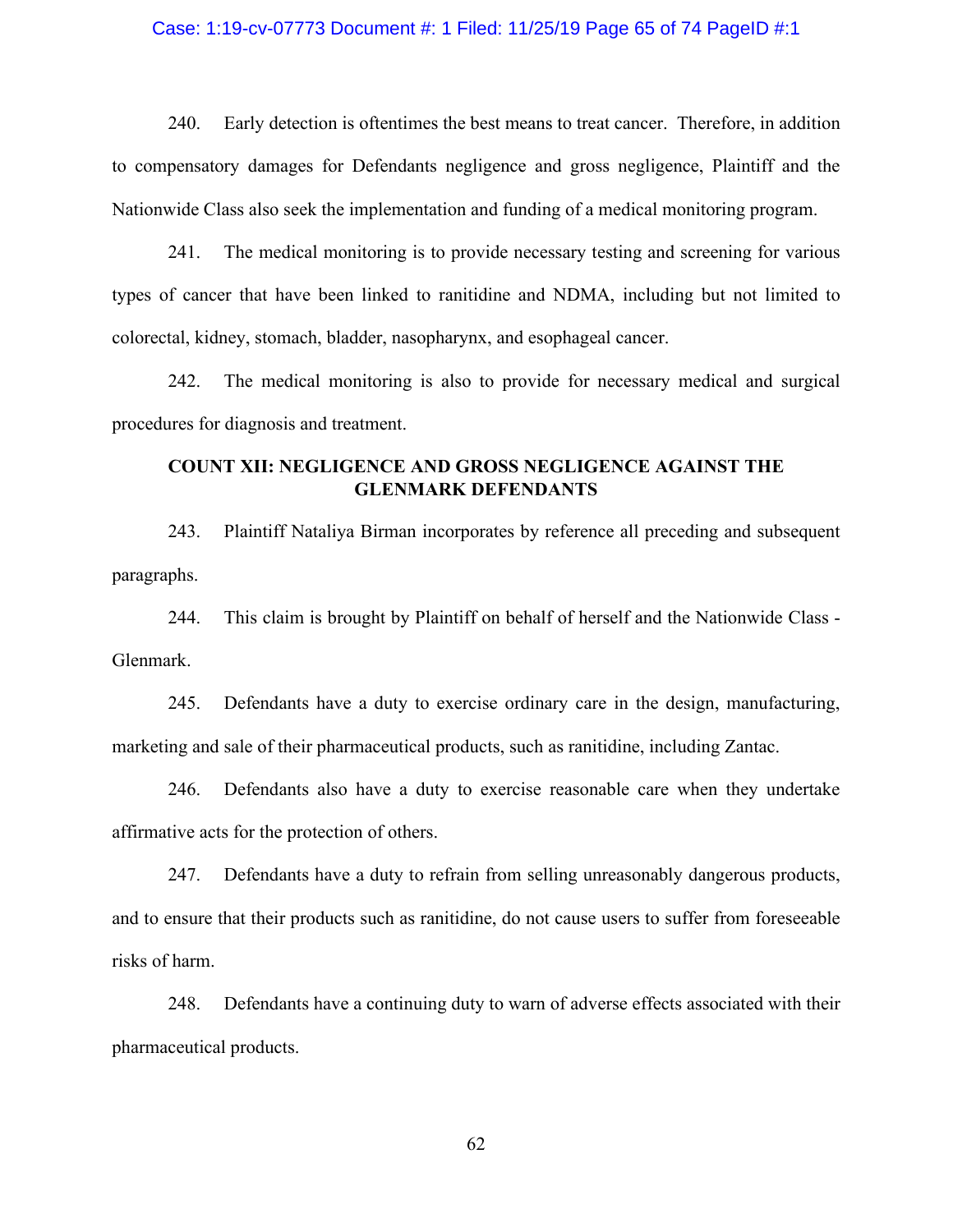### Case: 1:19-cv-07773 Document #: 1 Filed: 11/25/19 Page 66 of 74 PageID #:1

249. Defendants owed these duties to Plaintiffs and the Nationwide Class because it was foreseeable that Plaintiffs and the members of the Nationwide Class would rely on their skill and judgment to provide a safe and suitable product, because Defendants are in the business of designing and manufacturing pharmaceuticals.

250. Defendants breached those duties for the reasons alleged herein.

251. Defendants breached their duties when they ignored or concealed scientific evidence regarding ranitidine's dangerous properties, failed to disclose information regarding the relationship between ranitidine and NDMA and cancer, and made knowing and intentional statements and misrepresentations about the safety of ranitidine, all of which were material, false, and/or misleading.

252. Defendants conduct directly and proximately injured Plaintiff and the Nationwide Class - Glenmark because they have been exposed to NDMA, which is a known carcinogen and has been connected to various types of cancer.

253. Cancer has a latency period of many years, and all during this time, Plaintiff lives in constant fear that she will develop cancer because she was exposed to harmful levels of NDMA.

254. Early detection is oftentimes the best means to treat cancer. Therefore, in addition to compensatory damages for Defendants negligence and gross negligence, Plaintiff and the Nationwide Class also seek the implementation and funding of a medical monitoring program.

255. The medical monitoring is to provide necessary testing and screening for various types of cancer that have been linked to ranitidine and NDMA, including but not limited to colorectal, kidney, stomach, bladder, nasopharynx, and esophageal cancer.

256. The medical monitoring is also to provide for necessary medical and surgical procedures for diagnosis and treatment.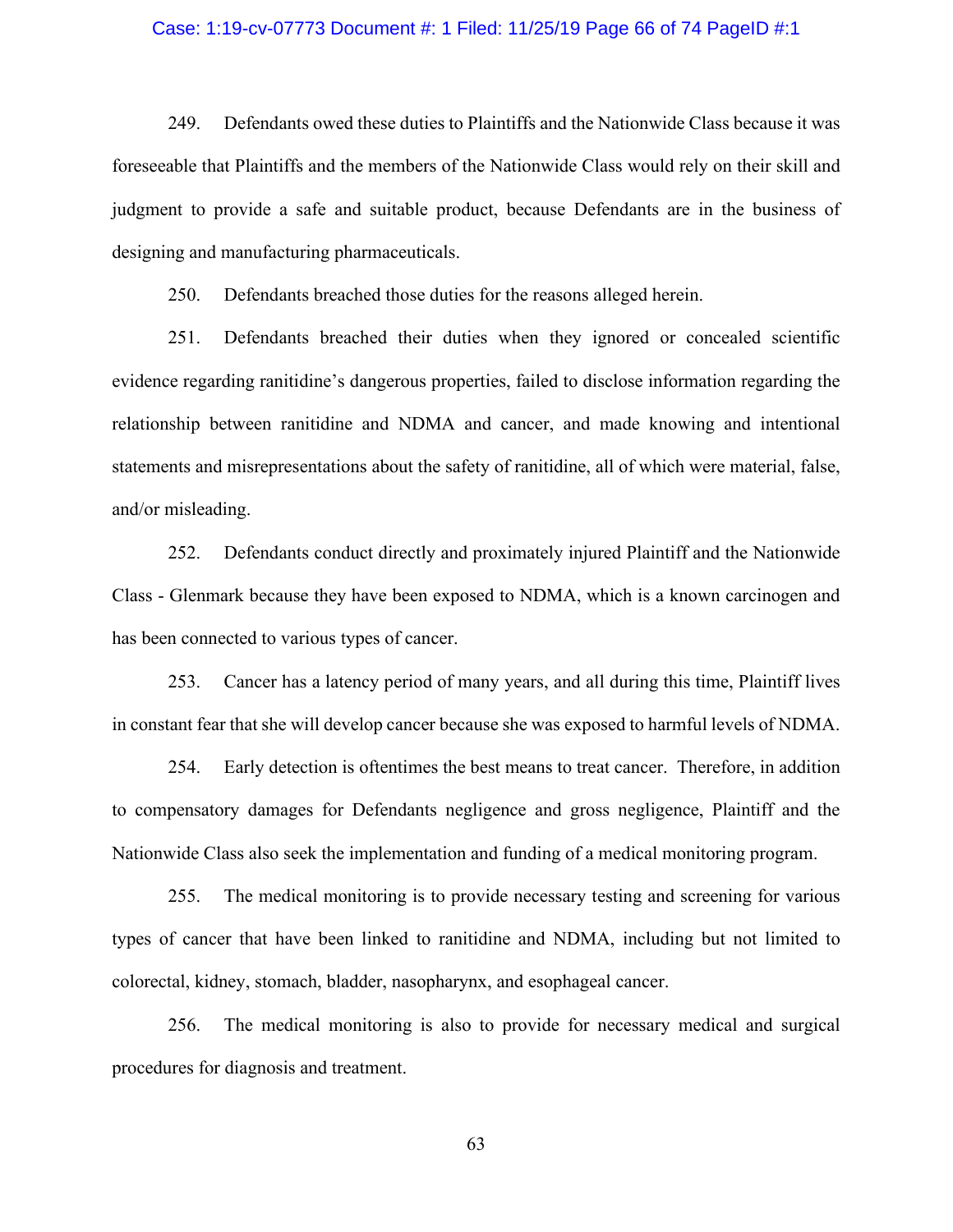### **COUNT XIII: FRAUDULENT CONCEALMENT AGAINST THE GLAXOSMITHLINE DEFENDANTS**

257. Plaintiff incorporates by reference all preceding and subsequent paragraphs.

258. This claim is brought by Plaintiff Lynn White on behalf of herself and the Nationwide Class - GlaxoSmithKline.

259. At all relevant times, Defendants held out ranitidine, including Zantac, to be free from defects and to be safe for consumers. At the same time, Defendants willfully ignored or concealed scientific evidence regarding ranitidine's dangerous properties, consciously failed to disclose information regarding the relationship between ranitidine and NDMA and cancer, and made knowing and intentional statements and misrepresentations about the safety of ranitidine, all of which were material, false, and/or misleading.

260. Rather than complying with its reporting, disclosure, warning, and labeling obligations, Defendants intentionally concealed from Plaintiff and the Nationwide Class material information that Zantac was defective and unsafe.

261. Defendants also affirmatively misrepresented to Plaintiff and the Nationwide Class in advertising and other forms of communication, including standard and uniform material provided with the drug's packing, that ranitidine, including Zantac, had no significant defects and was safe to use and consume.

262. All of the above facts were known or knowable to Defendants, but were not known or knowable to Plaintiff or the Nationwide Class.

263. Plaintiff and the Nationwide Class had no knowledge of or access to scientific literature or technical information regarding ranitidine's dangerous properties and/or the relationship between ranitidine and NDMA and cancer.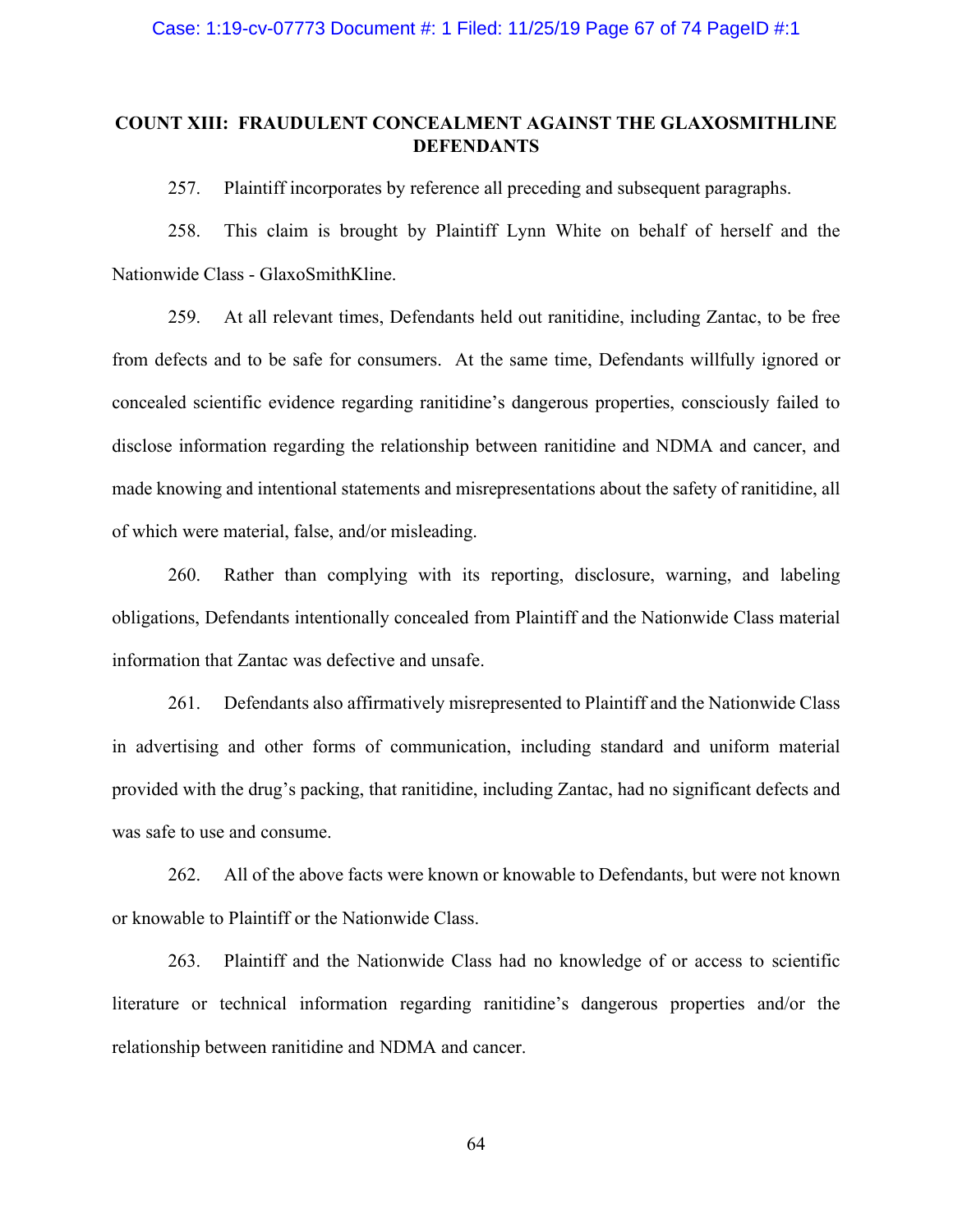### Case: 1:19-cv-07773 Document #: 1 Filed: 11/25/19 Page 68 of 74 PageID #:1

264. Plaintiff and the Nationwide Class relied on Defendants' concealment, misrepresentations, and deception when purchasing ranitidine, including Zantac.

265. Had Defendants disclosed all material information regarding ranitidine, described above, Plaintiff and the Nationwide Class would not have purchased and consumed it.

266. The foregoing acts and omissions proximately caused Plaintiff and Nationwide Class members to suffer damages.

267. Plaintiff and the Class seek compensatory damages, attorneys' fees and costs, in addition to any and other legal and equitable relief to which they are entitled, including but not limited to the implementation and funding of a medical monitoring program.

268. Plaintiff and the Nationwide Class also seek punitive damages because Defendants' conduct was malicious, intentional, and knowing, and exhibited an extreme disregard for the health and welfare of Plaintiff and the Nationwide Class.

## **COUNT XIV: FRAUDULENT CONCEALMENT AGAINST THE SANOFI DEFENDANTS**

269. Plaintiff incorporates by reference all preceding and subsequent paragraphs.

270. This claim is brought by Plaintiff Lynn White on behalf of herself and the Nationwide Class - Sanofi.

271. At all relevant times, Defendants held out ranitidine, including Zantac, to be free from defects and to be safe for consumers. At the same time, Defendants willfully ignored or concealed scientific evidence regarding ranitidine's dangerous properties, consciously failed to disclose information regarding the relationship between ranitidine and NDMA and cancer, and made knowing and intentional statements and misrepresentations about the safety of ranitidine, all of which were material, false, and/or misleading.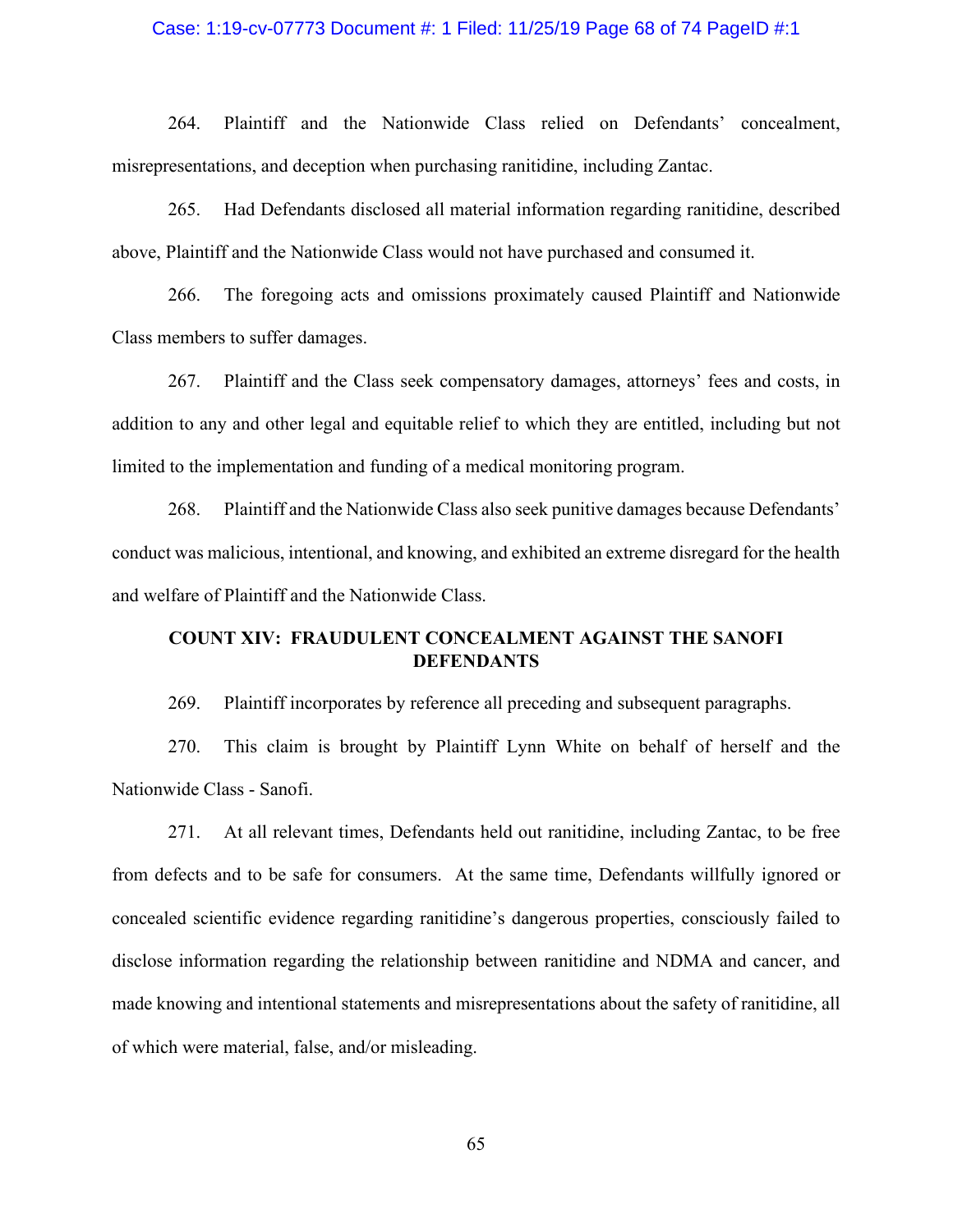### Case: 1:19-cv-07773 Document #: 1 Filed: 11/25/19 Page 69 of 74 PageID #:1

272. Rather than complying with its reporting, disclosure, warning, and labeling obligations, Defendants intentionally concealed from Plaintiff and the Nationwide Class material information that Zantac was defective and unsafe.

273. Defendants also affirmatively misrepresented to Plaintiff and the Nationwide Class in advertising and other forms of communication, including standard and uniform material provided with the drug's packing, that ranitidine, including Zantac, had no significant defects and was safe to use and consume.

274. All of the above facts were known or knowable to Defendants, but were not known or knowable to Plaintiff or the Nationwide Class.

275. Plaintiff and the Nationwide Class had no knowledge of or access to scientific literature or technical information regarding ranitidine's dangerous properties and/or the relationship between ranitidine and NDMA and cancer.

276. Plaintiff and the Nationwide Class relied on Defendants' concealment, misrepresentations, and deception when purchasing ranitidine, including Zantac.

277. Had Defendants disclosed all material information regarding ranitidine, described above, Plaintiff and the Nationwide Class would not have purchased and consumed it.

278. The foregoing acts and omissions proximately caused Plaintiff and Nationwide Class members to suffer damages.

279. Plaintiff and the Class seek compensatory damages, attorneys' fees and costs, in addition to any and other legal and equitable relief to which they are entitled, including but not limited to the implementation and funding of a medical monitoring program.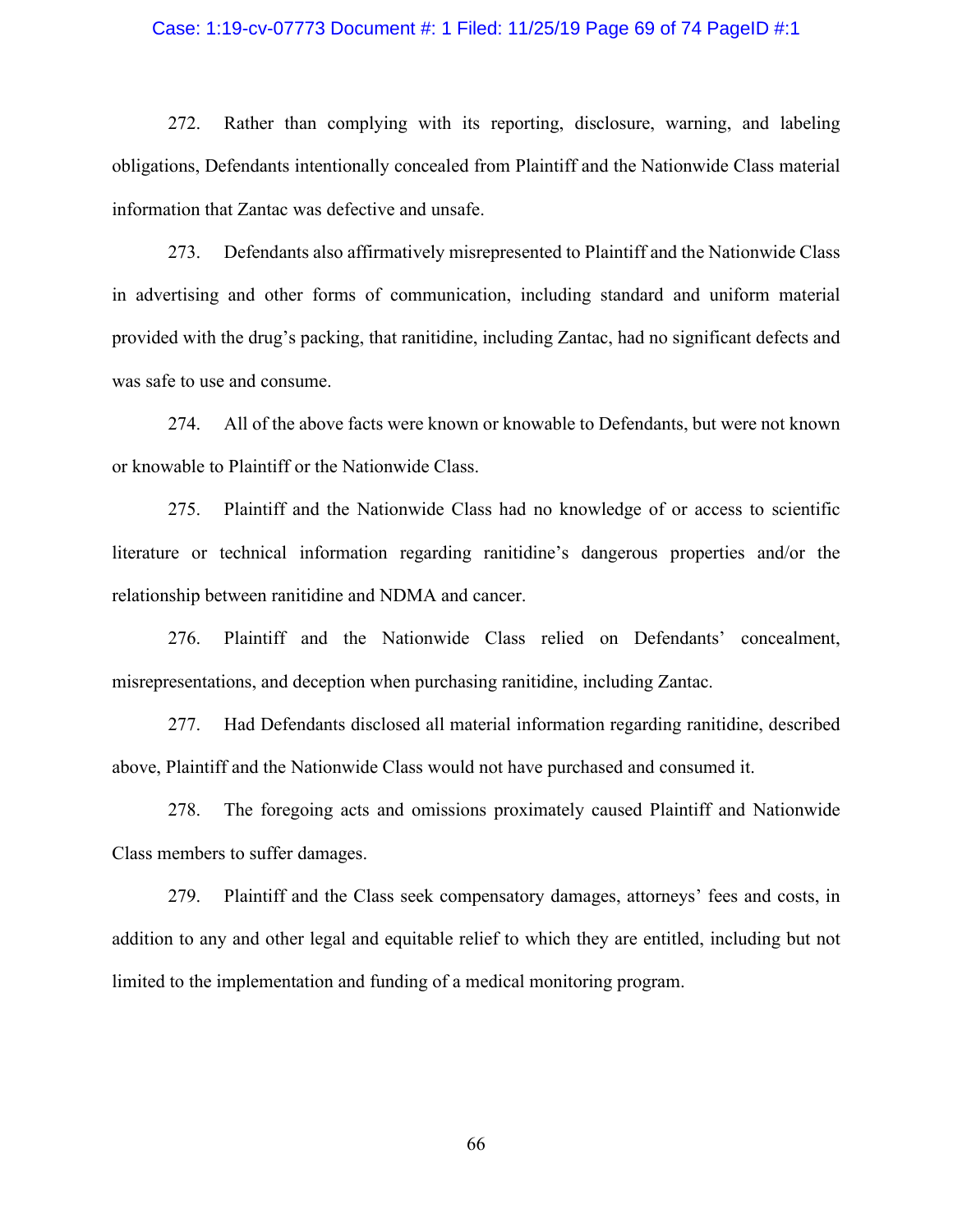### Case: 1:19-cv-07773 Document #: 1 Filed: 11/25/19 Page 70 of 74 PageID #:1

280. Plaintiff and the Nationwide Class also seek punitive damages because Defendants' conduct was malicious, intentional, and knowing, and exhibited an extreme disregard for the health and welfare of Plaintiff and the Nationwide Class.

# **COUNT XV: FRAUDULENT CONCEALMENT AGAINST THE DR. REDDY'S DEFENDANTS**

281. Plaintiff incorporates by reference all preceding and subsequent paragraphs.

282. This claim is brought by Plaintiff Nataliya Birman on behalf of herself and the Nationwide Class – Dr. Reddy's.

283. At all relevant times, Defendants held out ranitidine, including Zantac, to be free from defects and to be safe for consumers. At the same time, Defendants willfully ignored or concealed scientific evidence regarding ranitidine's dangerous properties, consciously failed to disclose information regarding the relationship between ranitidine and NDMA and cancer, and made knowing and intentional statements and misrepresentations about the safety of ranitidine, all of which were material, false, and/or misleading.

284. Rather than complying with its reporting, disclosure, warning, and labeling obligations, Defendants intentionally concealed from Plaintiff and the Nationwide Class material information that Zantac was defective and unsafe.

285. Defendants also affirmatively misrepresented to Plaintiff and the Nationwide Class in advertising and other forms of communication, including standard and uniform material provided with the drug's packing, that ranitidine, including Zantac, had no significant defects and was safe to use and consume.

286. All of the above facts were known or knowable to Defendants, but were not known or knowable to Plaintiff or the Nationwide Class.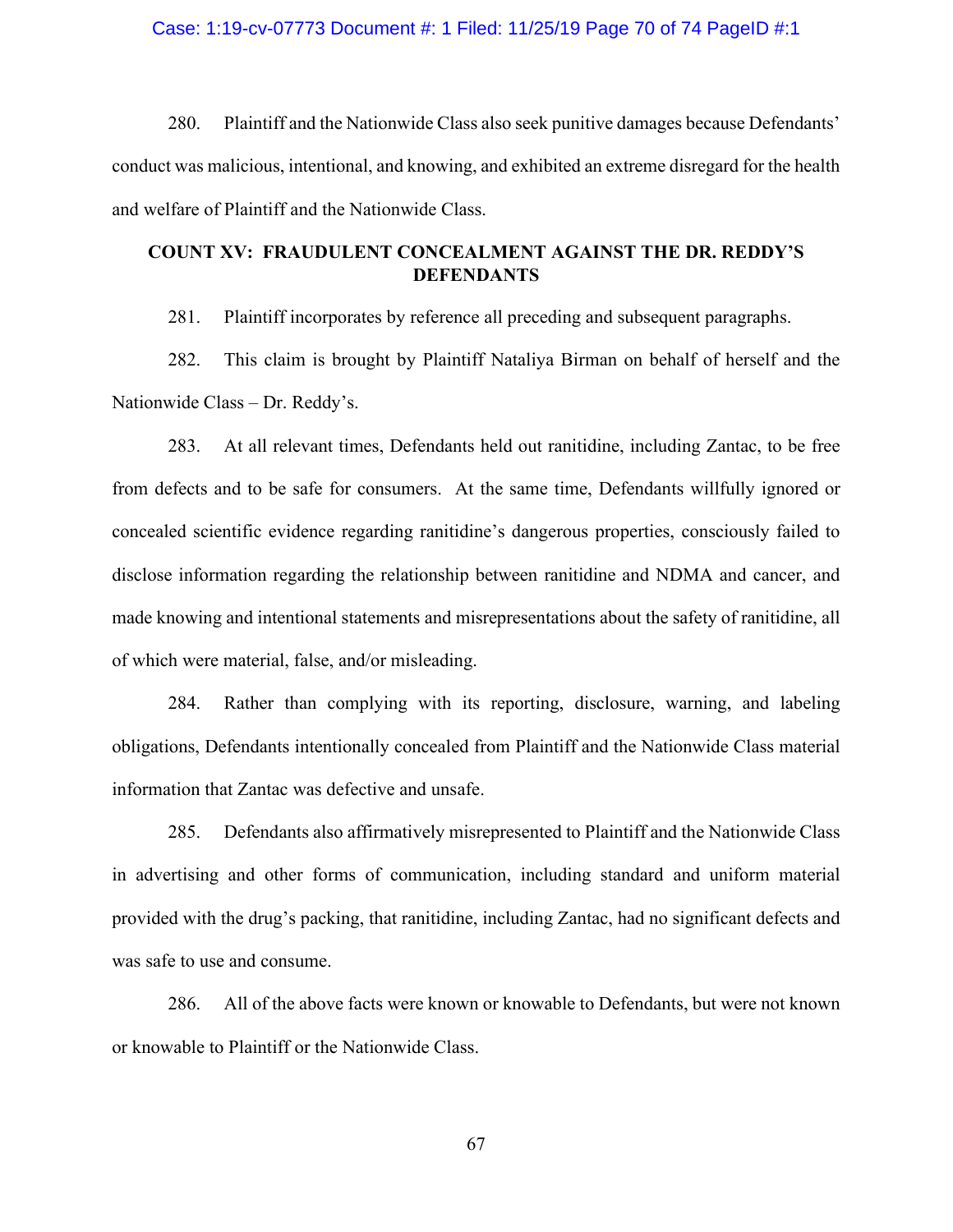### Case: 1:19-cv-07773 Document #: 1 Filed: 11/25/19 Page 71 of 74 PageID #:1

287. Plaintiff and the Nationwide Class had no knowledge of or access to scientific literature or technical information regarding ranitidine's dangerous properties and/or the relationship between ranitidine and NDMA and cancer.

288. Plaintiff and the Nationwide Class relied on Defendants' concealment, misrepresentations, and deception when purchasing ranitidine, including Zantac.

289. Had Defendants disclosed all material information regarding ranitidine, described above, Plaintiff and the Nationwide Class would not have purchased and consumed it.

290. The foregoing acts and omissions proximately caused Plaintiff and Nationwide Class members to suffer damages.

291. Plaintiff and the Class seek compensatory damages, attorneys' fees and costs, in addition to any and other legal and equitable relief to which they are entitled, including but not limited to the implementation and funding of a medical monitoring program.

292. Plaintiff and the Nationwide Class also seek punitive damages because Defendants' conduct was malicious, intentional, and knowing, and exhibited an extreme disregard for the health and welfare of Plaintiff and the Nationwide Class.

### **COUNT XVI: FRAUDULENT CONCEALMENT AGAINST THE GLENMARK DEFENDANTS**

293. Plaintiff incorporates by reference all preceding and subsequent paragraphs.

294. This claim is brought by Plaintiff Nataliya Birman on behalf of herself and the Nationwide Class – Glenmark.

295. At all relevant times, Defendants held out ranitidine, including Zantac, to be free from defects and to be safe for consumers. At the same time, Defendants willfully ignored or concealed scientific evidence regarding ranitidine's dangerous properties, consciously failed to disclose information regarding the relationship between ranitidine and NDMA and cancer, and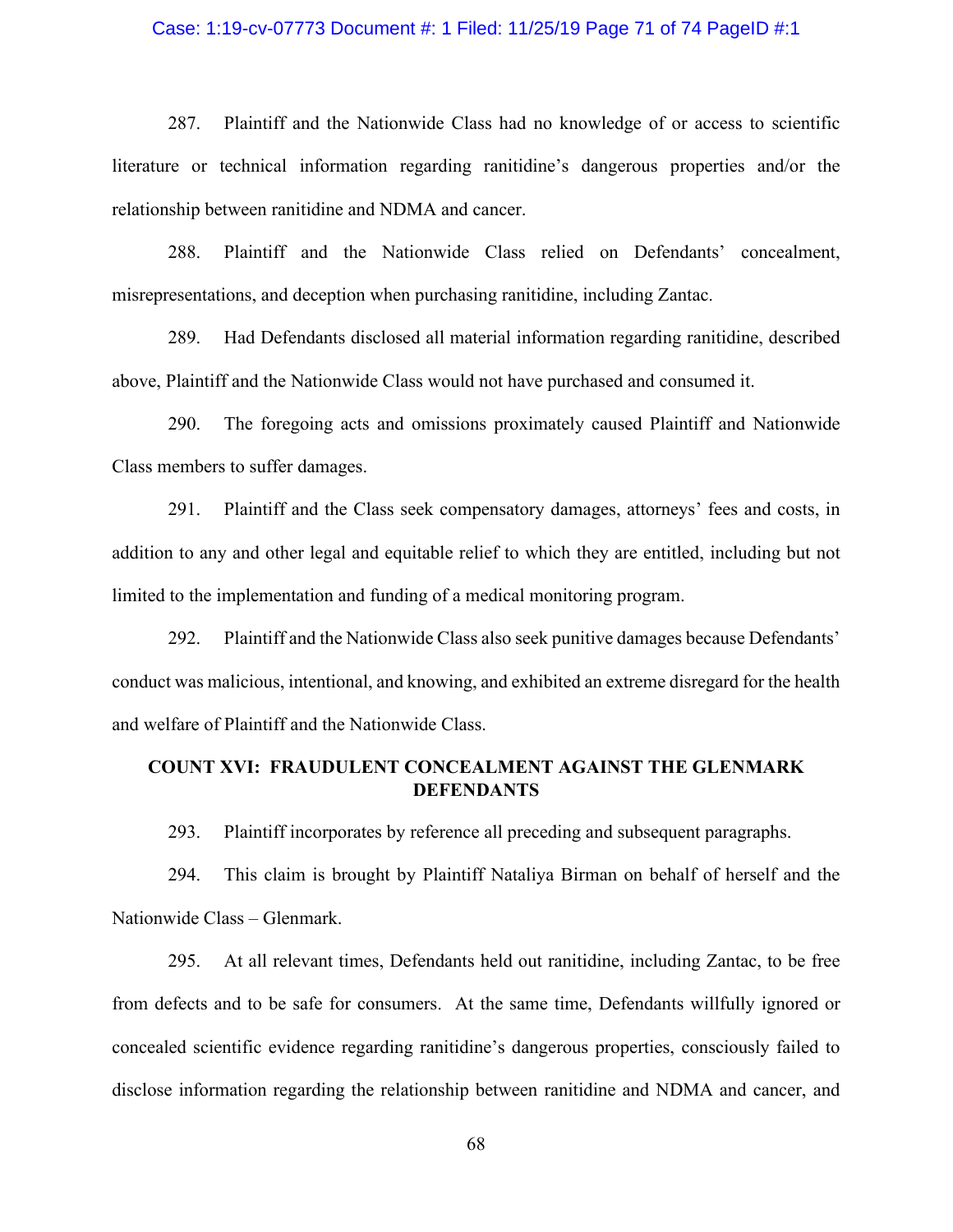### Case: 1:19-cv-07773 Document #: 1 Filed: 11/25/19 Page 72 of 74 PageID #:1

made knowing and intentional statements and misrepresentations about the safety of ranitidine, all of which were material, false, and/or misleading.

296. Rather than complying with its reporting, disclosure, warning, and labeling obligations, Defendants intentionally concealed from Plaintiff and the Nationwide Class material information that Zantac was defective and unsafe.

297. Defendants also affirmatively misrepresented to Plaintiff and the Nationwide Class in advertising and other forms of communication, including standard and uniform material provided with the drug's packing, that ranitidine, including Zantac, had no significant defects and was safe to use and consume.

298. All of the above facts were known or knowable to Defendants, but were not known or knowable to Plaintiff or the Nationwide Class.

299. Plaintiff and the Nationwide Class had no knowledge of or access to scientific literature or technical information regarding ranitidine's dangerous properties and/or the relationship between ranitidine and NDMA and cancer.

300. Plaintiff and the Nationwide Class relied on Defendants' concealment, misrepresentations, and deception when purchasing ranitidine, including Zantac.

301. Had Defendants disclosed all material information regarding ranitidine, described above, Plaintiff and the Nationwide Class would not have purchased and consumed it.

302. The foregoing acts and omissions proximately caused Plaintiff and Nationwide Class members to suffer damages.

303. Plaintiff and the Class seek compensatory damages, attorneys' fees and costs, in addition to any and other legal and equitable relief to which they are entitled, including but not limited to the implementation and funding of a medical monitoring program.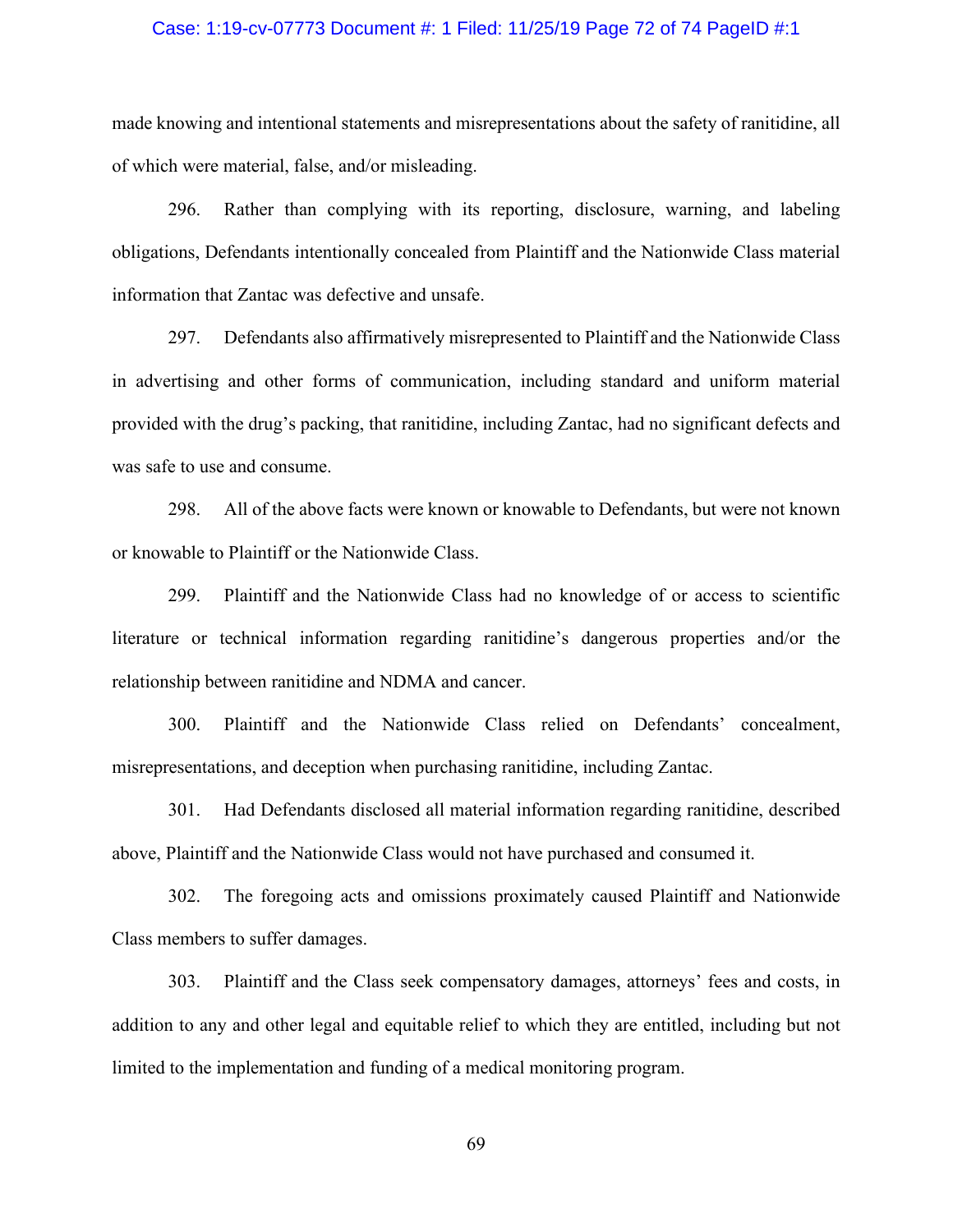304. Plaintiff and the Nationwide Class also seek punitive damages because Defendants' conduct was malicious, intentional, and knowing, and exhibited an extreme disregard for the health and welfare of Plaintiff and the Nationwide Class.

## **PRAYER FOR RELIEF**

WHEREFORE, Plaintiffs, individually and on behalf all others similarly situated, request that this Court:

- A. Enter an order certifying this action as a class action under Federal Rule of Civil Procedure 23(a), (b)(1), (b)(2), (b)(3), and/or (c)(4), as appropriate; appointing Plaintiffs as representative of the Classes; and appointing the undersigned counsel as Class counsel;
- B. Award Plaintiffs and the Classes damages, including but not limited to the amounts that they spent on ranitidine, including Zantac, and any other compensatory damages to which they are entitled;
- C. Award treble damages or punitive damages as allowed by law;
- D. Award equitable relief, including but not limited to the implementation and funding of a medical monitoring program;
- E. Award reasonable attorneys' fees and costs, as provided for by law; and
- F. Grant such other and further relief that the Court may deem just and proper.

## **JURY DEMAND**

Pursuant to Federal Rule of Civil Procedure 38(b), Plaintiff requests a trial by jury of all issues triable as of right.

Dated: November 25, 2019

Lynn White and Nataliya Birman, individually and on behalf of all others similarly situated,